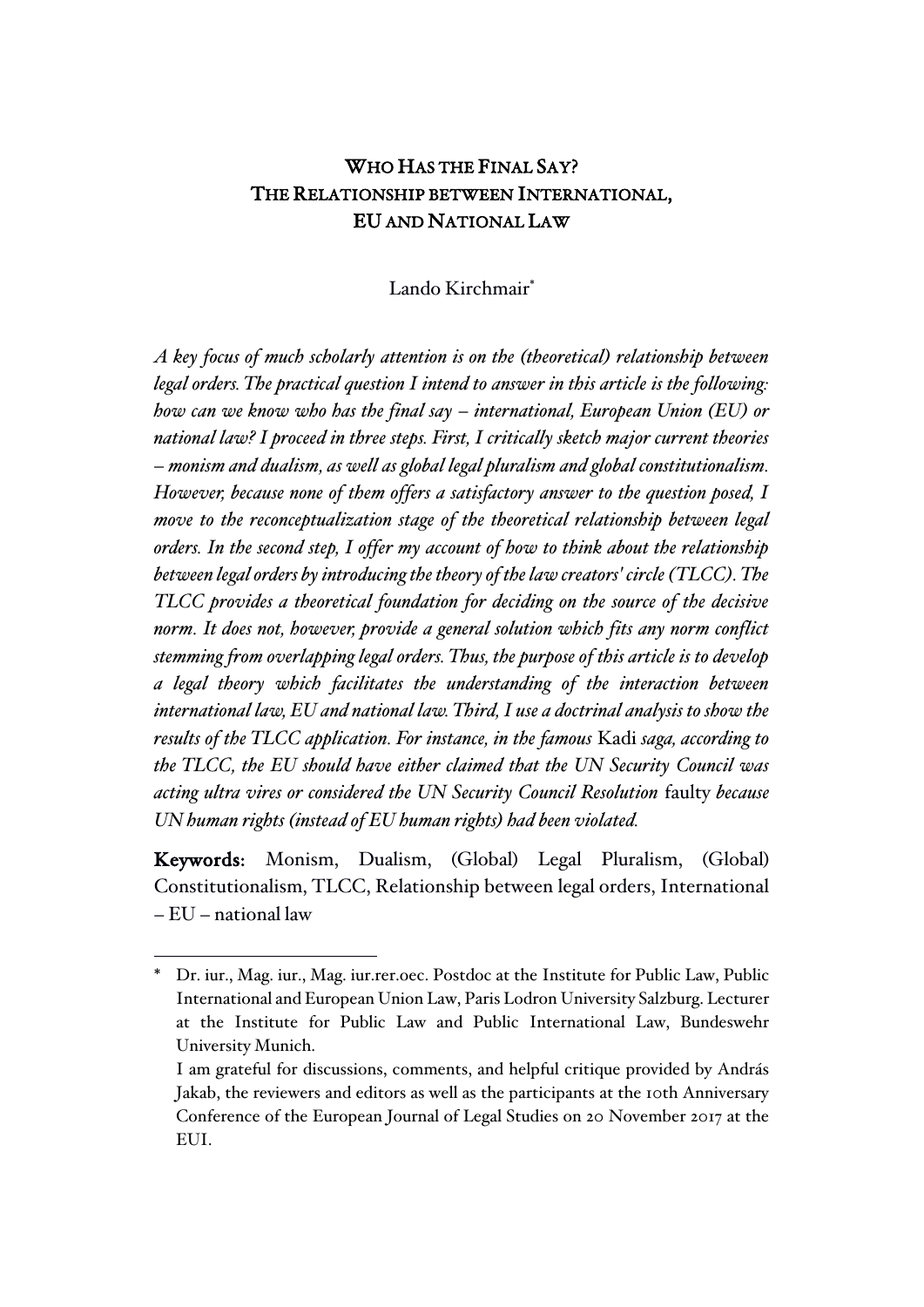## TABLE OF CONTENTS

| II. CURRENT THEORIES AND DOCTRINES AND THEIR FLAWS  52                       |  |
|------------------------------------------------------------------------------|--|
|                                                                              |  |
|                                                                              |  |
|                                                                              |  |
|                                                                              |  |
|                                                                              |  |
|                                                                              |  |
|                                                                              |  |
|                                                                              |  |
|                                                                              |  |
|                                                                              |  |
|                                                                              |  |
|                                                                              |  |
| D. Legal Consequences Resulting from a Violation of the Consensus of the Law |  |
|                                                                              |  |
|                                                                              |  |
|                                                                              |  |
|                                                                              |  |
|                                                                              |  |
|                                                                              |  |

*All truly wise thoughts have been thought already. All one has to do is try to think them again*. 1

Johann Wolfgang von Goethe

## I. INTRODUCTION

 $\overline{a}$ 

The relationship between international and national law has been debated for centuries. Generally, the floor has been divided between two approaches – dualism and monism. I argue that, in the light of major developments since

<sup>1</sup> Johann Wolfgang von Goethe, *Wilhelm Meisters Wanderjahre - Buch 2 oder die Entsagenden* (Zenodot 2016, originally 1829 2<sup>nd</sup> ed.) 239 (English translation by the author).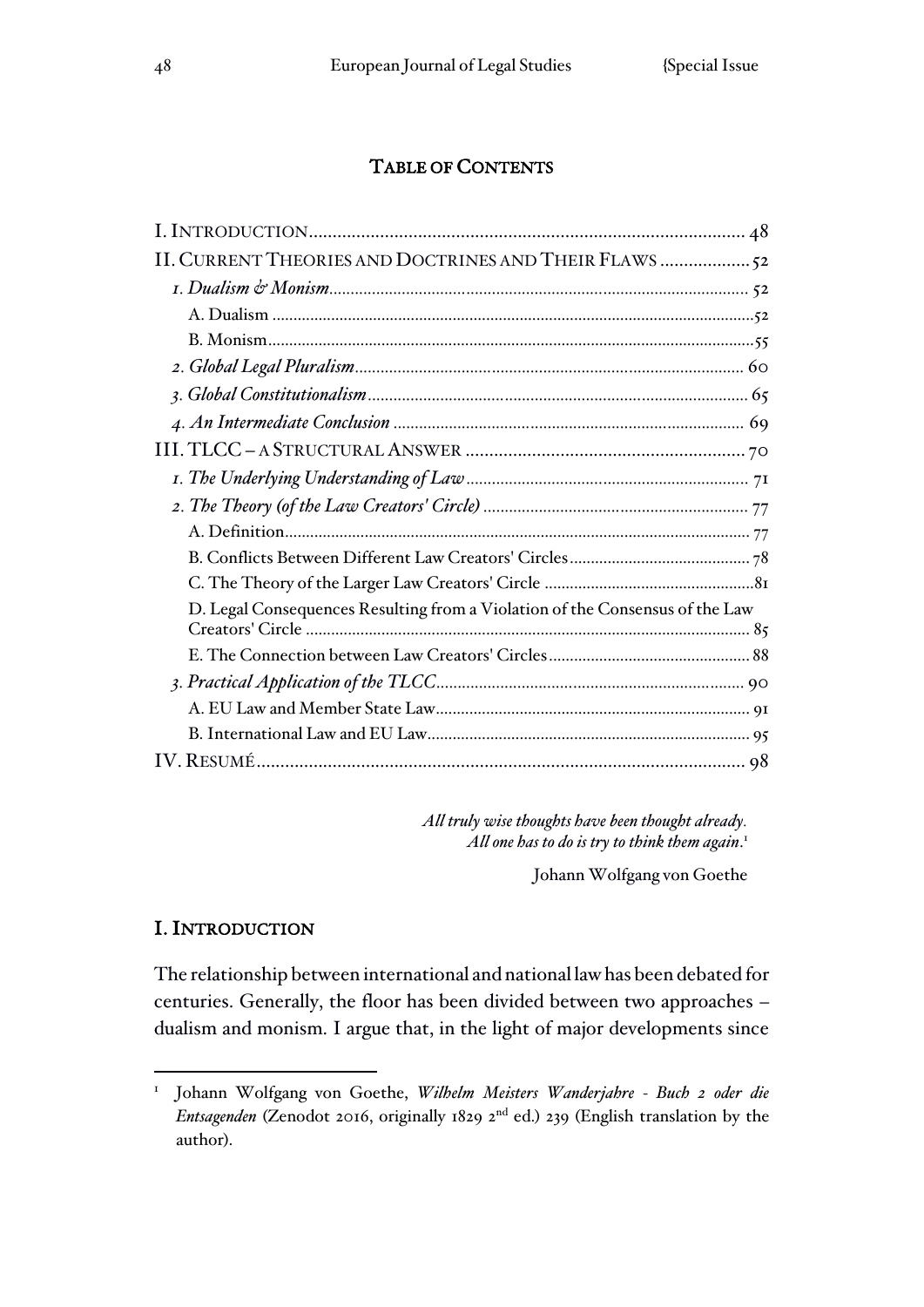their inception, like the establishment of the European Union (EU), these theories can no longer comprehensively explain the relationship between international, EU and national law.<sup>2</sup> A key focus of my work is to reconceptualize the theoretical relationship between legal orders.<sup>3</sup> Even though some scholars have doubted the relevance of theoretical inquiries such as a dualistic or a monistic analysis of the relationship between legal orders, I cannot agree with those who trivialize this theoretical discussion by saying it would be 'unreal, artificial and strictly beside the point'.<sup>4</sup> If we continue reading Fitzmaurice's view, it becomes clear that this is simply a dualistic argument. This is because he continued arguing that '[i]n the same way it would be idle to start a controversy about whether the English legal system was superior to or supreme over the French or vice-versa, because these systems do not pretend to have the same field of application'.<sup>5</sup> This is also an implicit theoretical approach, which is in Fitzmaurice's case a dualistic standpoint.<sup>6</sup> Yet, current developments, fundamental changes and new phenomena such as the massive increase in international institutions, actors, norms and tribunals as well as adjudicators make it imperative to seek new theoretical concepts. The so-called 'globalization of law'<sup>7</sup> as framed in

<sup>2</sup> Lando Kirchmair, 'The 'Janus Face' of the Court of Justice of the European Union: A theoretical appraisal of the EU legal order's relationship with international and member state law' (2012) 4(3) Göttingen Journal of International Law 677-691.

<sup>3</sup> See, for example, Lando Kirchmair, 'The Theory of the Law Creators' Circle: Re-Conceptualizing the Monism – Dualism – Pluralism Debate' (2016) 17 (2) German Law Journal 179-214.

<sup>4</sup> Gerald G. Fitzmaurice, 'The General Principles of International Law Considered from the Standpoint of the Rule of Law' (1957) 92 Recueil des Cours de l'Académie de Droit Int'l. 1 (71).

<sup>5</sup> Ibid 71-72.

<sup>6</sup> For a practical approach concerning the relationship between international and national law, see, for instance, Helen Keller, *Rezeption des Völkerrechts* (Springer 2003) 6. This practical approach, however, has been criticized by Stefan Griller, 'Völkerrecht und Landesrecht' in Robert Walter et al. (eds), *Hans Kelsen und das Völkerrecht – Ergebnisse eines Internationalen Symposiums in Wien* (Manz 2005) 84, n. 3.

<sup>7</sup> In relation to this designation, see Jean-Bernard Auby, 'Globalisation et droit public' in *Gouverner, administrer, juger. Mélanges en l'honneur de Jean Waline* (Dalloz 2002) 135; Anne Peters, 'The Globalization of State Constitutions' in Janne Nijman and Andre Nollkaemper (eds), *New Perspectives on the Divide between National and International Law* (Oxford University Press 2007) 251; see also David J. Bederman, *Globalization*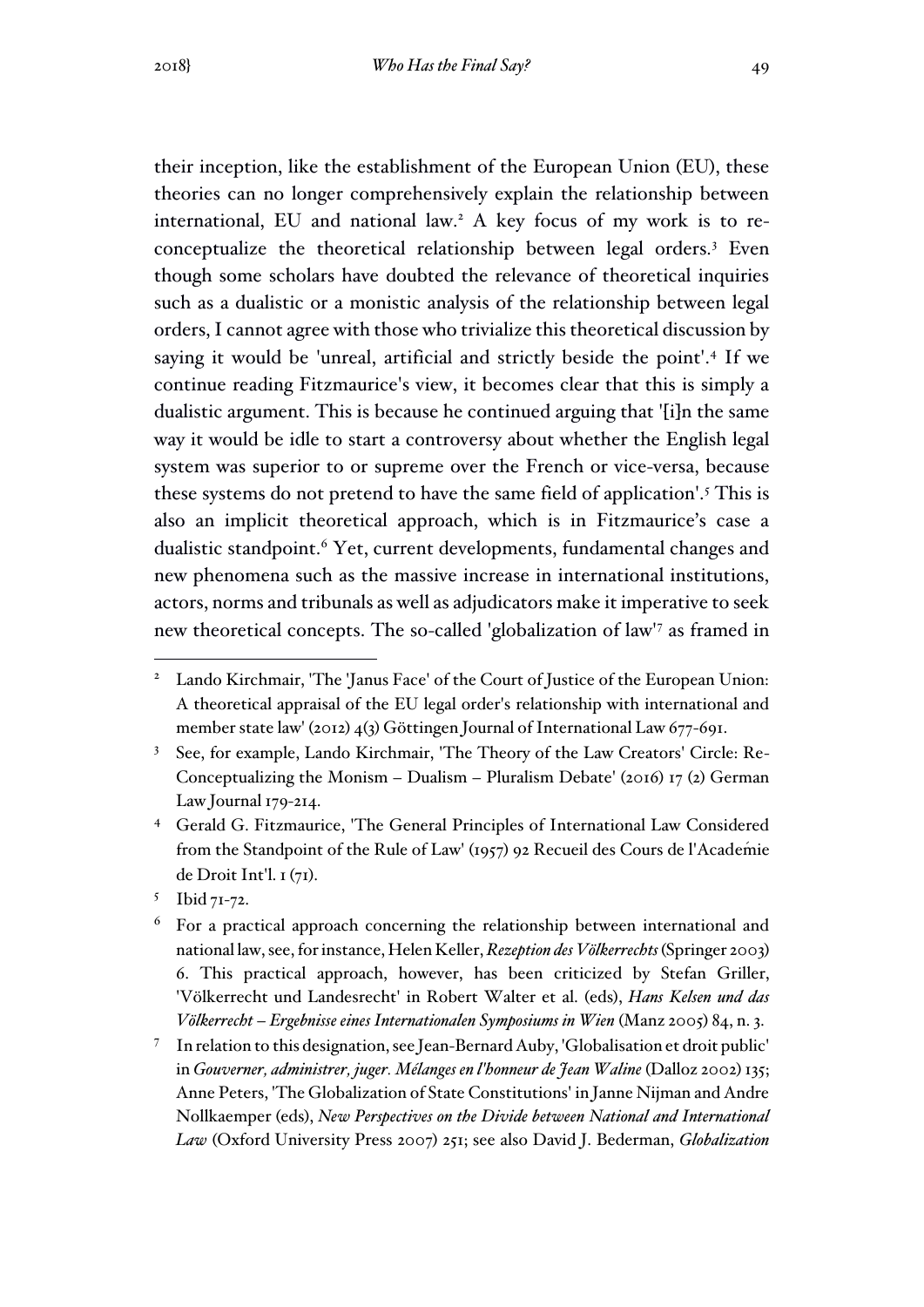the famous *Constitutionalization of International Law*, <sup>8</sup> may be mentioned, among other developments, to elucidate the ever-growing importance of the debate on the final say between international, EU and national law.

I start from the assumption that it is essential to have a theoretical concept for the relationship between legal orders, because I hold, that we cannot intelligibly discuss this relationship without a theoretical concept. Without a theoretical concept, underlying assumptions often remain implicit and are not addressed clearly.<sup>9</sup> My work is based on the conviction that a common (normative) denominator of international, EU and national law is fundamentally necessary to solve norm conflicts between overlapping legal orders.<sup>10</sup> Without such a common (normative) denominator we are left with non-normative or unilateral solutions for norm conflicts between overlapping legal orders. I wish to offer new theoretical insights because I hold that the current approaches do not provide satisfactory accounts. After critically reviewing the current dominant theories (dualism, monism, pluralism and constitutionalism) in the first step (section II.), I depart from Goethe by providing my own theoretical account.

The practical question I intend to answer is the following: how can we know who has the final say – International, EU or national law? The way I try to respond to this question does not follow monism or dualism, nor pluralism or

- <sup>8</sup> Alfred Verdross, *Die Verfassung der Völkerrechtsgemeinschaft* (Springer 1926); Jan Klabbers, *The Constitutionalization of International Law* (Oxford University Press 2009); Oliver Diggelmann and Tilmann Altwicker, 'Is there something like a constitution of international law? A critical analysis of the debate on world constitutionalism' (2008) 68 Heidelberg Journal of International Law 623-50.
- <sup>9</sup> Compare in this regard also András Jakab, *European Constitutional Language* (Cambridge University Press 2016) 1 quoting John Maynard Keynes, The General Theory of Employment, Interest and Money (Palgrave Macmillan 1936) 383 concerning economics: 'The ideas of economists and political philosophers, both when they are right and when they are wrong, are more powerful than is commonly understood. Indeed, the world is ruled by little else. Practical men, who believe themselves to be quite exempt from any intellectual influence, are usually the slaves of some defunct economist'.
- <sup>10</sup> Lando Kirchmair, 'The Theory of the Law Creators' Circle: Re-Conceptualizing the Monism – Dualism – Pluralism Debate' (2016) 17 (2) German Law Journal 179-214.

*and International Law* (Palgrave 2008). Neil Walker, *Intimations of global law* (Cambridge University Press 2014).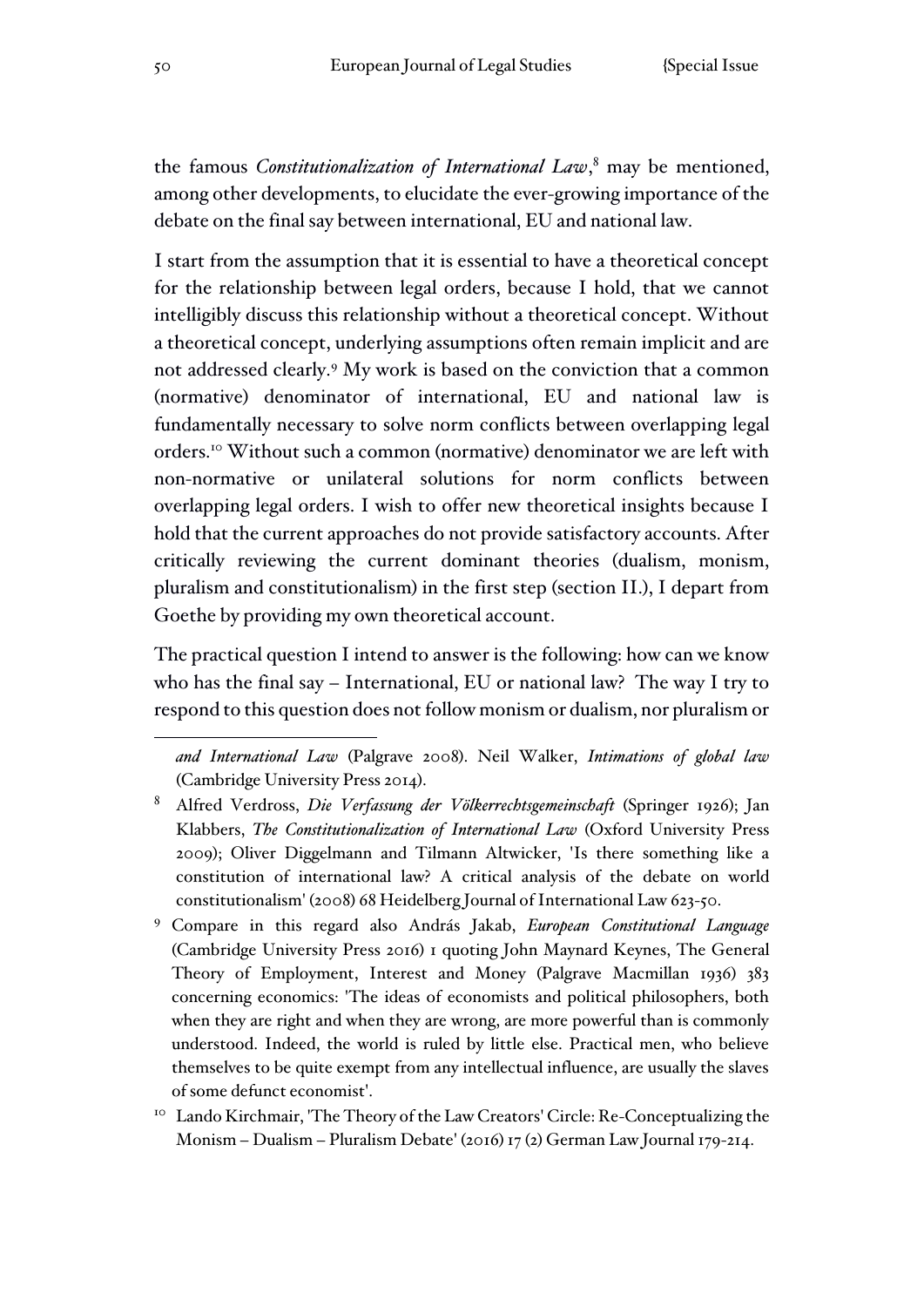$\overline{a}$ 

constitutionalism.<sup> $\text{II}$ </sup> I intend to answer this question by introducing the theoretical concept of the law creators' circle (TLCC) (section III.).<sup>12</sup> In short, TLCC aims at re-conceptualizing the monism-dualism-pluralismconstitutionalism debate. The aim is to establish whether it is up to national law to determine the effect and validity of international or EU law within the domestic (constitutional) legal order. In more general terms, I wish to provide a theoretical concept to answer the question as to how we can know who has the final say. It does not provide a general solution which fits any norm conflict stemming from overlapping legal orders. The purpose of this article is to develop a legal theory which facilitates understanding of the interaction between international law, EU and national law. TLCC shares its point of departure with most social contract theories. It is based on a hypothetical state imagined as a legal vacuum, denoted the 'legal desert'. However, in contrast to political philosophy, the hypothesis behind the law creators' circle aims solely to elucidate the structural relationship between legal orders, without saying anything about how legal orders in particular or society in general should be organized. The theory is thus based on an abstract definition of law (i.e. the necessary common (normative) denominator) as the binding consensus between natural persons.

On the basis of this theoretical ground, I wish to engage with practice (section IV.) – I apply TLCC to the relationship between international, EU and national law.<sup>13</sup> I present a doctrinal analysis of relevant provisions at EU level on the basis of the TLCC. I am convinced that a theory-based argument on the relationship of EU and Member State (MS) law will fruitfully contribute to the key questions of EU law, such as the doctrine of direct applicability or the primacy question between EU law and fundamental constitutional law of the MS. It could provide for a convincing theoretical

 $II$  If you agree with me that current theories cannot offer a convincing account for norm conflict solution regarding the relationship between international, EU and national law you can skip the critique of current theories (II.) and proceed directly to III., TLCC.

<sup>12</sup> Lando Kirchmair, *Die Theorie des Rechtserzeugerkreises – eine rechtstheoretische Untersuchung des Verhältnisses von Völkerrecht zu Staatsrecht am Beispiel der österreichischen Rechtsordnung* (Duncker & Humblot 2013).

<sup>&</sup>lt;sup>13</sup> Kirchmair (n 10) for an extensive account thereof applied to the relationship of public international law and the Austrian legal order.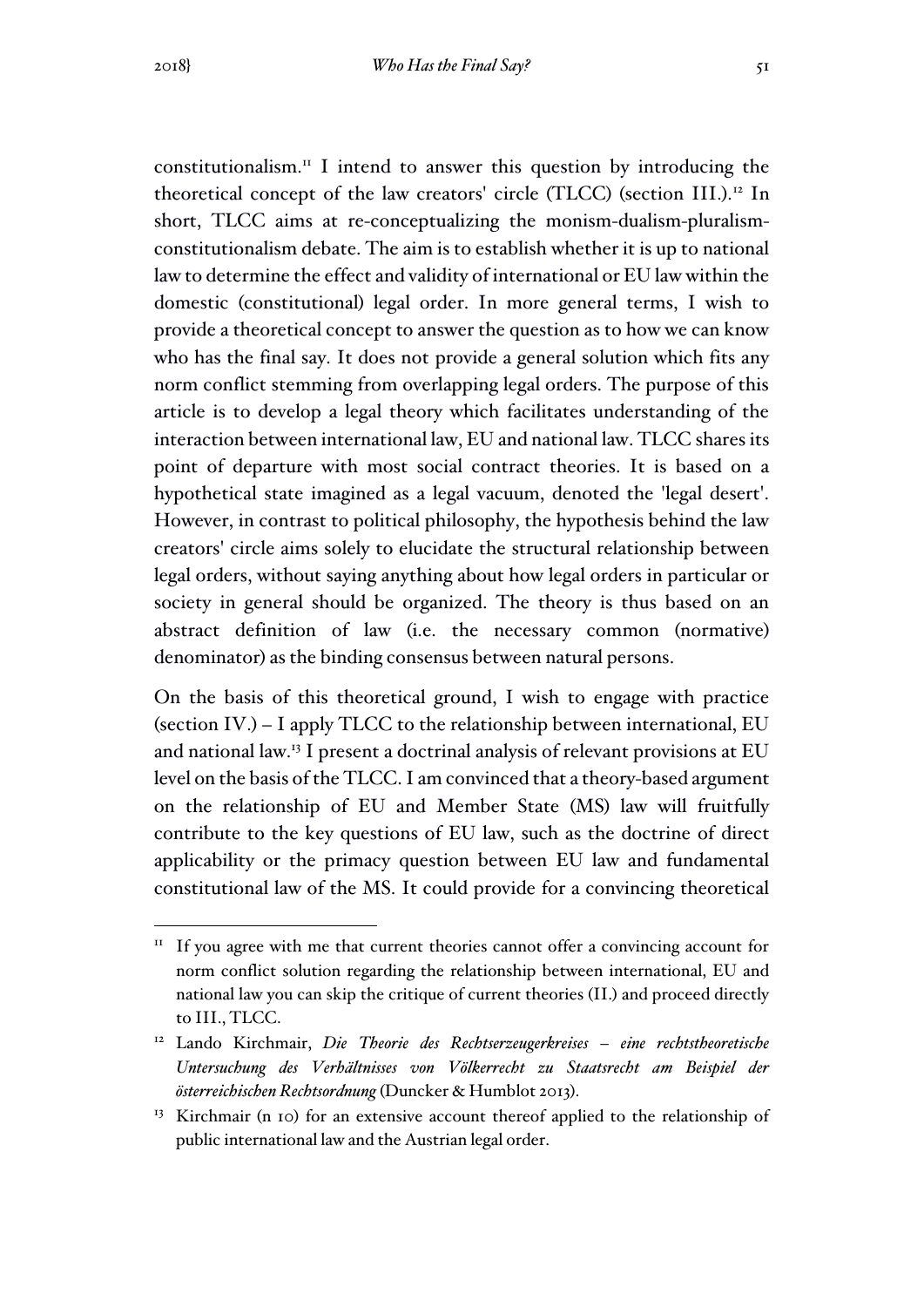argumentation, solving potential tensions between the constitutional courts of MS and the Court of Justice of the EU (CJEU). For instance, arguments embedded in a sound theoretical explanation may help to clarify a potential stress ratio of European integration and the (German) 'constitutional identity' which, according to the German Constitutional Court, is resistant to integration.<sup>14</sup>

## II. CURRENT THEORIES AND DOCTRINES AND THEIR FLAWS

#### *1. Dualism & Monism*

The relationship between international and national law is a topic of great importance. Generally, the floor has been divided between dualism, as developed by Heinrich Triepel, and monism, mainly formulated by Hans Kelsen, both of which need to be reviewed critically from today's perspective. I argue that these theories can no longer comprehensively explain the relationship between international and EU or EU and national law.<sup>15</sup> And that due to their emergence almost a century ago, they must be understood in their historical context. Current challenges posed by international or supranational organizations like the European Union, and the development of international law in general, overburden these outdated theories.

#### A. Dualism

 $\overline{a}$ 

The international and national legal orders are 'two circles, which possibly touch, but never cross each other'.<sup>16</sup> This is the famous statement by Heinrich Triepel which forms the cornerstone of the dualistic divide of international (or EU) and national law. Dualism's divide of legal orders was primarily based on the view that the law of the international (or EU) and the national legal orders emanates from different sources, leading to the

<sup>&</sup>lt;sup>14</sup> German Federal Constitutional Court, BVerfGE 123, 267 (Lisbon) 30.6.2009. For an overview, see Gerhard van der Schyff, 'EU Member State Constitutional Identity: A Comparison of Germany and the Netherlands as Polar Opposites' (2016) 76 Heidelberg Journal of International Law 167-91.

<sup>&</sup>lt;sup>15</sup> Kirchmair (n 2).

<sup>&</sup>lt;sup>16</sup> Heinrich Triepel, *Völkerrecht und Landesrecht* (C.L. Hirschfeld 1899) 111 (emphasis omitted) (translation in the text by the author).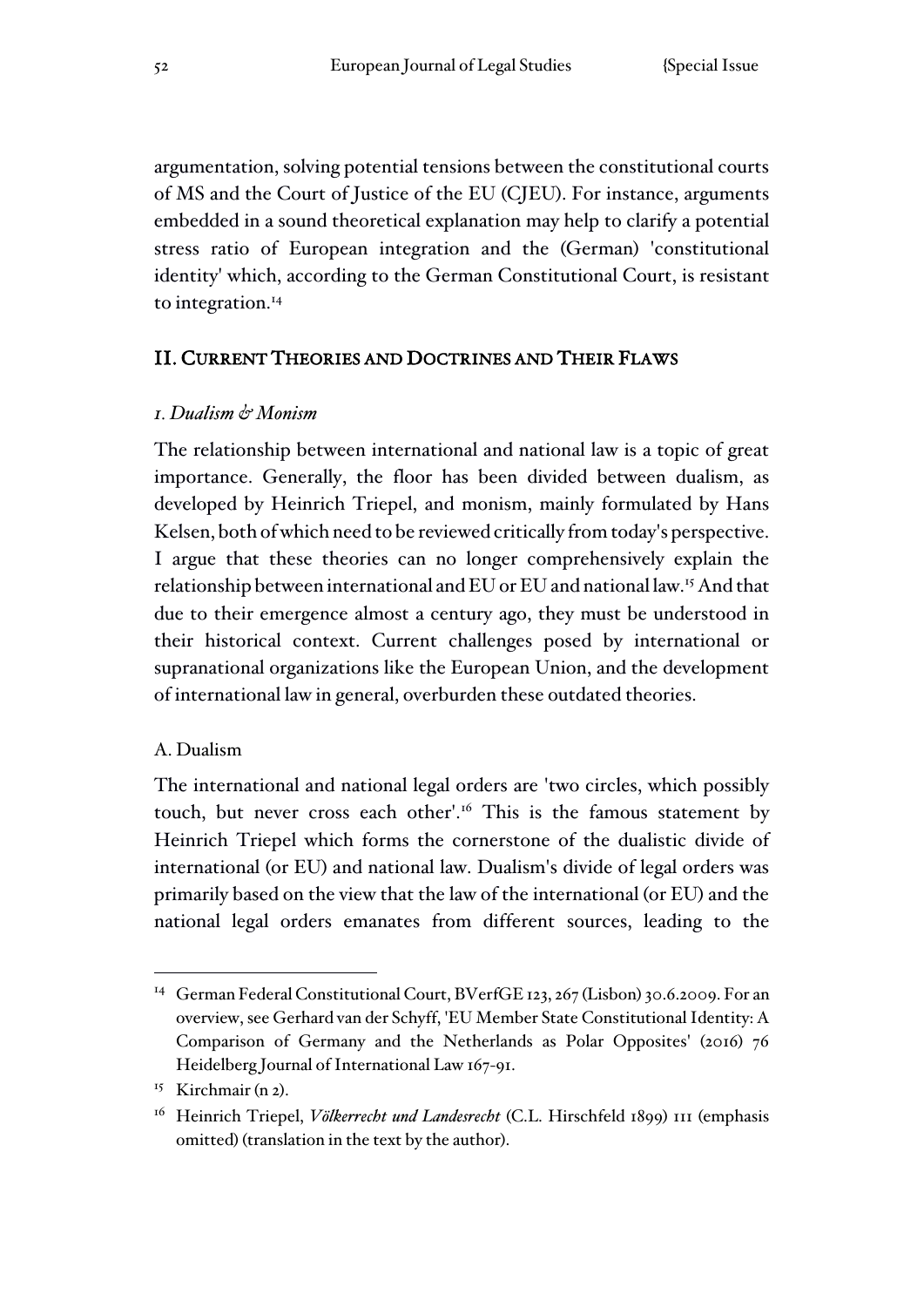$\overline{a}$ 

supposition that international (EU law) and national law have arisen from different legal orders relying on different grounds for validity.<sup>17</sup> Although it still holds true that international, EU and national law emanate from different sources, dualism also assumes that the addressees and content of international and national law cannot be identical.<sup>18</sup> Thereby, dualism turns a blind eye towards the direct interaction between international law and individuals. It does so by stating that international law is purely inter-State law and can only stipulate obligations for States,<sup>19</sup> which does not share the same addressees with EU or national law.<sup>20</sup> The division of the legal systems implies that international law may not derogate from national law, and national law may not derogate from international law.<sup>21</sup> In order to give international law an effect within a national legal system, dualism demands a special procedure to transform or incorporate the international norm into a national norm.<sup>22</sup> As a result, the ground of validity of international law within national law rests solely within national law, and the ground of validity of EU law within national law rests too solely within national law.

<sup>17</sup> Dionisio Anzilotti, *Lehrbuch des Völkerrechts* (W. de Gruyter 1929, German translation by Cornelia Bruns and Karl Schmid) 38-39.

<sup>&</sup>lt;sup>18</sup> Triepel (n 16) 9, 11, 228-229; Anzilotti (n 17) 41-42.

<sup>19</sup> Triepel (n 16) 228-229, 119-120, 271; Anzilotti (n 17) 41 ff; Gustav A. Walz, *Völkerrecht und staatliches Recht: Untersuchung über die Einwirkungen des Völkerrechts auf das innerstaatliche Recht* (W. Kohlhammer 1933) 238-239, who was considered to be a moderate dualist, yet he did not postulate the impossibility of international law addressing individuals, but stated in 1933 that the character of international law at the time was mediatized through municipal law.

<sup>20</sup> This criticism was already expressed by Alfred Verdross, 'Die normative Verknüpfung von Völkerrecht und staatlichem Recht' in Max Imboden et al. (eds), *Festschrift für Adolf Julius Merkl zum 80. Geburtstag* (Wilhelm Fink 1970) 425, 432 ff; Riccardo P. Mazzeschi, 'The Marginal Role of the Individual in the ILC's Articles on State Responsibility' 14 (2004) The Italian Yearbook of International Law 39, 42- 43 with further references in footnote 12, 'This means that international law now regulates some relationships between States and individuals in a formal manner (and not only in a substantive one)'; ICJ, *LaGrand (Germany v. USA)*, Judgment, ICJ Reports [2001], 466, 494, para. 77.

Triepel (n 16) 257-258; Anzilotti (n 17) 38.

<sup>&</sup>lt;sup>22</sup> Anzilotti (n 17) 41, 45-46.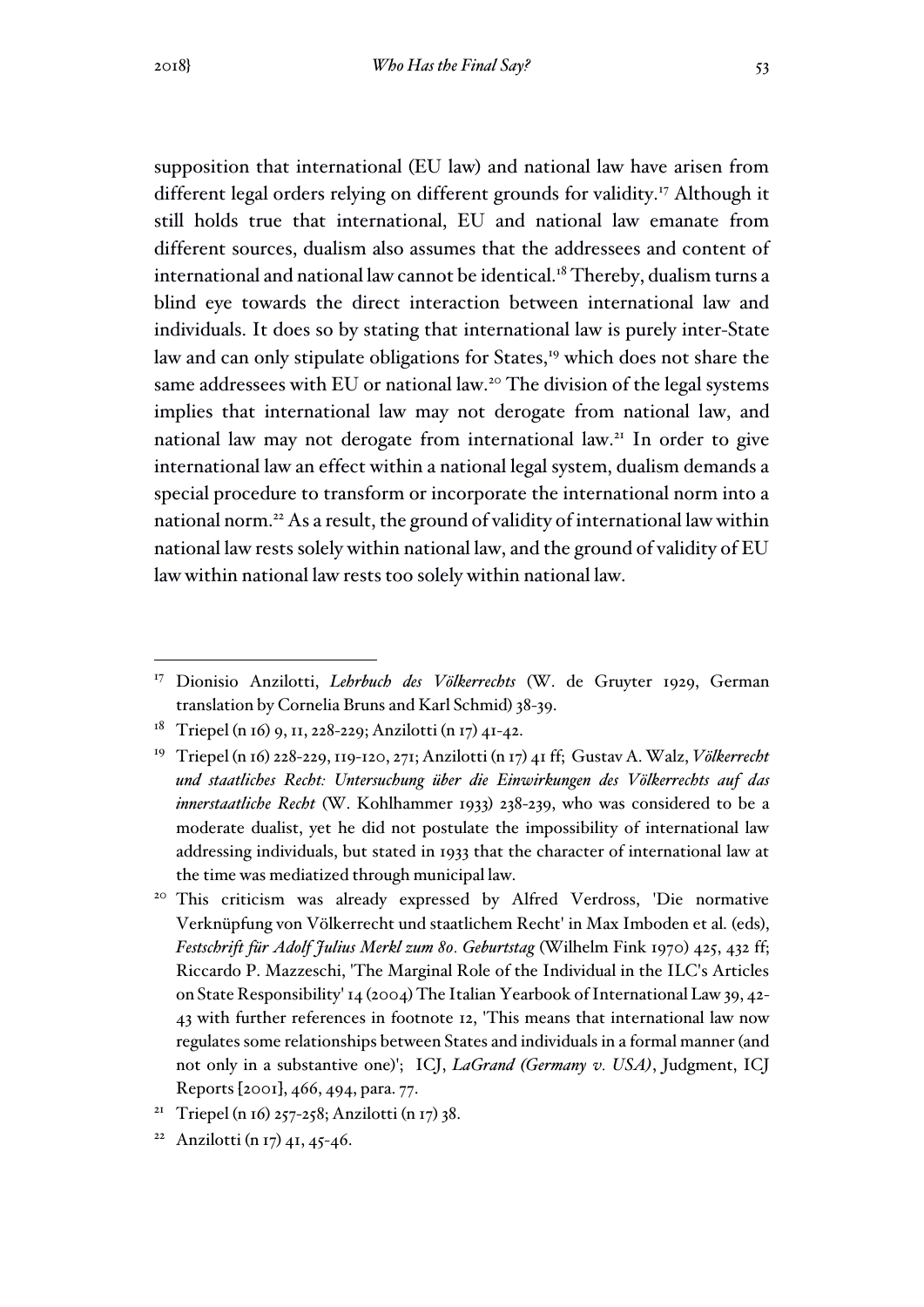Dualism faces serious difficulties explaining the basis of international or supranational organizations, because, according to dualism, there would be one international and as many x-national grounds of validity of international or supranational organizations as there are Member States.<sup>23</sup> In other words, the validity of an international organization would have to be divided by its Member States instead of having a uniform validity. Equally hard to grasp is the concurrent (dualistic) assumption that international, EU and national law by default cannot have the same content or addressees.<sup>24</sup> This assumption is flawed, as it would make the norm conflicts between international, EU and national legal orders impossible, which, however, is not the case. Norms from overlapping legal orders conflict constantly. If for instance EU law would never conflict with national law, the supremacy of EU law would be meaningless.<sup>25</sup>

While these flaws are obvious for us today, it was not so when dualism was emerging at the turn of the twentieth century. Think only of the dualistic assumption that international law (EU law at that time did not even exist) is purely inter-State law and so it can only oblige States but not individuals.<sup>26</sup> While this was certainly true when Heinrich Triepel was shaping dualistic thinking, this can no longer be perceived as an accurate depiction of international law today. International law nowadays also addresses individuals directly and shapes national law in many ways.<sup>27</sup> Moreover, trying to fit EU law and its relationship with international and national law under a dualistic scheme seems like squaring the circle, as the dualistic assumptions do not match our understanding of EU law, which has at its core supremacy and direct effect. If there is a conflict between EU and national law, EU law takes precedence over national law. Hence, EU law is binding on national

<sup>&</sup>lt;sup>23</sup> Griller (n 4) 83, 97; see also the general criticism by Joseph G. Starke, 'Monism and Dualism in the Theory of International Law' 17 (1936) British Yearbook of International Law 66. For an attempt to save dualism, see Gaetano Arangio-Ruiz, 'International law and Interindividual law' in Janne Nijman and André Nollkaemper (eds), *New Perspectives on the Divide Between National and International Law* (Oxford University Press 2007) 15, 22.

<sup>24</sup> Triepel (n 16) 9, 11, 228-229, 254 ff; Anzilotti (n 17) 41-42.

<sup>&</sup>lt;sup>25</sup> Kirchmair (n 2)  $684$  with further references. See III.3.B.

<sup>&</sup>lt;sup>26</sup> Ibid with further references.

 $27$  See III.2.(d)(iii).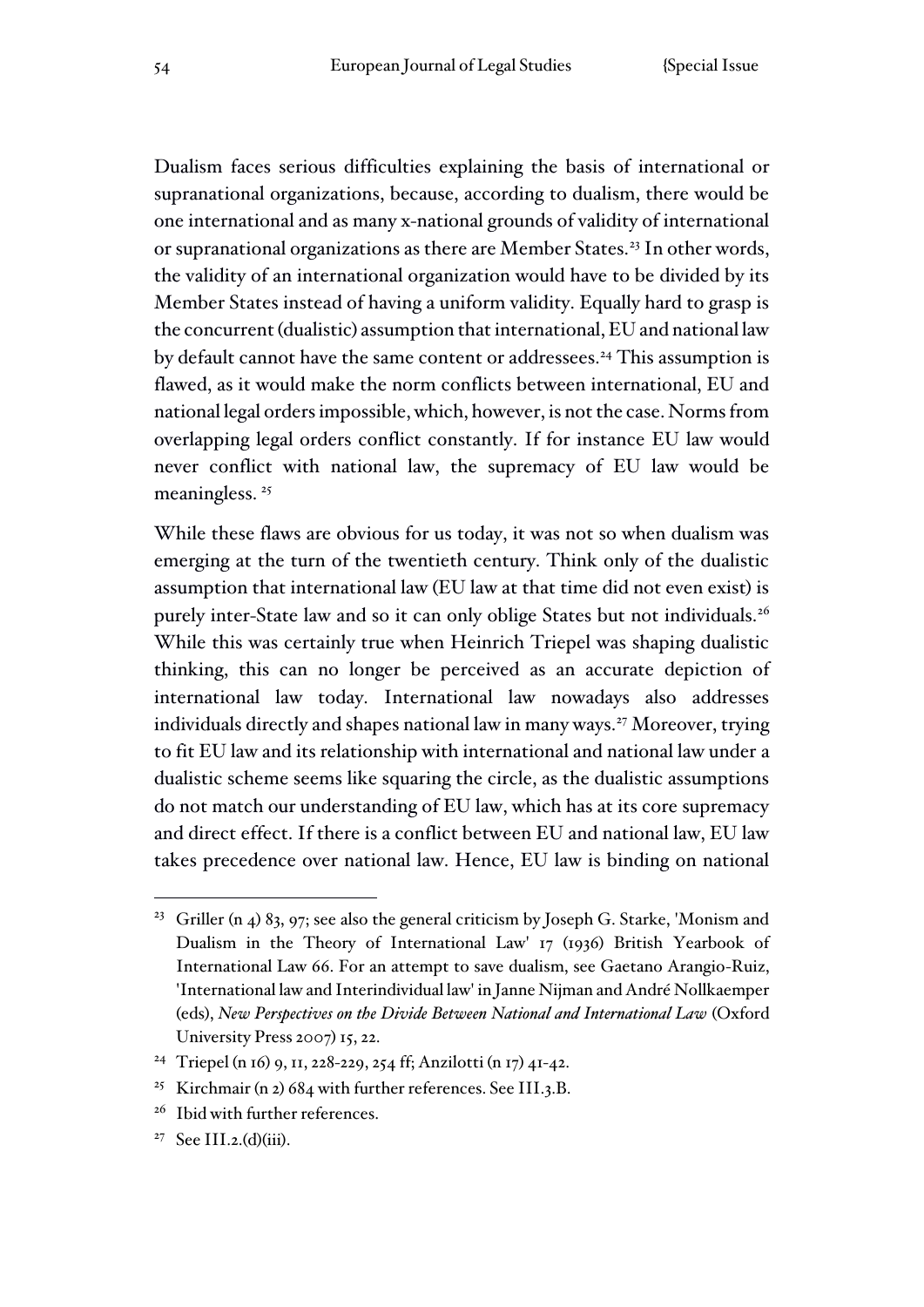authorities and the ground of validity of EU law is not dependent on national law.

Historically, dualism evinced progress as the separation of international and national law helped international law to become independent. Thus, dualism liberated international law from being understood as 'external State law',<sup>28</sup> and was even referred to as a 'cleansing thunderstorm' by the monist Alfred Verdross.<sup>29</sup> In sum, the legal landscape has changed drastically, and the core assumptions of dualism are no more correct. As a consequence, dualism fails to explain the relationship between international, EU and national law today.

#### B. Monism

 $\overline{a}$ 

The main characteristic of monism is the assumption of a single unified legal system. The monism theory was developed most prominently by Georges Scelle, Hans Kelsen and Alfred Verdross at the beginning of the 20th century.<sup>30</sup> Monism faces the criticism of having a highly fictitious understanding of the world: nothing less than the 'unity of the legal world order' is proclaimed.<sup>31</sup> This understanding results from Kelsenian adherence to neo-Kantian epistemology, 'because it is only this method [the monist concept of law] and its focus on the *manner* of cognizance, not its *objects*,

<sup>28</sup> For the term 'äußeres Staatsrecht', see Georg W. F. Hegel, *Grundlinien der Philosophie des Rechts* (1821) §§ 330 ff; Kirchmair (n 2) 688.

<sup>29</sup> Alfred Verdross, *Die völkerrechtswidrige Kriegshandlung und der Strafanspruch der Staaten* (Engelmann 1920) 34: ('[R]einigendes Gewitter').

<sup>30</sup> Hugo Krabbe, *Die moderne Staatsidee* (Nijhoff 2nd ed. 1919); Léon Duguit, *Souveraineté et liberté* (Éditions La Mémoire du Droit 1922); Georges Scelle, *Précis de droit des gens: Principes et systématique*, Vol. I (Librairie du Recueil Sirey1 932); Hans Kelsen, 'Les rapports de système entre le droit interne et le droit international public' 14 (1926) Recueil des Cours de l'Académie de Droit International, 227, 299; Alfred Verdross, 'Le fondement du droit international' 16 (1927) Recueil des Cours de l'Académie de Droit International, 247, 287; Paul Gragl, *Legal Monism: Law, Philosophy, and Politics* (Oxford University Press 2018); cf. for an overview Christine Amrhein-Hofmann, *Monismus und Dualismus in den Völkerrechtslehren* (Duncker & Humblot 2003) 152 ff.

<sup>31</sup> Alfred Verdross, *Die Einheit des rechtlichen Weltbildes auf Grundlage der Völkerrechtsverfassung* (J.C.B. Mohr 1923); Hans Kelsen, *Reine Rechtslehre* (Deuticke 2<sup>nd</sup> ed 1960) 329; Arangio-Ruiz (n 23) 18, speaking of 'the natural unity of human kind … [a]s a matter of pure speculation'.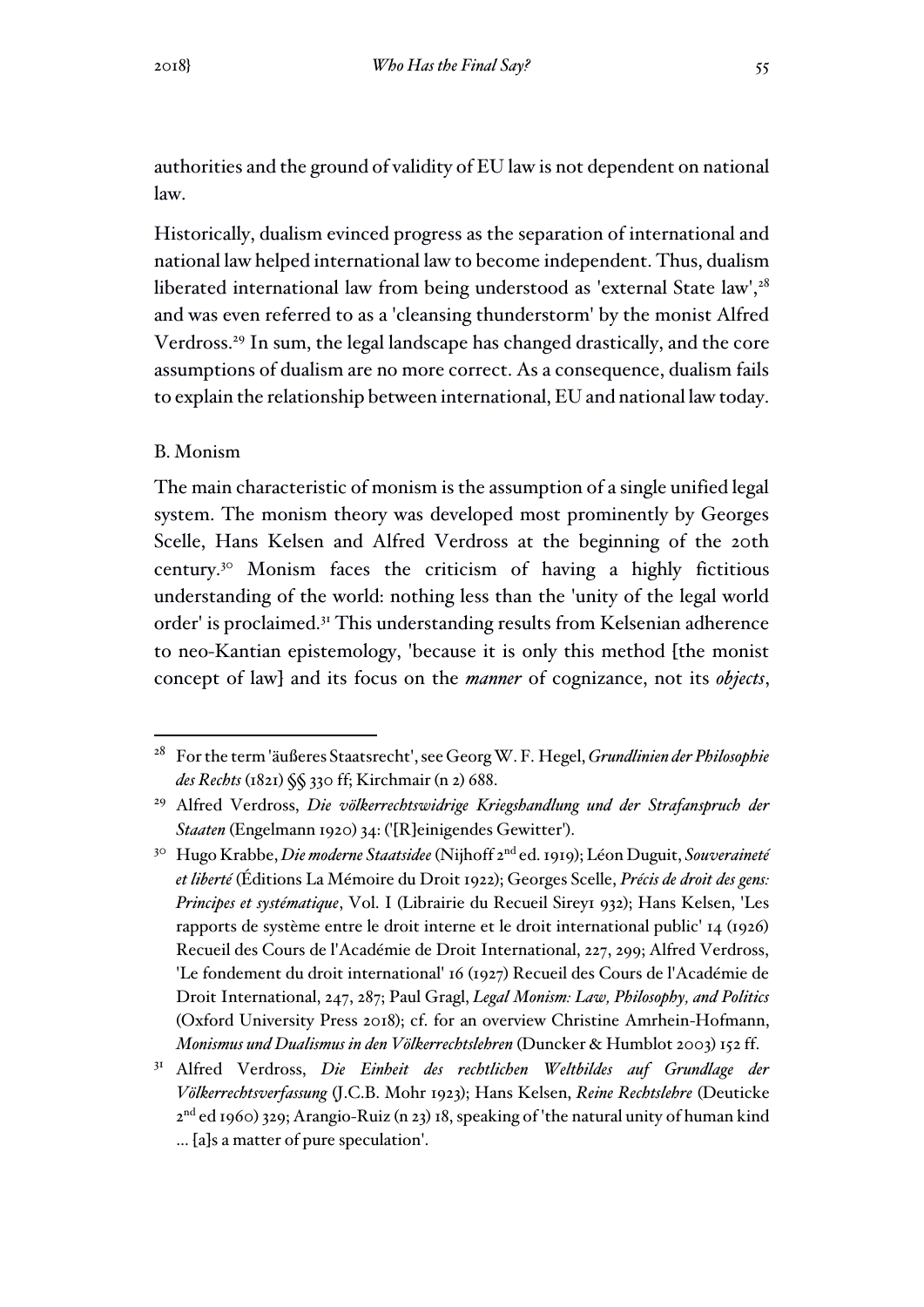which allows to ascertain *a priori* how positive law is even possible *qua* object of cognizance and *qua* object of the legal science'.<sup>32</sup>

In cases of norm conflicts, the monistic doctrine needs to deal with the question as to which jurisdiction prevails. However, a monistic doctrine, with the so-called primacy of national law must be traced back to a very nationalistic view of international law, which no longer can be considered suitable.<sup>33</sup> In other words, how could popular sovereignty in the form of national law (and thus one people only) rule over international or EU law without denying their law's validity? How should the validity of, say, EU law be based on the popular sovereignty of a single member State legal order and the popular sovereignty of one nation instead of all member States' legal orders and their respective nations?<sup>34</sup> For the failure of answering these questions, the monistic conception with the primacy of municipal law is left aside here.

Monism with the primacy of international law, on the contrary, has attracted a lot more attention. In order to justify the primacy of international law, the monistic doctrine stipulated the premise of a hypothetical unity – being kept together by the 'chain of validity'.<sup>35</sup> The ultimate ground of validity is the famous basic norm of Hans Kelsen.<sup>36</sup> Briefly, the basic norm is a hypothetical

 $32$  Paul Gragl, 'The Pure Theory of Law and Legal Monism – Epistemological Truth and Empirical Plausibility' (2015) 70(4) Zeitschrift für Öffentliches Recht 665-736, 668-669 (*italics* original; footnotes omitted) with further references.

<sup>33</sup> Kirchmair (n 2) 688. Hans Kelsen, *Das Problem der Souveränität und die Theorie des Völkerrechts: Beitrag zu einer Reinen Rechtslehre* (J.C.B. Mohr 2nd ed. 1928) 317, himself equated the monistic doctrine with the primacy of national law as the 'negation of all law'. However, later on he left the decision up to politics, see Kelsen (n 31) 339 ff.

<sup>34</sup> Compare also Walz (n 19) 40, who classified this perception of monism as 'pseudomonistic'; see also Starke (n 23) 77, where he stated, '[r]educed to its lowest terms, the doctrine of State primacy is a denial of international law as law, and an affirmation of international anarchy.'

<sup>35</sup> The term 'chain of validity' stems from Joseph Raz, *The Concept of a Legal System: An Introduction to the Theory of Legal System* (Oxford University Press 2nd ed 1980) 105; Starke (n 23) 75; Catherine Richmond, 'Preserving the Identity Crisis: Autonomy, System and Sovereignty in European Law' (1997) 16(4) Law and Philosophy 377, 388.

 $3^{6}$  Kelsen (n 31) 196 ff.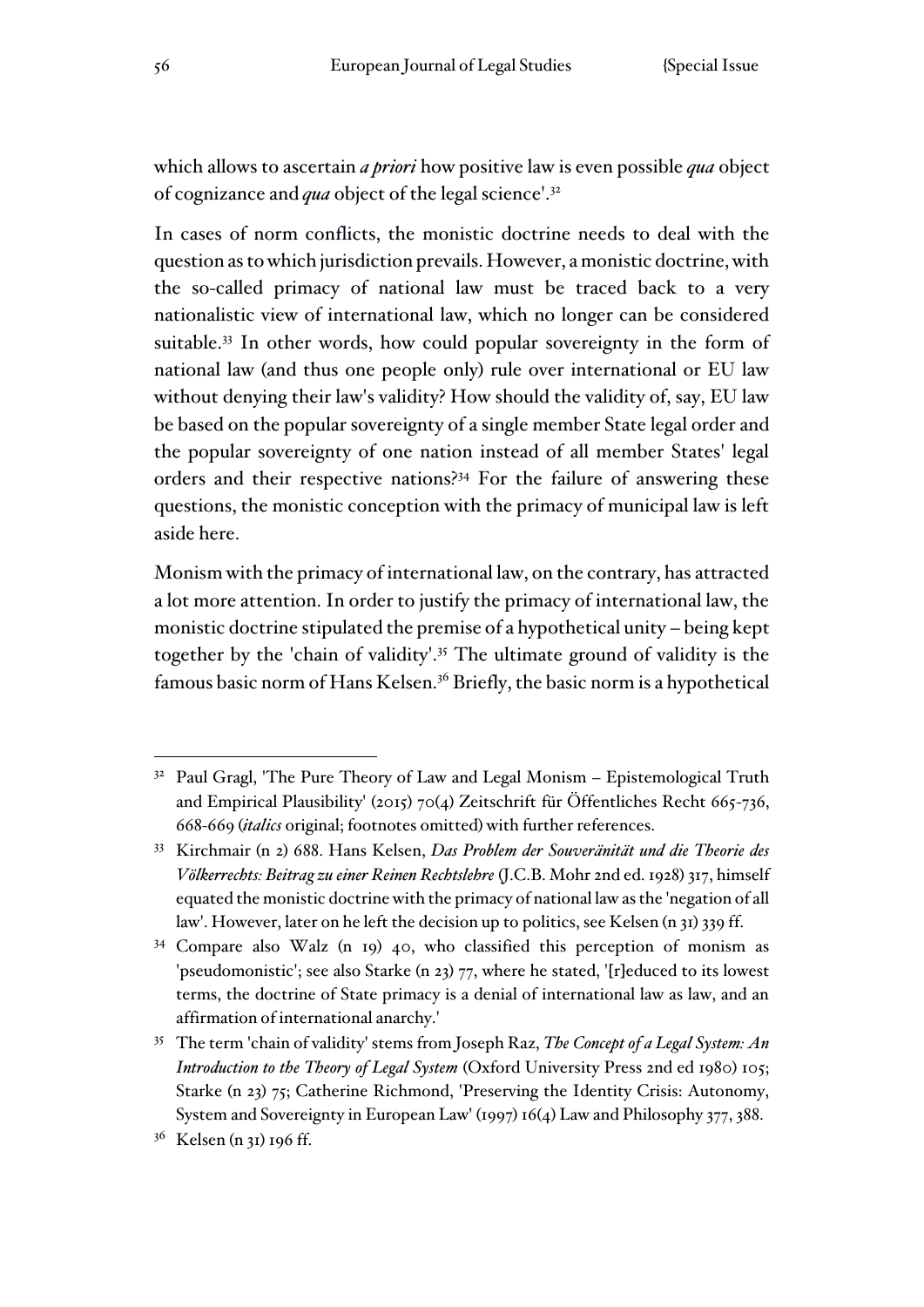$\overline{a}$ 

concept, which accounts for the unifying foundation of law and its validity.<sup>37</sup> The basic norm is a dazzling concept, which found many diverging interpretations by admirers<sup>38</sup> and critics.<sup>39</sup> The concept of the 'chain of validity' is even more troublesome.<sup>40</sup> Kelsen holds that '[a] norm of general international law authorizes an individual or a group of individuals on the basis of an effective constitution, to create and apply as a legitimate government a normative coercive order. That norm [of general international law], thus, legitimates this coercive order [of a 'state' in the meaning of international law] for the territory of its actual effectiveness as a valid legal order and the community constituted by this coercive order as a 'state' in the sense of international law'.<sup>41</sup> Similarly Verdross argues from the viewpoint of an international basic norm from which also municipal law derives: 'The freedom of States is nothing else than a margin of discretion depending on

For a brief explanation, see Gragl (n 32) 671-673.

<sup>&</sup>lt;sup>38</sup> Robert Walter, 'Entstehung und Entwicklung des Gedankens der Grundnorm' in Robert Walter (ed), *Schwerpunkte der Reinen Rechtslehre* (Manz 1992) 47; Robert Walter, 'Die Grundnorm im System der Reinen Rechtslehre' in Aulis Aarnio et al. (eds), *Rechtsnorm und Rechtswirklichkeit: Festschrift für Werner Krawietz* (Duncker & Humblot 1993) 85; Heinz Mayer, 'Rechtstheorie und Rechtspraxis' in Clemens Jabloner and Friedrich Stadler (eds), *Logischer Empirismus und Reine Rechtslehre: Beziehungen zwischen dem Wiener Kreis und der Hans Kelsen Schule* (Springer 2002) 319; Ralf Dreier, 'Bemerkungen zur Theorie der Grundnorm' in Hans Kelsen-Institut (ed), *Die Reine Rechtslehre in wissenschaftlicher Diskussion* (Manz 1982) 38, 39, note the 'function of the basic norm stipulating unity'

<sup>39</sup> Norbert Hoerster, *Was ist Recht?: Grundfragen der Rechtsphilosophie* (C.H. Beck 2006) 134, 138 ff; Peter Koller, 'Meilensteine des Rechtspositivismus im 20. Jahrhundert: Hans Kelsens Reine Rechtslehre und H. L. A. Harts 'Concept of Law' in Ota Weinberger and Werner Krawietz (eds), *Reine Rechtslehre im Spiegel ihrer Fortsetzer und Kritiker* (Springer 1988) 129, 157 ff; Griller (n 4) 87-89; Werner Schroeder, *Das Gemeinschaftsrechtssystem: Eine Untersuchung zu den rechtsdogmatischen, rechtstheoretischen und verfassungsrechtlichen Grundlagen des Systemdenkens im Europäischen Gemeinschaftsrecht* (Mohr Siebeck 2002) 75 ff.

<sup>40</sup> For criticism, see András Jakab, 'Problems of the Stufenbaulehre: Kelsen's Failure to Derive the Validity of a Norm from Another Norm' (2007) 20 (1) Canadian Journal of Law and Jurisprudence 35-67.

<sup>41</sup> Hans Kelsen, *The Pure Theory of Law* (University of California Press M. Knight trans. of Reine Rechtslehre, 2nd ed. 1960, 1967, reprinted 1978), 193-215, 215.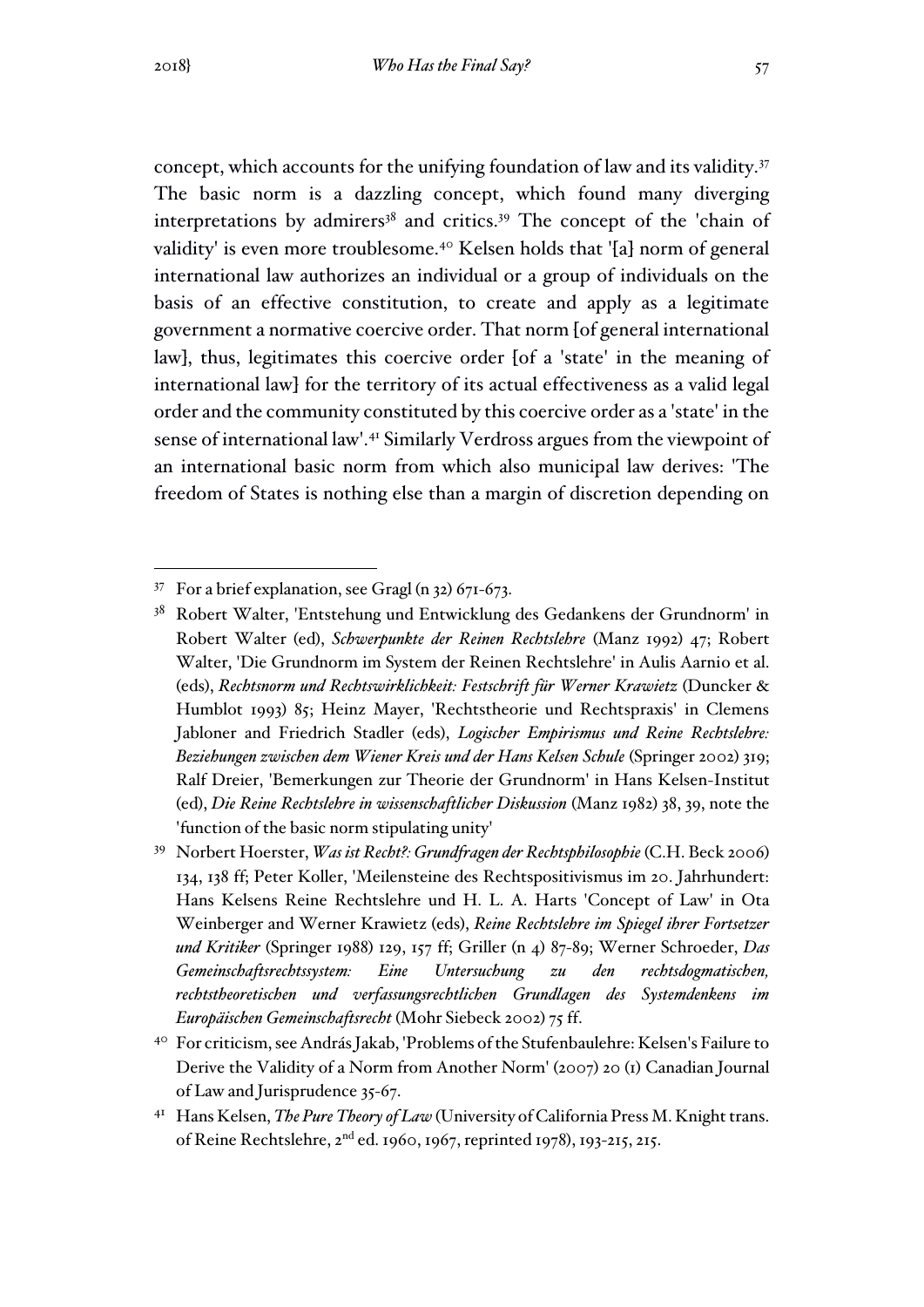international law'.'<sup>42</sup> According to him, the lawmakers of public international law are not States, but the international community, acting through an international organ with supranational power.<sup>43</sup>

Following this idea that norms can only derive from other norms, the conclusion drawn would have to be that any national law is derived from EU law, and EU and national law from international law. This, however, is an argument, which does not reflect reality.<sup>44</sup> Indeed, the CJEU famously postulated the 'autonomy of the Community legal order'<sup>45</sup> and introduced the 'direct effect'<sup>46</sup> of EU law, which has been interpreted by some voices as a monistic approach.<sup>47</sup> Nevertheless, it would be, even for the most progressive EU Constitutional lawyers, a step too far to argue that all MS legal orders derive from EU law.

The fatal blow for monism with regards to EU law is the relationship between EU law and international law, which appears to show even dualistic elements.<sup>48</sup> This 'Janus face' is inconsequent—at least when trying to uphold the underlying assumptions of Monism *and* Dualism.<sup>49</sup>

While it is important to consider the current dichotomy of legal sources of international, EU and national law, a common normative framework is equally important. Such a framework is necessary to acknowledge the intertwinements of those three legal orders and to enable a norm conflict solution for the norm conflicts arising from this intertwinement. Hence, the changes in the legal landscape forces us to leave behind the almost one-

 $42$  Verdross (n 8) 35 (translated by the author).

<sup>43</sup> Verdross (n 8) 48 ff*.* But see Krabbe (n 31) 305-309.

<sup>44</sup> For criticism of the other monistic concept with the primacy of national law (which would consequently make international and supranational law governed by almost 200 diverging national laws), see Kirchmair (n 2) 681 note 12.

<sup>45</sup> Case C-6/64 *Costa v ENEL* ECLI:EU:C:1964:66; Case C-284/16 *Slovak Republic v Achmea BV* ECLI:EU:C:2018:158 para 33.

<sup>46</sup> Case C-26/62 *Van Gend & Loos* ECLI:EU:C:1963:1.

<sup>47</sup> Kirchmair (n 2) 680 with further references in note 10.

<sup>48</sup> Compare only Case C-402 & C-415/05P, *Kadi v Commission* EU:C:2008:461: UN law and EU law 'originate from distinct legal orders'. Cf Kirchmair (n 2) 683-5 with further references.

<sup>49</sup> See for this conclusion in more detail Kirchmair (n 2) 685-90.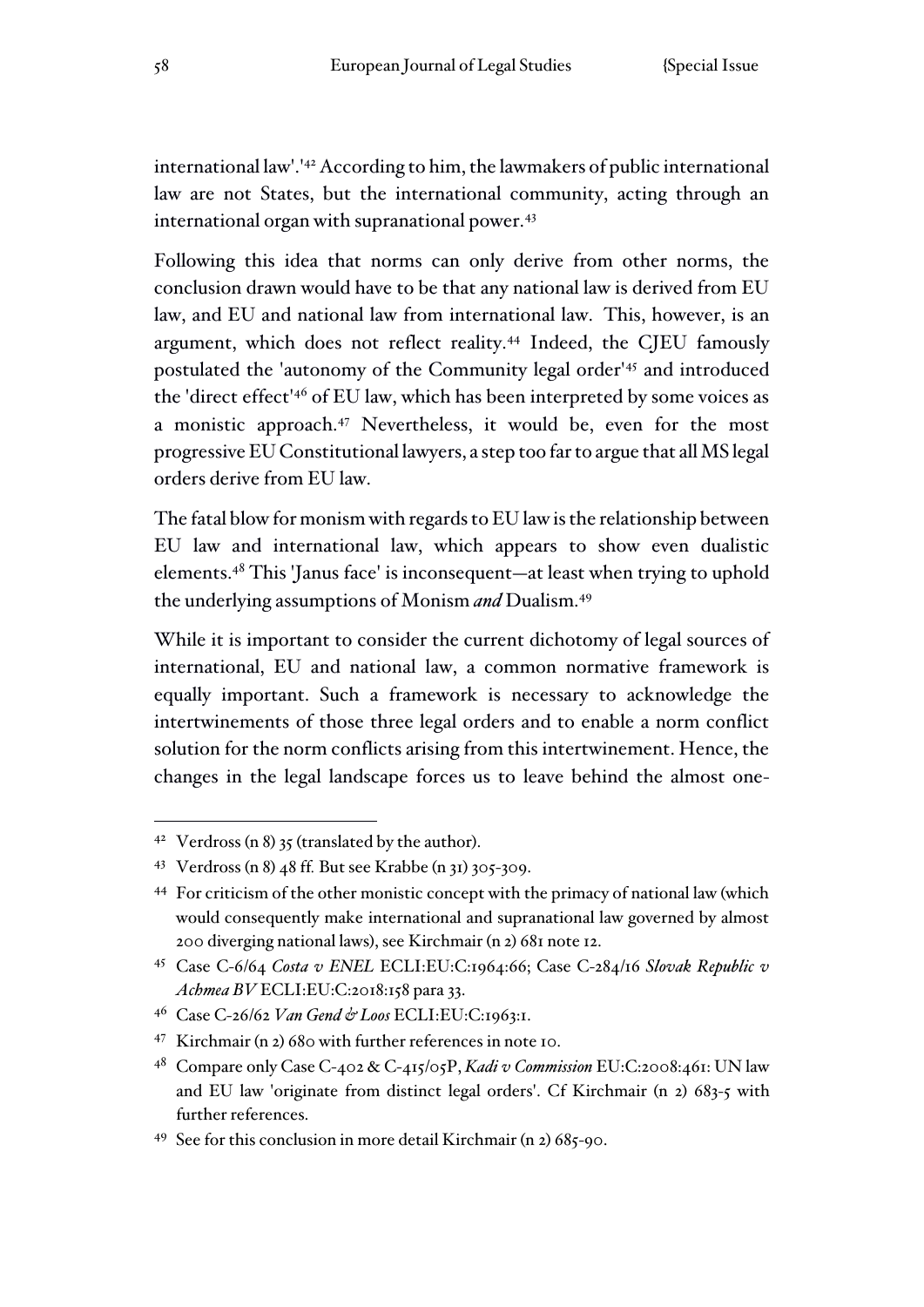hundred-year-old theories of monism and dualism. Major developments force us to seek an adequate theoretical framework which fits the reality of our time.

Main claims of dualism and monism are summarized in the following table. Table 1: Dualism & monism overview

|                        | Dualism                                                                                                                                                                                              | Monism                                                                                                                                                                                                                                                                                                                      |
|------------------------|------------------------------------------------------------------------------------------------------------------------------------------------------------------------------------------------------|-----------------------------------------------------------------------------------------------------------------------------------------------------------------------------------------------------------------------------------------------------------------------------------------------------------------------------|
| Presuppositions        | International and national<br>law have:<br>different<br>addressees;<br>different content<br>(international law is<br>purely inter-State<br>law);<br>different sources.                               | Neo-Kantian epistemology<br>('manner of cognizance<br>constitutes the object').<br>Norms can only derive from<br>other norms.                                                                                                                                                                                               |
| Theoretical<br>Outcome | International and national<br>legal orders are<br>separated ('two<br>circles, which<br>possibly touch, but<br>never cross each<br>other', Triepel) and<br>based on different<br>grounds of validity. | If international law is law,<br>the logical consequence is<br>that both national and<br>international law must be<br>seen as a unitary legal order<br>('unity of the legal world<br>order', Verdross).<br>Either international/EU law<br>derives from national law or<br>national law derives from<br>international/EU law. |
| Legal<br>Consequences  | Norms must be<br>incorporated from one<br>legal order into another.<br>Legal subjectivity of<br>international organizations<br>(be it the UN or the EU)<br>would have one                            | Chain of validity ('Stufenbau<br>nach der rechtlichen<br>Bedingtheit').<br>Ultimate ground of validity<br>is the famous basic norm<br>('Grundnorm').                                                                                                                                                                        |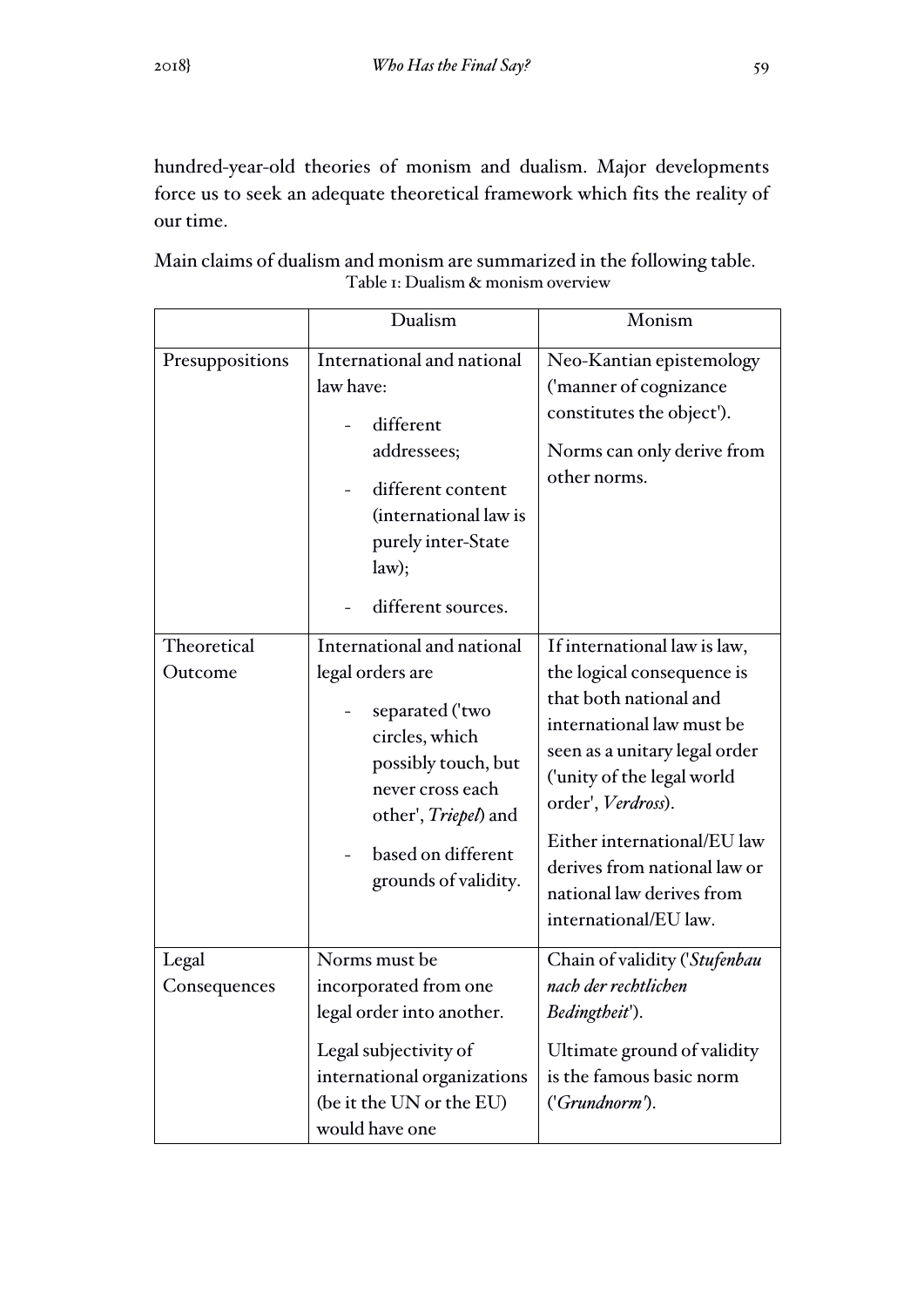|         | international and x-<br>national grounds of<br>validity. |                                                                                                   |
|---------|----------------------------------------------------------|---------------------------------------------------------------------------------------------------|
| Failure | Presuppositions outdated.                                | Remains a theory focused on<br>epistemology.<br>Norm conflict solution is<br>highly hypothetical. |

# *2. Global Legal Pluralism*

Another very prominent and more recent account of legal orders and their relationship is global legal pluralism.<sup>50</sup> Eugen Ehrlich studied, as he put it, the 'living law' of the Bukovina at the beginning of the 20<sup>th</sup> century.<sup>51</sup> Because of his seminal studies Ehrlich is nowadays referred to as one, if not the founding father of legal sociology.<sup>52</sup> Triggered by the findings of Ehrlich, a common understanding of pluralism is nowadays 'the presence in a social field of more than one legal order'.<sup>53</sup> From the vantage point of two different legal authorities present in the same social field, which can also be found to exist in colonial situations, 'legal pluralism' also became a key concept in

<sup>50</sup> Paul S. Berman, *Global Legal Pluralism: A Jurisprudence of Law Beyond Borders* (Oxford University Press 2012); Mireille Delmas-Marty, *Les forces imaginantes du droit (II): Le pluralisme ordonné* (SEUIL 2006); Mireille Delmas-Marty, *Ordering Pluralism: A Conceptual Framework for Understanding the Transnational Legal World* (Hart Naomi Norberg trans 2009) 44; Nico Krisch, *Beyond Constitutionalism: The Pluralist Structure of Postnational Law* (Oxford University Press 2010); giving an overview Ralf Michaels, 'Global legal pluralism' (2009) 5 Annual Review of Law and Social Science 243–262.

<sup>51</sup> Eugen Ehrlich, *Grundlegung der Soziologie des Rechts* (Duncker & Humblot 1913) 313.

<sup>52</sup> Manfred Rehbinder, *Die Begründung der deutschen Rechtssoziologie durch Eugen Ehrlich* (Duncker & Humblot 2nd ed 1986).

<sup>&</sup>lt;sup>53</sup> John Griffiths, 'What is legal pluralism?' (1986) 24 Journal of Legal Pluralism  $I-47$ ; Sally Engle Merry, 'Legal Pluralism' (1988) 22 Law & Society Review 869–896; Jacques Vanderlinden, 'Le pluralisme juridique: essai de synthèse' in John Gilissen (ed) *Le Pluralisme juridique* (Université Libre de Bruxelles 1971) 19–56, 19.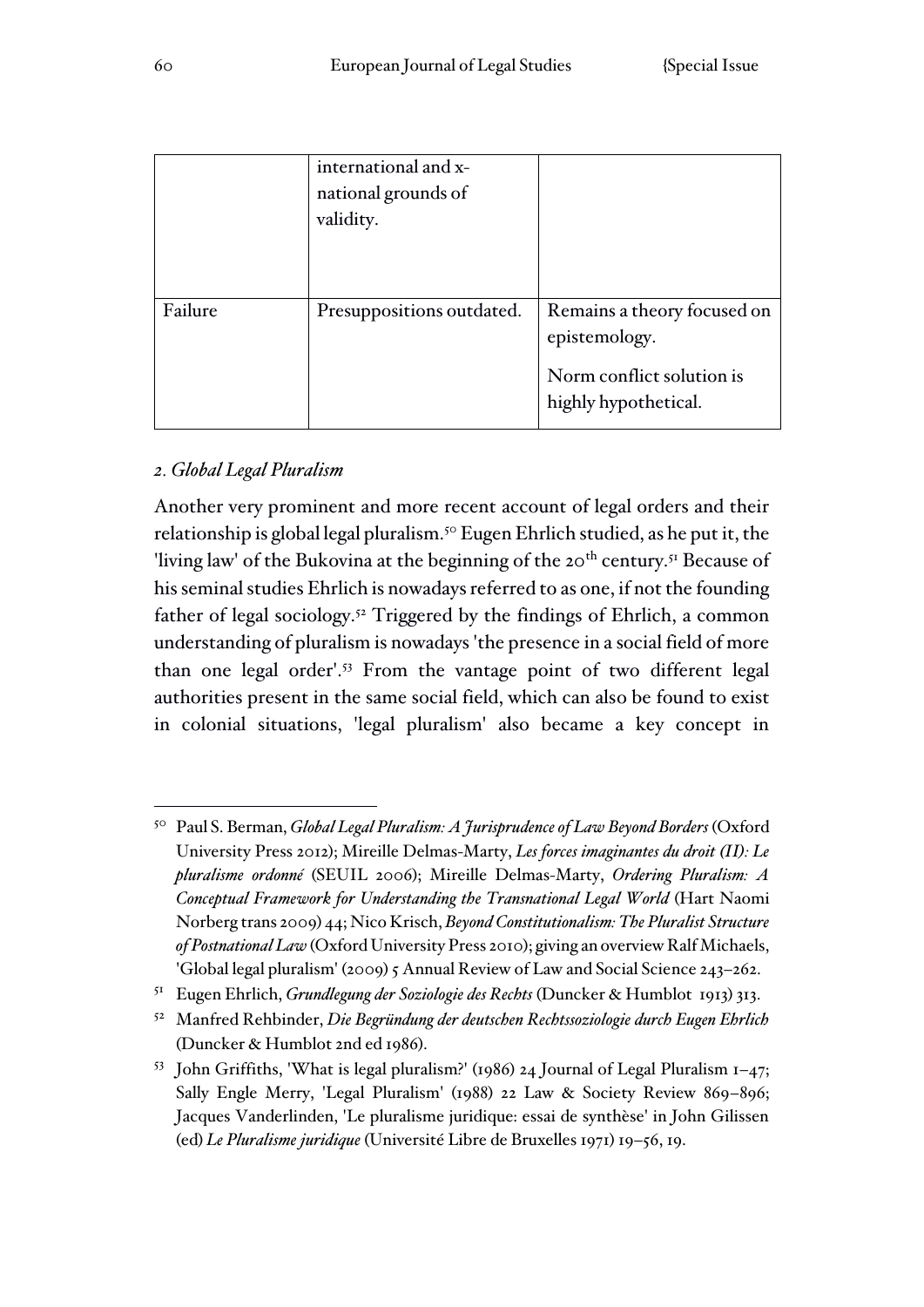international law.<sup>54</sup> Roughly from the 1990s onwards, legal scholarship began to embrace the notion of legal pluralism. Berman describes the shift from anthropologically orientated studies towards what he coins 'global legal pluralism' as follows: Formerly, studies were aimed at two distinct legal orders within the same territory, where usually one legal order was hierarchically superior to the other. Moving away from this hierarchical understanding, legal scholars started to understand these different legal orders as 'bidirectional, with each influencing (and helping to constitute) the other'.<sup>55</sup>

Global legal pluralism correctly describes the massive increase in international actors, norms and tribunals as well as adjudicators. Following this descriptive analysis an important question is how we ought to deal with or even solve those legal conflicts resulting from plural, overlapping legal claims. In this regard, it is striking to see that pluralists tend to oversimplify and exaggerate contrasting positions: 'sovereigntists' stand against 'universalists'<sup>56</sup> and are then mediated by a 'pluralist framework'. Such framework is for instance conceptualised by Berman through his 'jurisgenerative constitutionalism'.<sup>57</sup> In other words, 'instead of trying to erase conflict,  $[he]$  seeks to manage it'.<sup>58</sup> To 'manage' norm conflicts he reviews a series of 'principles' which are of a procedural nature, instead of being substantial; namely these are 'procedural mechanisms, institutions, and practices'.<sup>59</sup> Likewise the French pluralist, Mireille Delmas-Marty, contrasts

<sup>54</sup> Brian Z. Tamanaha, 'Understanding Legal Pluralism: Past to Present, Local to Global' (2008) 30 Sydney Law Review 375–411, 390; Paul S. Berman, 'Global Legal Pluralism' (2007) 80 Southern California Law Review 1155–1238, 1170.

<sup>55</sup> Ibid 1171.

 $56$  See the exaggerations made by Berman (n 54) 1180 stating that sovereigntists 'reject the legitimacy of all communities but the territorially-defined nation-state' and have (at 1180) 'intrinsic reason to privilege nation-state communities over others', contrasting it with a radical universalist position stating (at 1189) that '[i]n contrast to a reassertion of territorial prerogative, a universalist vision tends to respond to normative conflict by seeking to erase normative difference altogether.'

<sup>57</sup> Paul S. Berman, 'Jurisgenerative Constitutionalism: Procedural Principles for Managing Global Legal Pluralism' (2013) 20 (2) Indiana Journal of Global Legal Studies **665-695**.

<sup>58</sup> Berman (n 56) 1192; Berman (50) 145.

<sup>59</sup> Berman (n 56) 1192, and esp. 1196 ff. as well as Berman (50) 145, and esp. 152 ff.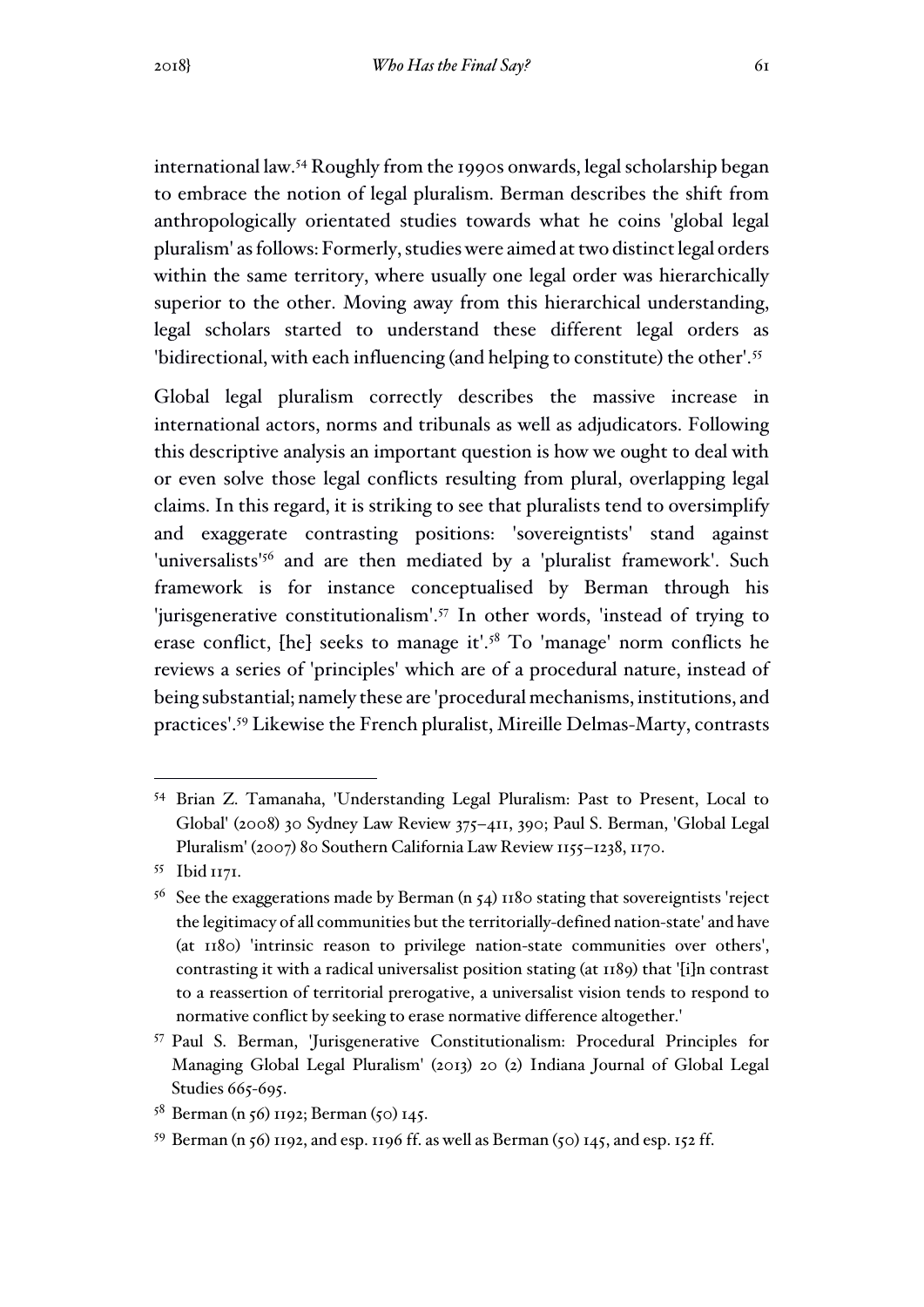'utopian unity' with an 'illusion of autonomy'<sup>60</sup> in order to propose to solve or soften this disparity with national margins of appreciation to order pluralism.<sup>61</sup> As an example she mentions the principle of subsidiarity in the law of the European Union.<sup>62</sup> Even though the suggested solutions to manage or soften norm conflicts are rather restrictive and argue, for instance in the case of Berman, only in favour of some procedural rules (neglecting any hierarchical fundamental norms), such claims remain in the realm of *ought*. Prescriptive claims which hold that these rules should be valid in order to settle norm conflicts need to be well justified. By moving in the realm of *ought*, the suggested solutions are also confronted with such problems, that even reductionist procedural mechanisms might be accused of having a strong normative flavour. Thus, also proposals for thin procedural mechanisms are also somewhat overarching substantial value claims.<sup>63</sup>

Samantha Besson in turn suggests that democracy 'ought rather to be the supercriterion' because of its superior legitimacy when 'deciding on the others'. Yet, also she is aware that identifying democracy in international and national norms 'remains extremely complex'.<sup>64</sup> And, one might wish to add, democracy is not always the super-criterion of legal orders whose norms

 $60$  Delmas-Marty (n 50) 44.

 $61$  Delmas-Marty (n 50) 44.

 $62$  Delmas-Marty (n 50) 45-46.

<sup>&</sup>lt;sup>63</sup> For this critique of Berman, see Alexis Galán and Dennis Patterson, 'The limits of normative legal pluralism: Review of Paul Schiff Berman, Global Legal Pluralism: A Jurisprudence of Law beyond Borders' (2013) 11 (3) International Journal of Constitutional Law 783-800, esp. at 793 ff. For a response see Paul S. Berman, 'How legal pluralism is and is not distinct from liberalism: A response to Alexis Galán and Dennis Patterson' (2013) 11 (3) International Journal of Constitutional Law 801-808. C.f. further critically also Ralf Michaels, 'On liberalism and legal pluralism' in Miguel Maduro, Kaarlo Tuori and Suvi Sankari (eds.) *Transnational Law: Rethinking European Law and Legal Thinking* (Cambridge University Press 2014) 122-142, 141: 'his [Berman's] managerialism also presupposes some superior position from which such management is possible.'

<sup>64</sup> Samantha Besson, 'Whose Constitution(s)? International Law, Constitutionalism, and Democracy' in Jeffrey L. Dunhoff and Joel P. Trachtman (eds.) *Ruling the world? Constitutionalism, international law, and global governance*(Cambridge University Press, 2009) 381-408, 405.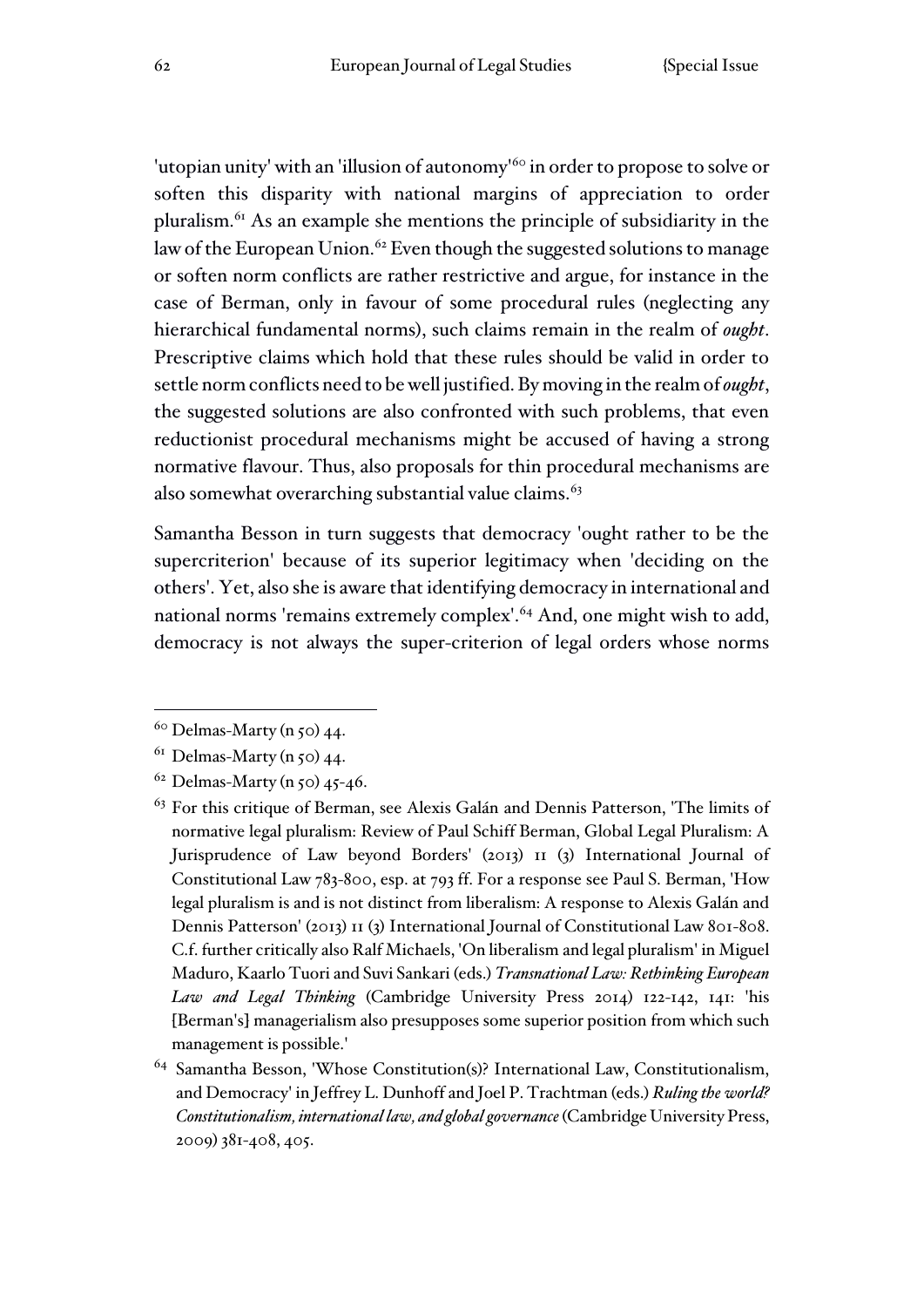might be in conflict. In Krisch's account, a somewhat exaggerated<sup>65</sup> 'foundational constitutionalism' stands against 'softer network forms of international cooperation' which are, again, mediated by pluralism.<sup>66</sup> So even the most radical pluralist, Krisch, bases the norm conflict resolution—at least in some cases—upon what he calls 'the *construction* of interface *norms*'.<sup>67</sup> In his opinion, the pluralism is about orders which are linked and know certain forms of common decision-making.<sup>68</sup> Thus, also for him, there *ought* to be certain *norms* ('interface norms'), which 'regulate to what extent norms and decisions in one sub-order have effect in another'.<sup>69</sup> Yet, he immediately falls back on his radical pluralism when saying that these rules are established by each order for itself including steady risk of conflict.<sup>70</sup> His main argument is that in the post-national sphere '[u]nder conditions of strong fluidity and contestation, conflict rules face serious problems of adaptation to a changing environment' and 'are unlikely to be able to truly settle conflicts—they might remain ineffectual or even enflame conflicts further.'<sup>71</sup> However, the consequence is that we actually lack a common (normative) norm conflict solution.

From this very brief overview we can conclude that most of the pluralists also think that there *should* be some kind of rules to assist norm conflict resolution. I argue in brief, that the question as to how we *ought to* deal with or even solve those legal conflicts (based on a (common) framework) resulting from plural, overlapping legal claims is quite different from a descriptive analysis. Already the identification of a conflict necessarily implies an overarching system.<sup>72</sup> It is important to sharply distinguish between a

<sup>&</sup>lt;sup>65</sup> See for this criticism Gregory Schaffer, 'A Transnational Take on Krisch's Pluralist Postnational Law' (2012) 23 (2) European Journal of International Law 565-582.

<sup>66</sup> Krisch (n 50) 300, 183.

<sup>67</sup> Krisch (n 50) 285 ff. [*italics* added by the author].

<sup>68</sup> Krisch (n 50) 288.

<sup>69</sup> Ibid, 285.

<sup>&</sup>lt;sup>70</sup> Ibid, 286. However, note also that Krisch states later (p. 312) that these norms stem from the sub orders (at p. 286) and might clash.

 $7<sup>1</sup>$  Nico Krisch, 'Who is afraid of radical pluralism? Legal Order and Political Stability in the Postnational Space' (2011) 24 Ratio Juris 386-412, 407.

<sup>72</sup> Alexander Somek, 'Monism: A tale of the undead' in Matej Avbelj and Jan Komárek (eds) *Constitutional pluralism in the European Union* (Hart 2012) 343-79.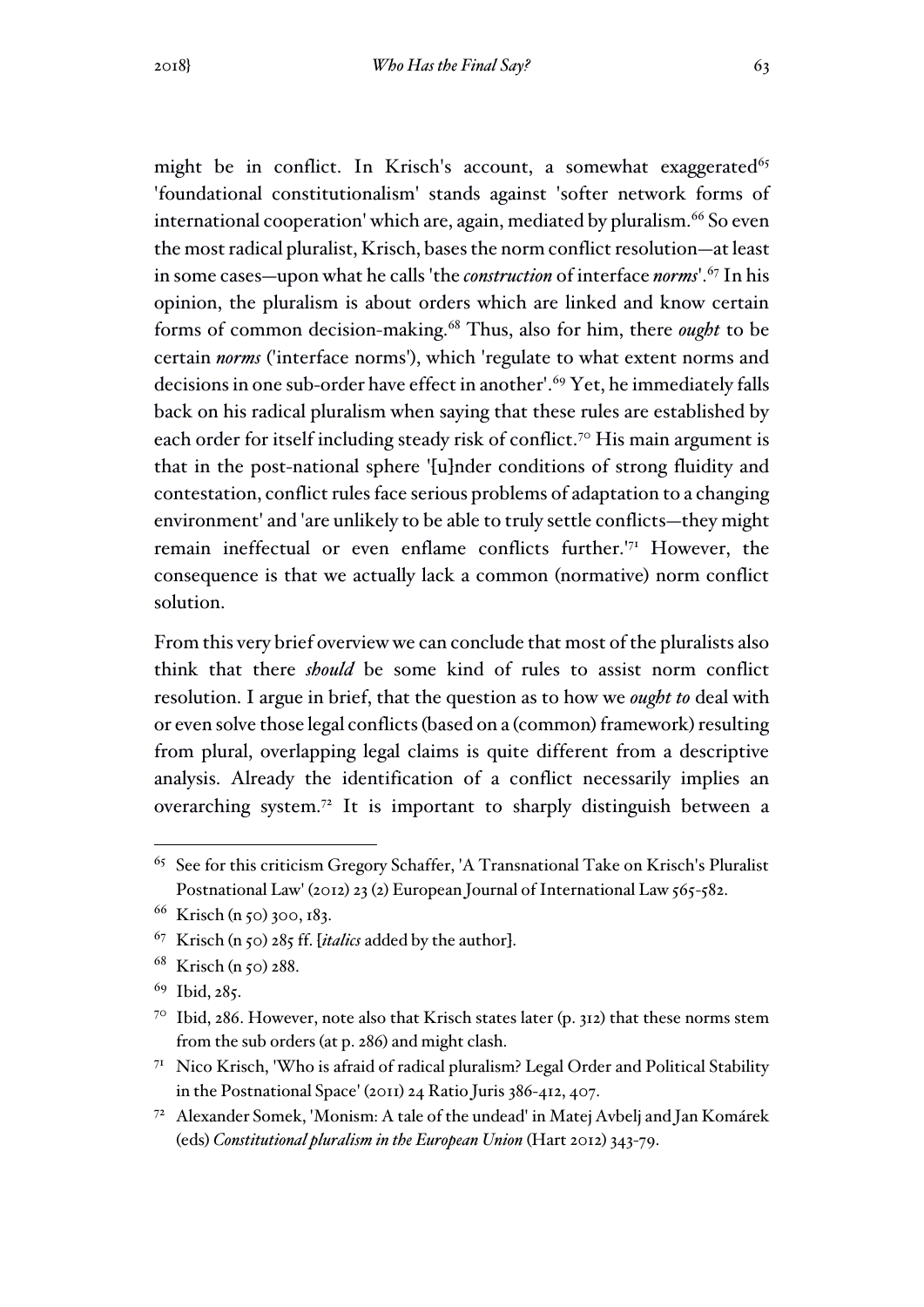descriptive analysis and a prescriptive proposal for norm conflict resolution. Moreover, I hold that such an overarching normative framework for norm conflict resolution needs to be a common normative framework of all overlapping legal orders.

Some pluralists might claim that they envision 'common' approaches. Still, I would answer that anything which is called plural can hardly provide for a genuinely common normative framework. I argue that it is more accurate to either stay within a purely descriptive analysis of current facts and describe them as pluralistic or move from descriptions to prescriptions. In other words, one must take account of arguing now in the realm of *ought*, by introducing, for instance, the thought that we *ought* to avoid conflicts, and, if they occur, that we *ought* to cooperate somehow to solve or mitigate them. This is what I think is the very first prescriptive step in the (global) legal pluralism debate.<sup>73</sup> Norm conflict identification and proper resolution must be based on a genuinely common normative framework which encompasses all affected legal orders. That means that a pluralistic picture without a common normative framework has no normative (legal) guidance for finding the final arbiter in legal norm conflicts.<sup>74</sup>

Although global legal pluralism may provide a coherent descriptive account of current legal developments, it lacks a satisfying common prescriptive account. Accordingly, claims (for how to solve or why not to solve norm conflicts) which solely rest on the *description* of pluralistic orders do not suffice as a basis for a normative account. If approaches of legal pluralism resort to some sort of 'meta norms or principles' to solve norm conflicts,<sup>75</sup>

<sup>73</sup> For a powerful critique of the hidden 'common point of reference' in pluralistic accounts see Klaus Günther, 'Normative legal pluralism – a critique', *paper presented at the 'Philosophical foundations of global law' conference* at the University of Cartagena, Colombia on 25 August 2016 (on file with the author). See also Klaus Günther, 'Normativer Rechtspluralismus: Eine Kritik' in Thorsten Moos, Magnus Schlette and Hans Diefenbacher (eds) *Das Recht im Blick der Anderen: Zu Ehren von Eberhard Schmidt-Aßmann* (Mohr Siebeck 2016) 43-62.

<sup>74</sup> Gragl (n 32) 693-695.

<sup>75</sup> Compare Berman (n 77) 665–95, with Delmas-Marty (n 50). With regards to constitutional pluralism, see Mattias Kumm, 'The Moral Point of Constitutional Pluralism' in Julie Dickson and Pavlos Eleftheriadis (eds), *Philosophical Foundations of European Union Law* (Oxford University Press 2012) 216, 220.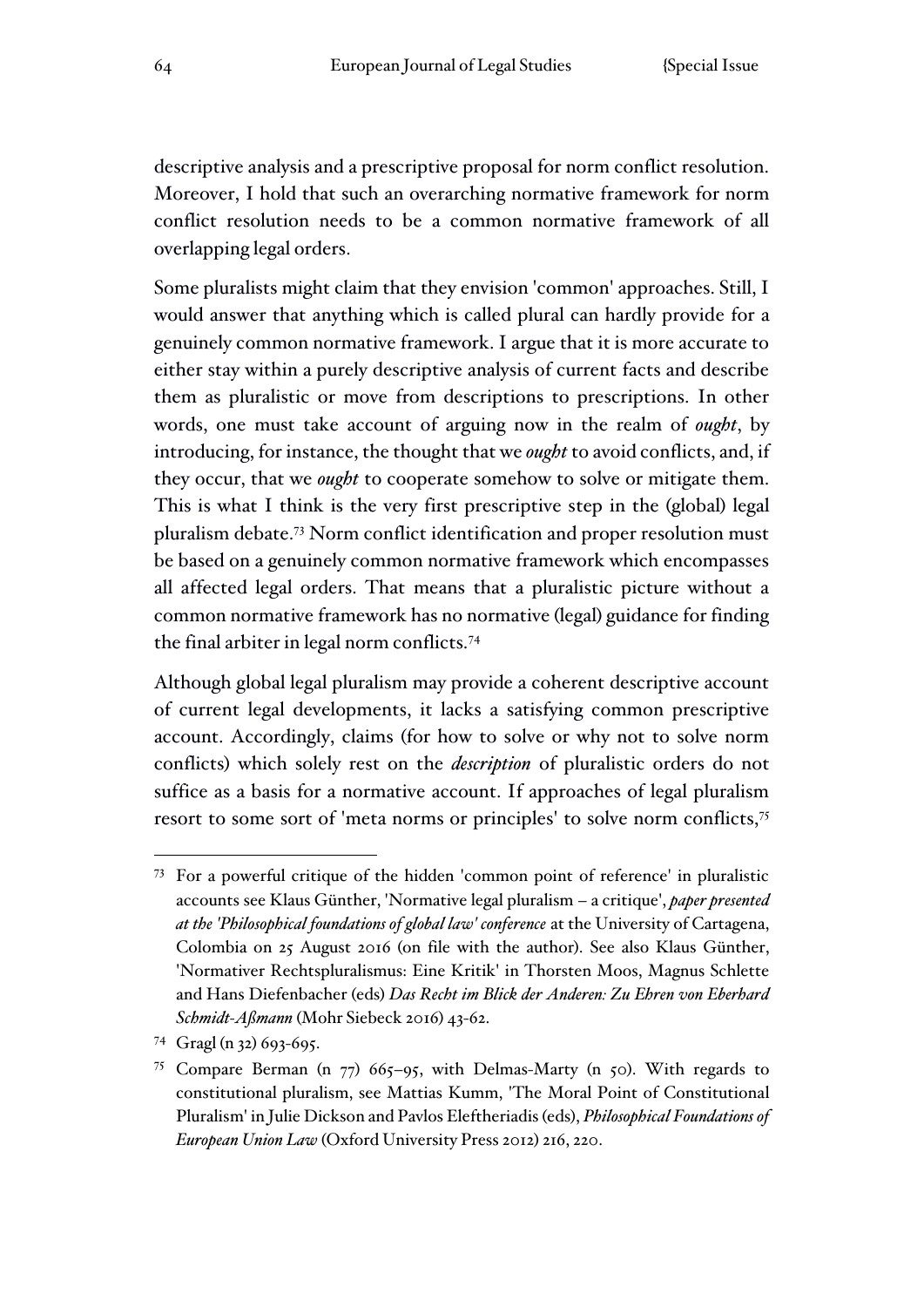they too will need to justify these principles and to give reasons for such common accounts. Otherwise power asymmetries are difficult to avoid. The warning by Klaus Günther is pertinent in this debate: 'Historical experience teaches us that a pluralism of normative orders can rapidly become the victim of power asymmetries, or even bring forth such asymmetries'.<sup>76</sup>

*3. Global Constitutionalism*

Before moving onto my own proposal, another brief section devoted to global constitutionalism is in order. Constitutionalism on a global, supranational, and national level is an important and wide-ranging concept. Due to the successful emergence of 'global constitutionalism' as a movement and interdisciplinary discipline many diverging issues are discussed under this influential label since its breakthrough in the 21<sup>st</sup> century.<sup>77</sup> Global Constitutionalism, as much as Constitutionalism, shares the aspiration of establishment as well as the normative guidance and limitation of governmental power. In other words, Constitutionalism 'refers to governance according to constitutional principles'.<sup>78</sup> We speak, thus, of a discourse which involves the 'framing, constituting, regulating, and limiting [of] power'79 – be it either in a thin or in a thicker form.<sup>80</sup> The constitutionalization of international law is a project which is mainly interested in the substantial development of international law in the form of constitutional norms or principles (or of constitutional norms or principles of the EU for instance).<sup>81</sup> Constitutionalism therefore is usually connected to certain key legal concepts such as the rule of law, human rights, democracy,

 $7<sup>6</sup>$  Günther (n 73).

<sup>77</sup> Anne Peters, 'Constitutionalisation', Max Planck Research Paper Series No. 2017- 08, 1, forthcoming in Jean d' Aspremont and Sahib Singh (eds) *Concepts for International Law - Contributions to Disciplinary Thought* (Edward Elgar).

 $78$  Jaako Husa, 'Global Constitutionalism – A critical view', Maastricht European Private Law Institute Working Paper No. 2016/11.

<sup>79</sup> Jean L. Cohen, *Globalization and Sovereignty. Rethinking Legality, Legitimacy, and Constitutionalism* (Cambridge University Press 2012) 76.

<sup>80</sup> Wil Waluchow, 'Constitutionalism' in Edward N. Zalta (ed) *The Stanford Encyclopedia of Philosophy* (2017).

<sup>&</sup>lt;sup>81</sup> For a critical overview of 'world constitutionalism', Diggelmann and Altwicker (n 8).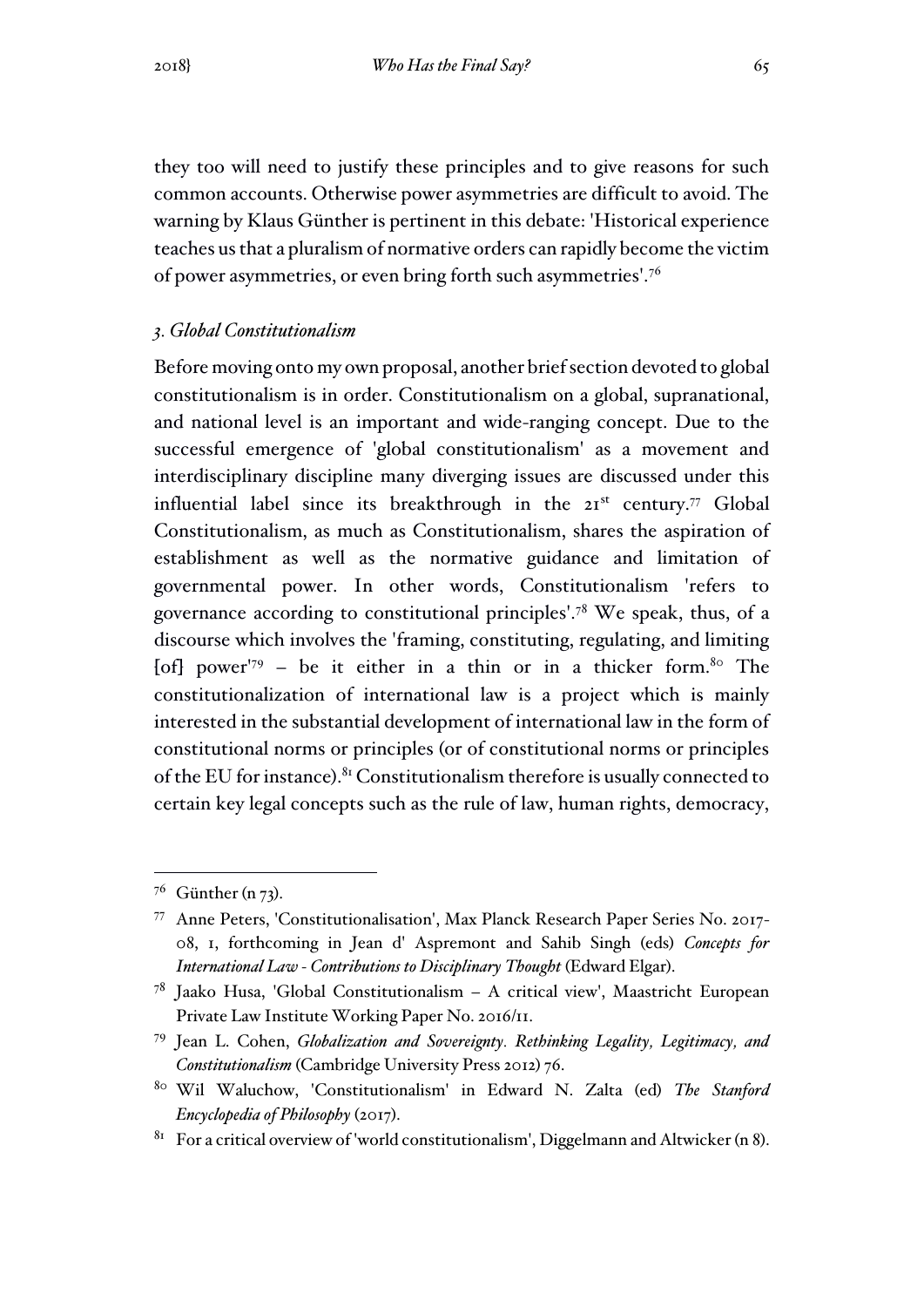and inhibits a materially substantiated form of how law should be.<sup>82</sup> Very often also a strong universal flavour is attached to such concepts on a global perspective.

Global Constitutionalism is facing a challenge brought by descriptive legal pluralism: solutions to norm conflicts might differ depending on the context. Thus, another context, so goes the main argument of contextualization, asks for different solutions as different conditions are in place. $83$  Once we reveal that the very first prescriptive question is what we *ought* to do with norm conflicts, there are very likely to be very different solutions to different conflicts (and different legal orders involved) depending on the context. $84$ This is acknowledged by understanding constitutionalism as a fragmented and contextualized concept, $85$  'a relatively consolidated form of global constitutionalism', $86$  or to a certain extent also by Constitutional Pluralism. $87$ 

 $82$  For legal key concepts, see Jakab (n 9).

<sup>&</sup>lt;sup>83</sup> For such a critique of the pluralistic account of Nico Krisch see also Schaffer (n 65) 579: 'The positive, empirically-grounded study of transnational legal ordering, in contrast, is important for building a normative approach grounded in philosophical pragmatism which recognizes the need for institutional variation in response to different contexts'.

<sup>84</sup> For a similar argument see also Emmanuel Melissaris, *Ubiquitous Law: Legal Theory and the Space for Legal Pluralism* (Ashgate 2009), ch. 3 relying on Robert M. Cover, The supreme court, 1982 Term-Foreword: Nomos and narrative, 97 (4) Harvard Law Review, 1983, pp. 4-68; and Robert M. Cover, 'Violence and the word', 95 Yale Law Journal, 1986, 1601-1629. However, it is important to highlight that my claim for contextualization is much simpler and thus less overladen than the claim Melissaris is making. While Melissaris's main target is a sceptical view of State law—or at least the link between State and law which is unnecessary in his eyes—my argument here is simply that when facing normative conflicts there are much likely to be various different solutions to deal with the conflict depending on the context. Thus I argue against a single — sometimes even not very clear prescriptive — claim of dealing with normative conflicts in the pluralistic world.

 $85$  Peters (n 77).

<sup>86</sup> Turkuler Isiksel, 'Global Legal Pluralism as Fact and Norm' (2013) 2 Global Constitutionalism 160-195, 190.

 $87$  See only Neil Walker, 'The Idea of Constitutional Pluralism' (2002) The Modern Law Review 65 (3)  $317-359$ .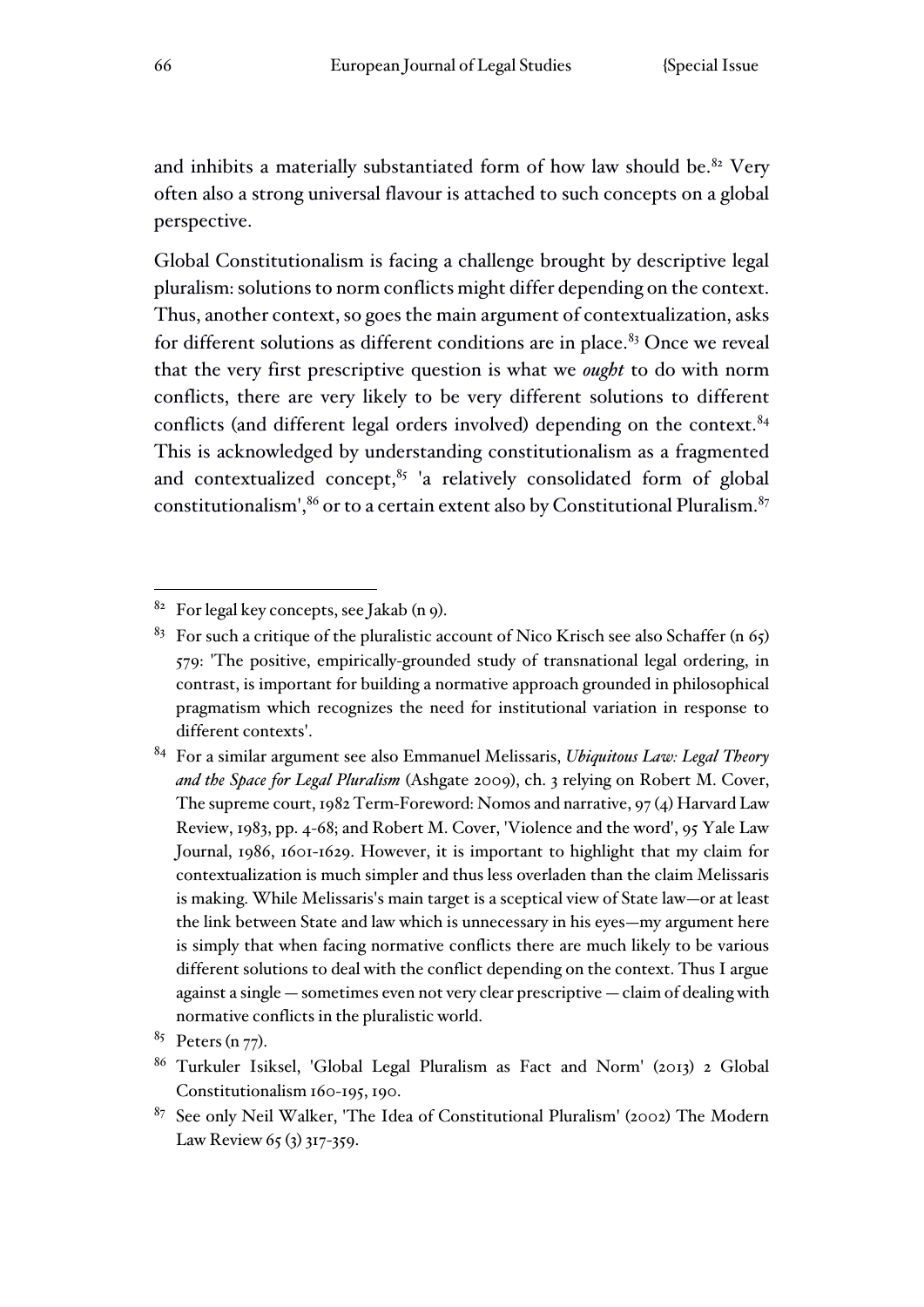$\overline{a}$ 

What still remains problematic is the specific request for *constitutional* norms, rules and principles. The relationship between legal orders must not always be of a constitutional dimension. Moreover, despite the fact that a relationship between different legal orders must not be guided by one specific constitution, there might still exist a legal relationship between certain legal orders. This holds true, even if we can speak of a Member State legal order as a constitutional order, and the EU legal order as a constitutional order. It is challenging to determine the relationship between these legal orders as it requires to establish which constitutional system has the final say.

Very likely, we will fall back to a sort of non-hierarchical relationship of the involved constitutional systems in order to avoid a subordination of one order under another. Trying to resolve these questions on a constitutional level might thus very likely lead to a 'constitutional stalemate'.

Therefore, I am sceptical about constitutionalism being a helpful concept with regard to the challenge of resolving norm conflicts between overlapping international, EU, and national legal orders. I doubt that constitutionalism is an appropriate concept to guide legal norm conflict resolution of those overlapping but different legal orders. On a global scale, we are well advised to take the descriptive account of global legal pluralism seriously. The massive increase in international actors, norms and tribunals, as well as adjudicators, simply makes it very difficult to speak of constitutionalism *de lege lata* (without definitely excluding the possible existence of a thin layer of global constitutionalism). A cautious assessment is that constitutionalism presumes too many substantial values for the envisaged common normative denominator in order to be a helpful concept for norm conflict solution arising out of the relationship between international, EU and national law.<sup>88</sup>

<sup>88</sup> Michael Perry, *A global political morality: Human rights, democracy, and constitutionalism* (Cambridge University Press 2017), which envisages 'agapic sensibility' as the foundation for human dignity. Perry's statement illustrates how difficult such universal legal standards are 'this book is about the *political morality* of human rights […] not about the *international law* of human rights' (*italics* original), p.2. For a critical account of the current state of EU 'constitutionalization', see Dieter Grimm, 'The democratic costs of constitutionalization: The European case' in Dieter Grimm, *Constitutionalism. Past, present, and future* (Oxford University Press 2015) 295.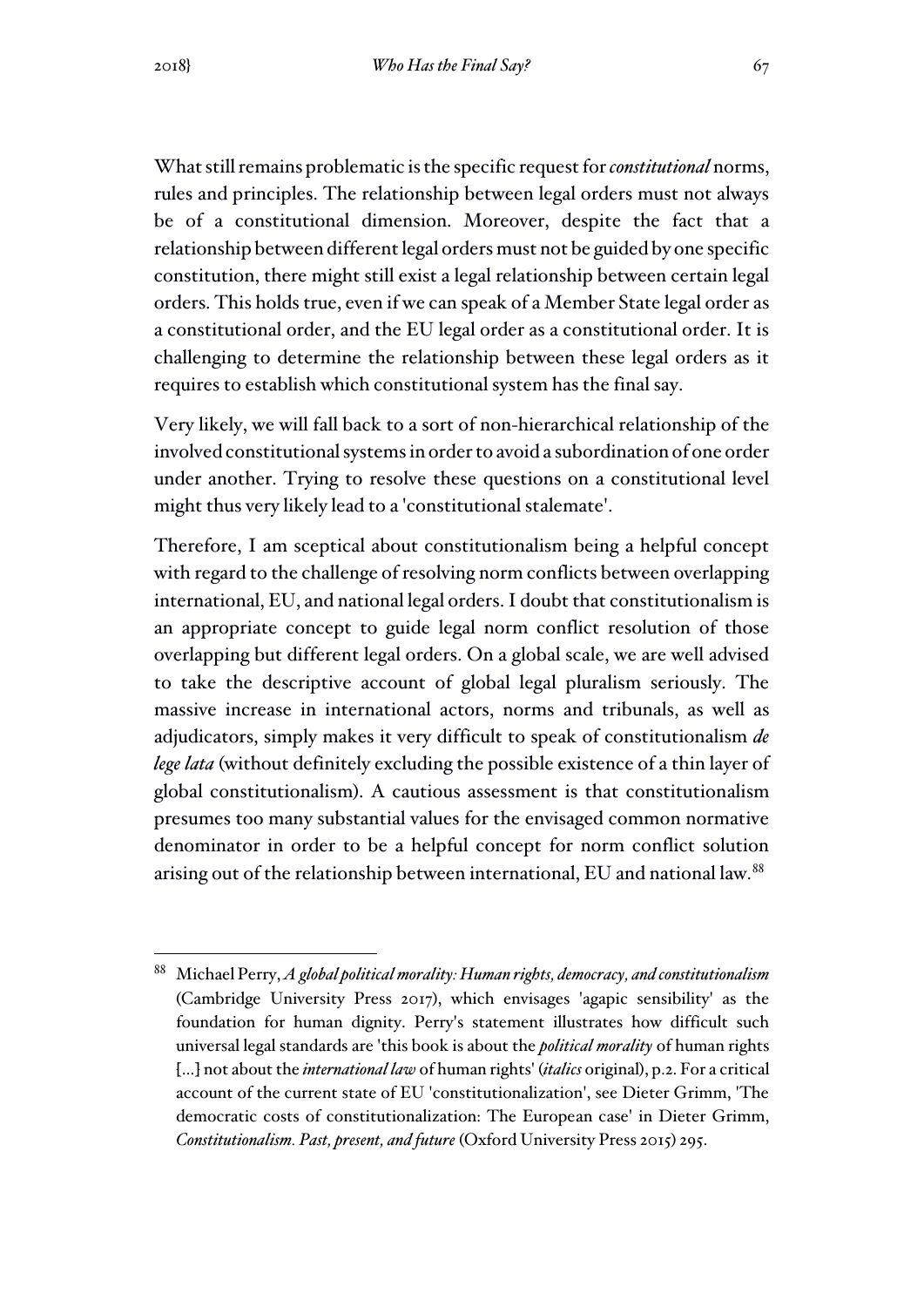If we agree that norm conflicts from different but overlapping legal orders should be avoided and if they appear that they should be resolved, then we need to look for appropriate concepts for such a task. I argue that we are in need of a common normative (legal) framework for resolution. Common in the sense that this normative framework is brought about in agreement by all affected legal orders. In other words, if we agree that 'stronger state[s should not be able to] lawfully force a constitutional position on another state or a stronger court on a weaker court, without any legal redress'.<sup>89</sup> Then, we are in need of such a common normative concept. Still, this article takes the stand that constitutionalism is not directly helpful for our question of the relationship of legal orders either.<sup>90</sup> Constitutionalization is more interested in the substantial development of international law in the form of constitutional norms or principles (or of constitutional norms of principles of the EU for instance) than in explaining the relationship between international, EU and national law.<sup>91</sup>

|                        | Global Legal Pluralism                                                                                               | <b>Global Constitutionalism</b>                                                                                                         |
|------------------------|----------------------------------------------------------------------------------------------------------------------|-----------------------------------------------------------------------------------------------------------------------------------------|
| Presuppositions        | - Norm conflicts are<br>positive.<br>- Focus on a descriptive<br>account.                                            | - Common values (and<br>further necessities for<br>constitutional unity).<br>- Universality (at least for<br>the claimed legal orders). |
| Theoretical<br>Outcome | - <i>Description</i> of pluralistic<br>orders as the basis for a<br>normative account for<br>norm conflict solution. | - The Constitution guides<br>all embraced legal<br>orders/norm conflicts.                                                               |

Table 2: Global Legal Pluralism & Global Constitutionalism overview:

<sup>89</sup> Pavlos Eleftheriadis, 'Cosmopolitan Legitimacy', *paper presented at the 'Philosophical foundations of global law' conference* at the University of Cartagena, Colombia on 25 August 2016 (on file with the author).

<sup>90</sup> Alexander Somek, *The Cosmopolitan Constitution* (Oxford University Press 2014) writing in the preface that 'Greater 'constitutionalization' of supranational or even international law threatens to rob constitutionalism of its political core.'

<sup>91</sup> Klabbers (n 8) simply presuming it; Thomas Kleinlein, *Konstitutionalisierung im Völkerrecht* (Springer 2012), refraining from strong normative claims. For a critical overview of 'world constitutionalism', Diggelmann and Altwicker (n 8).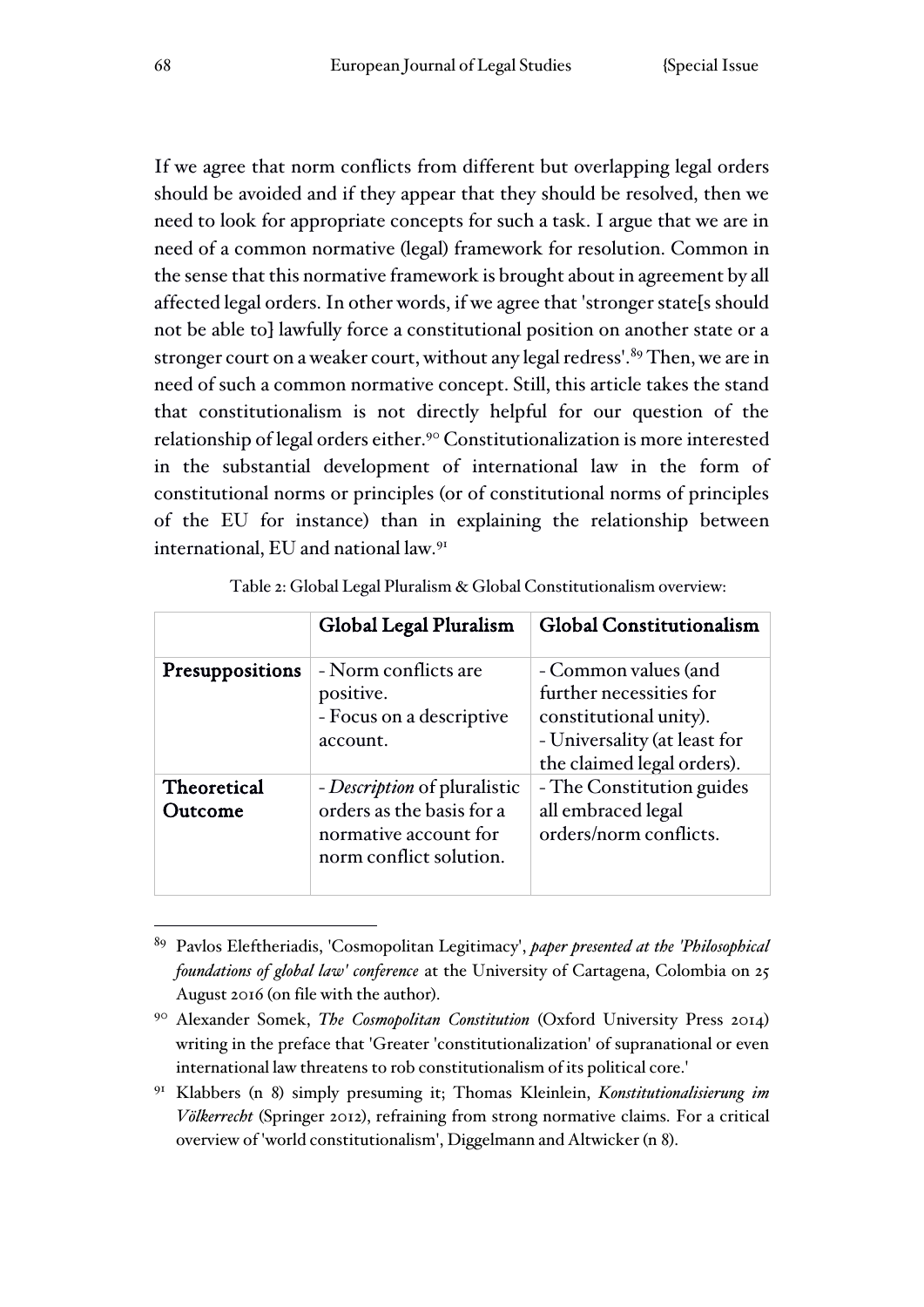| Legal        | - Potential norm           | - Always constitutional   |
|--------------|----------------------------|---------------------------|
| Consequences | conflicts without a        | (depending on the content |
|              | common solution            | of the constitution).     |
|              | (individuals might face)   |                           |
|              | contradictory claims).     |                           |
| Failure      | - No satisfactory          | - Presuppositions are too |
|              | common account for         | demanding ('burden of     |
|              | norm conflict solution.    | universality').           |
|              | - Descriptive accuracy,    | - Not flexible enough for |
|              | but normatively wanting.   | diverging contexts.       |
|              | - Praise of norm conflicts |                           |
|              | without a common           |                           |
|              | solution.                  |                           |

## *4. An Intermediate Conclusion*

A critical approach towards the theories of dualism and monism is now quite common.<sup>92</sup> However, this does not mean that some elements of these theories cannot be applied in a meaningful way and thereby they might still be useful tools to understand specific processes of the relationship between international, EU and national law.<sup>93</sup> And, despite all the criticism these theories faced, their persistence is remarkable. Dualism as well as monism are still referred to in many textbooks, they are present in case law,<sup>94</sup> and in scholarly work.<sup>95</sup> Also in practice, many (national) legal orders are still often referred to as being 'dualistic' or 'monistic'. Thus, there is a need to make the critical points as clear as possible in order to explain why they are of no help in answering the question posed by this article.

<sup>92</sup> Armin von Bogdandy, 'Pluralism, Direct Effect, and the Ultimate Say: On the Relationship between International and Domestic Constitutional Law' (2008) 6 ICON 397, 400 denoting those theories 'intellectual zombies'; Kirchmair (n 2); Lando Kirchmair, 'Is the EU legal order the tombstone of the dualistic and the monistic doctrine?' in Michael Thaler and Michel Verpeaux (eds), *La recherche en droit constitutionnel comparé* (L'Harmattan 2014) 71-86.

<sup>93</sup> Jakab (n 40).

<sup>94</sup> The German Constitutional Court, BVerfGE, 111, 307 (Görgülü).

<sup>95</sup> Gragl (n 32); as well as Paul Gragl, 'In defence of Kelsenian Monism: Countering Hart and Raz' (2017) 8(2) Jurisprudence 287-318.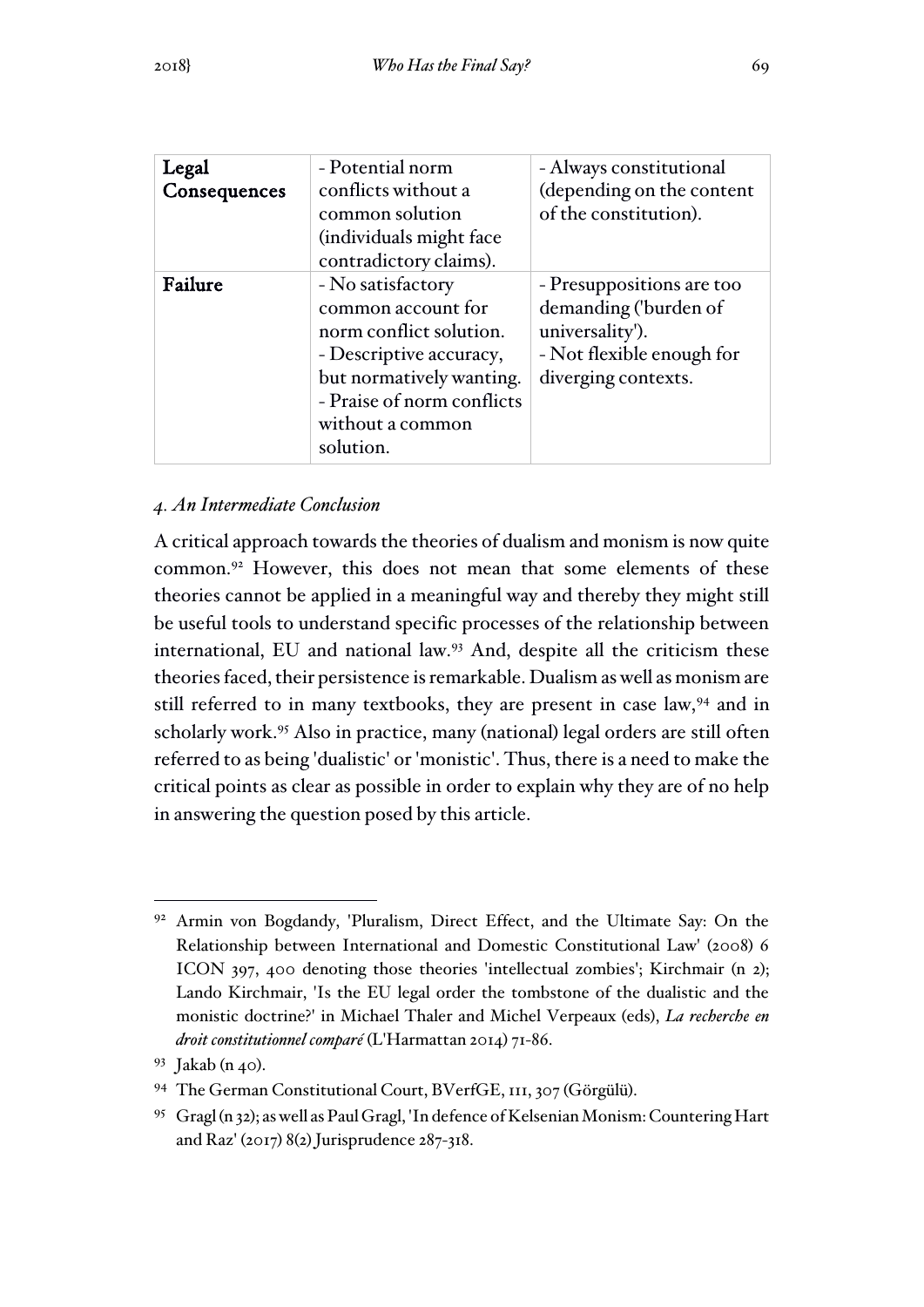Moreover, this article holds that (global) legal pluralism cannot offer a satisfying normative account for norm conflict resolution between international, EU and national law either. Hence, prescriptive proposals to solve legal conflicts arising from different legal orders on the global plane are better not termed 'pluralistic'. I shall suggest in this article that it is more precise to refer to a necessarily *common* framework which addresses the question as to how those conflicts should be resolved *together* or at least in a way acceptable to all parties.

Finally, this article holds that this common framework depends hugely on the context. Thus, solutions are more likely to be found if we focus on specific contexts instead of trying to provide universal solutions for different situations. This is the reason why global constitutionalism or global law cannot provide universal solutions for norm conflict resolution between international, EU and national law. They do not take the 'burden of universality' seriously enough or end in a 'constitutional stalemate'. Broadly speaking, this is because it is usually far too difficult in our highly complex and dynamic world to come up with global or truly universal solutions.

If my analysis so far is correct, then all major theories on the relationship between legal orders suffer from serious flaws when trying to answer the question as to where to find the decisive source in legal norm conflicts. At the same time, a sound theoretical concept is essential for the relationship between legal orders. Hence, I propose my own theoretical concept: the theory of the law creators' circle. Arguably, this concept provides a sound theoretical foundation without becoming ensnared in the flaws attributed to the existing theories, and it should provide a correct answer to the question posed.

## III. TLCC – A STRUCTURAL ANSWER

My aim, with what I call the theory of the law creators' circle, is to conceptualize in a very abstract way how we could principally design or, rather, understand the structural relationship between legal orders in general. The goal is to obtain a common denominator which is abstract enough to capture principal issues of relationships between legal orders but still provides enough normative guidance in order to bring about concrete results. How particular situations are analyzed might then differ significantly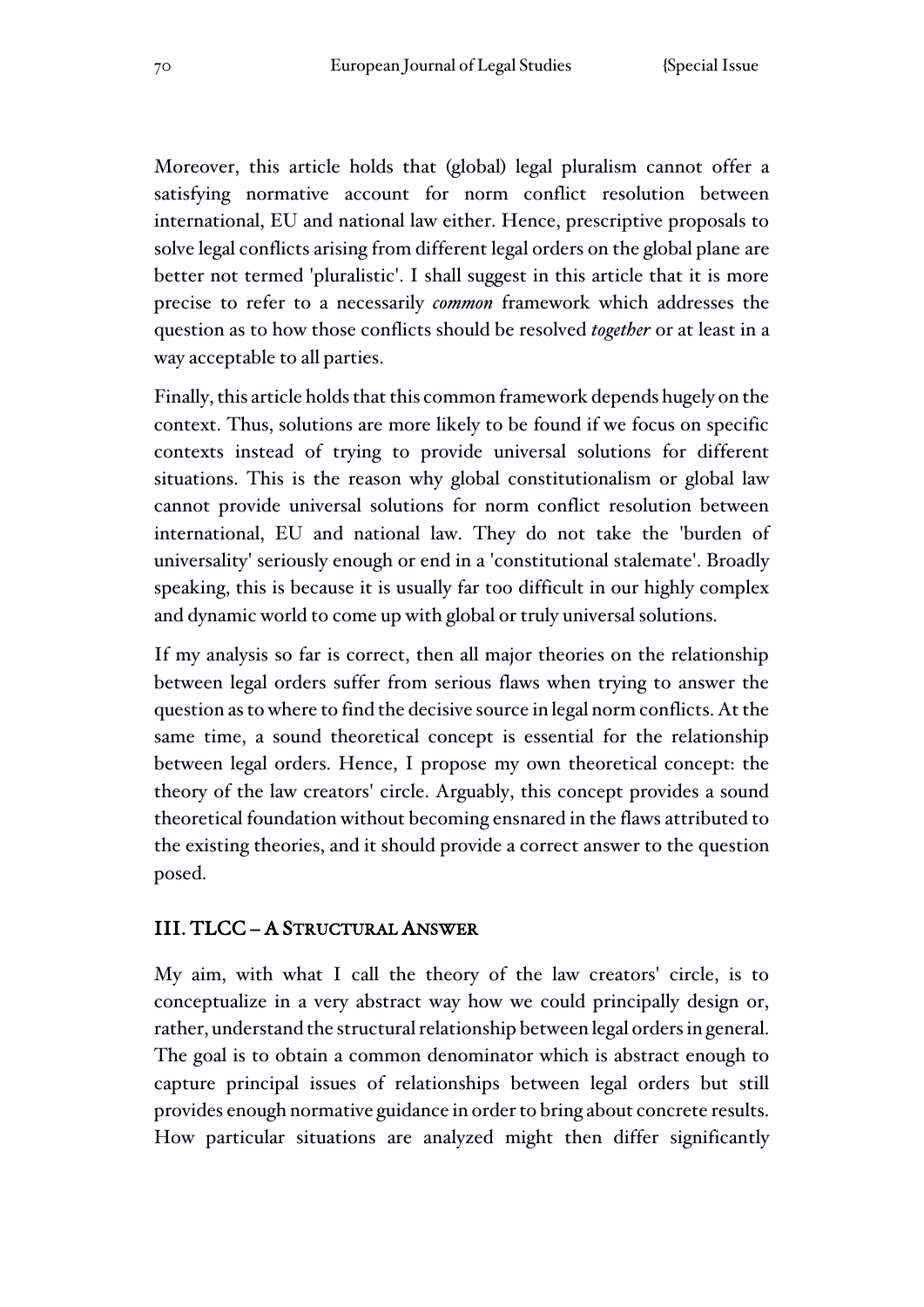$\overline{a}$ 

depending on which context we are looking at. Only then we are able to answer the question as to how we can know who has the final say.

## *1. The Underlying Understanding of Law*

In order to analyze the relationship between international, EU and national law properly, I establish a working hypothesis: a common denominator of international, EU and national law must be stipulated to enable a transparent and methodologically coherent analysis of the relationship. The legal concept underlying the theory of the law creators' circle<sup>96</sup> concentrates on those legal aspects especially relevant for the relationship between international, EU and national law. Because international law, EU law and national law are different legal fields to a certain extent, an abstract understanding of law is necessary in order to include all three fields under one common denominator. The common denominator is vital because it enables a comparison of those different fields. In order to avoid using sociological, anthropological, psychological or other reasoning embedded in natural sciences,<sup>97</sup> a hypothetical basis is assumed.<sup>98</sup>

For an extensive account of this theory as applied to the relationship between public international law and the Austrian legal order, see Kirchmair (n 12). For an introduction to the theory (and further references) and its application to international treaties and their relationship to the Austrian as well as the Hungarian legal order as well as the former abbreviation TREK, from the German term 'Die Theorie des Rechtserzeugerkreises', see Kirchmair (n 10), which is an early version of chapter III of this Article.

<sup>97</sup> Jan Klabbers, *An introduction to international institutional law* (Cambridge University Press 2002) 34; Lando Kirchmair, 'How (not) to argue for the relation between natural sciences and law: Why the thesis of an innate 'Universal Moral Grammar' and its relevance for law as argued by John Mikhail fails' (forthcoming) Archiv für Rechtsund Sozialphilosophie.

 $98$  See also Loos arguing that legal science as much as social sciences pursue meaningful consequences based on hypothetically presumed values (which makes them normative sciences), Fritz Loos, *Zur Wert- und Rechtslehre Webers* (Mohr Siebeck 1970) 111. For the change from a real to a hypothetical contract, see Koller (n 99) 14, who quotes Immanuel Kant, *Über den Gemeinspruch*: *'Das mag in der Theorie richtig sein, taugt aber nicht für die Praxis'* (Berlinische Monatsschrift 1793) 153 as the first to express the fiction of a social contract.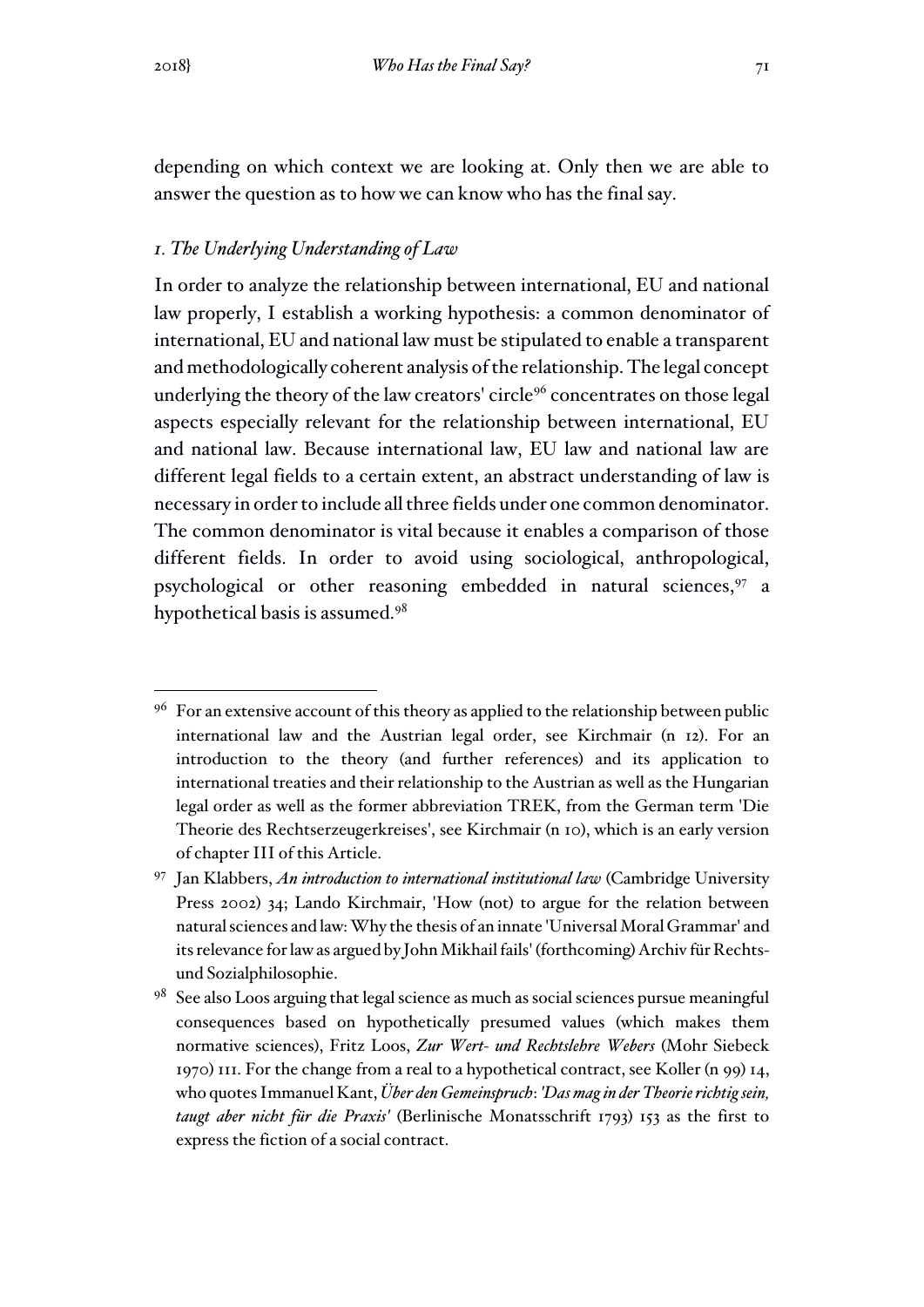The definition of law as well as its origins start in the 'legal desert'.<sup>99</sup> The legal desert shall be understood as a legal vacuum: a neutral, pre-legal state without any further specifications. Of course, such a starting point provokes reflexive associations to social contract theories. The legal desert was considered empirically as an anarchic state in which everyone is at war with everyone else, famously expressed as the 'state of nature' by Thomas Hobbes.<sup>100</sup> Natural rights were conceived to be already existing and just to be protected by a social contract by John Locke.<sup>101</sup> Jean-Jacques Rousseau thought it necessary to discard everyone from their property in order to enable the formation of the '*volonté générale*',<sup>102</sup> which is considered to be a prerequisite for the formation of common interests in the first place.

As I do not focus on how a just society can be conceived, the following assumption shall suffice: in the legal desert, a consensus between two or more individuals is widely considered to be *the* possibility which allows the establishment of a binding legal rule to organize cohabitation.<sup>103</sup> Consensus thereby is understood to serve as a tool for objectification of individual interests<sup>104</sup> and does not aim to establish any values or tools that might

<sup>99</sup> Compare the theories of the social contract summarized by Peter Koller, *Neue Theorien des Sozialkontrakts* (Duncker & Humblot 1987).

<sup>100</sup> Thomas Hobbes, *Leviathan* (1651, Leviathan, German translation by *J. Schlösser*1996) 96 ff*.*

<sup>101</sup> John Locke, *Zwei Abhandlungen über die Regierung* (1690 Two Treatises of Government, German translation by *H. J. Hoffmann* 1977) 201 ff*.*

<sup>102</sup> Jean-Jacques Rousseau, *Vom Gesellschaftsvertrag oder Grundsätze des Staatsrechts* (1762, Du contract social; ou principes du droit politique, German translation by *H. Brockard* 1986) 1. book, 6. chapter, 17 f.; Koller (n 99) 25.

<sup>103</sup> Kirchmair (n 12) 46 ff. Compare thereto also *Weinberger*'s argument aiming at disclosing natural law based theories arguing that legal positivism originates from non-cognitivism holding that it is impossible to cognize right law and justify norms cognitively Otta Weinberger, *Norm und Institution – eine Einführung in die Theorie des Rechts* (Manz 1988) 72 f.

<sup>&</sup>lt;sup>104</sup> The notion of objectivity therefore refers only to an approximation to objectivity. Compare also discourse theory Robert Alexy, 'Diskurstheorie und Menschenrechte' in Robert Alexy (ed), *Recht, Vernunft, Diskurs – Studien zur Rechtsphilosophie* (Suhrkamp 1995) 127, 129 who circumscribes discourse theory as a procedural theory of practical validity. Jürgen Habermas, *Die Einbeziehung des Anderen* (2nd ed. Suhrkamp 1997) 299f; Jürgen Habermas, *Die postnationale Konstellation* (Suhrkamp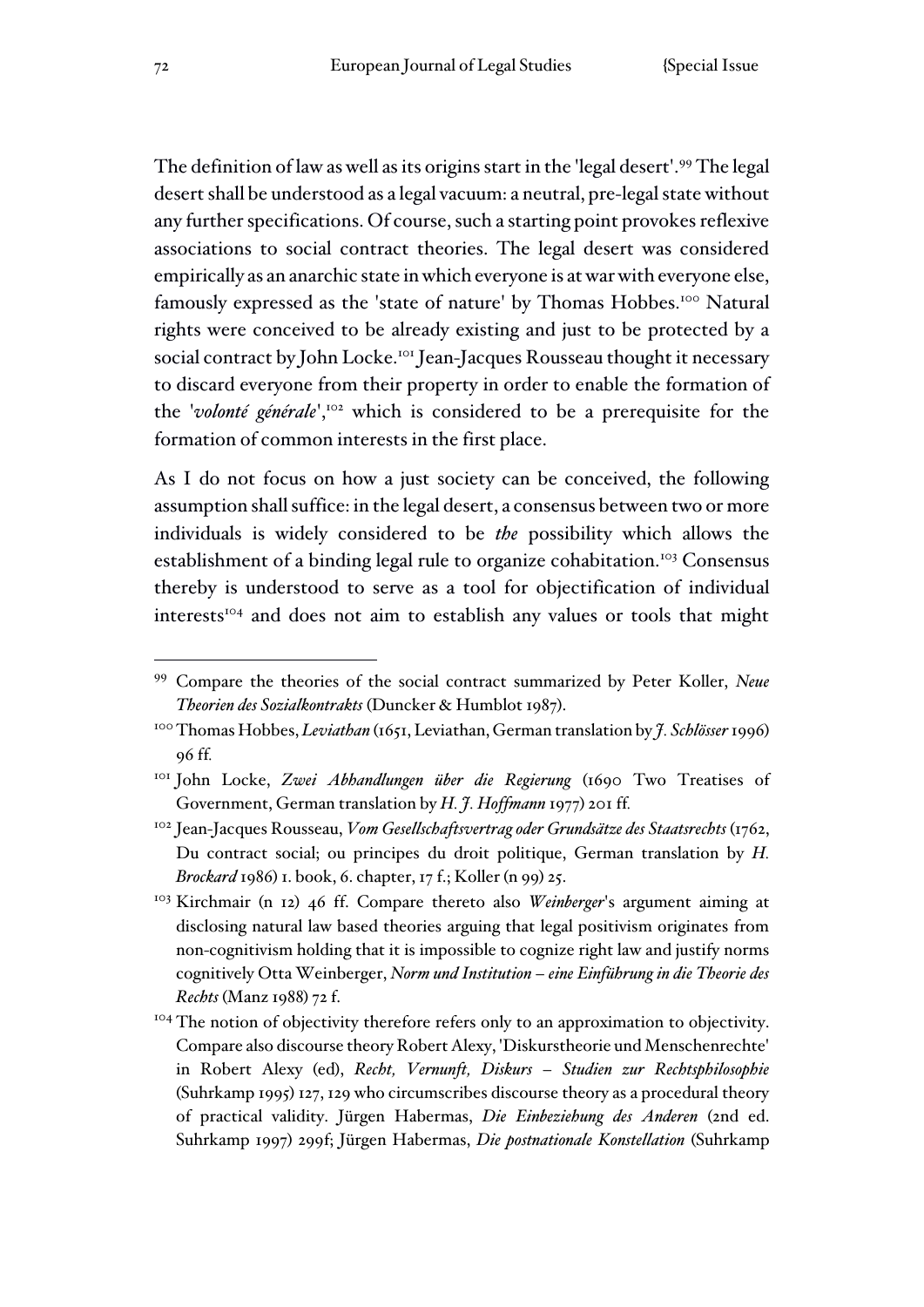$\overline{a}$ 

indicate how a just society shall be organized. While the point of departure is very similar to most social contract theories—the 'legal desert'—the aim of this analysis contrasts sharply with the aim of political philosophy as the goal of this article is much more moderate.

Choosing this hypothesis behind the law creators' circle aims at only elucidating the structural relationship between international, EU and national law without saying how society or the State should be organized (or without arguing, for instance, whether the EU has a constitution or not). Yet, it is not a descriptive theory basing the law on sociological facts. The TLCC is a proposal for normative guidance of norm conflict resolution between different legal orders. Whether the hypothetical legal desert is best understood by imagining a natural disaster or other events is left to the reader's imagination. This hypothetical starting point shall guarantee a consistent definition of law. That is, the definition of international *law*, EU *law*, and national *law* must be uniform. For if it is not, the norm conflict resolution between the different legal orders cannot work properly.<sup>105</sup> Analogous to the historical idea of social contract theory, the consensus element is based on the abstract principles of *pacta sunt servanda* and *pacta* 

<sup>105</sup> Yet, it is important to clarify that this definition of law is not supposed to be superior to any other definition of law. Particularly consent as a source of law has been criticised recently. See only Andrew T. Guzman, Against Consent 52 (2012) Virginia Journal of International Law 747-790. My response regarding this so-called consent problem is twofold. First, I argued elsewhere (see, Lando Kirchmair, What came first: the obligation or the belief? A renaissance of consensus theory to make the normative foundations of customary international law more tangible 59 (2017) German Yearbook of International Law 289-319) that there is still something beneficial in consent as a source of (customary international) law. Second, the definition of law made in this article is due to the task of finding a definition of law abstract enough to serve as a common denominator of international, EU and national law.

<sup>1998) 175;</sup> and id., *Faktizität und Geltung – Beiträge zur Diskurstheorie des Rechts und des demokratischen Rechtsstaats* (Suhrkamp 1992) 138 stating that those regulations are legitimate which alle possibly affected persons might approve as participants in rational discourse. Seyla Benhabib, 'Another Universalism: On the Unity and Diversity of Human Rights' 81 (2007) *Proceedings and Addresses of the American Philosophical Association* 7, 21. This, however, is not meant to suggest that international, EU or national law are the result of a power free rational discourse. It merely shall indicate the need to objectify individual interests.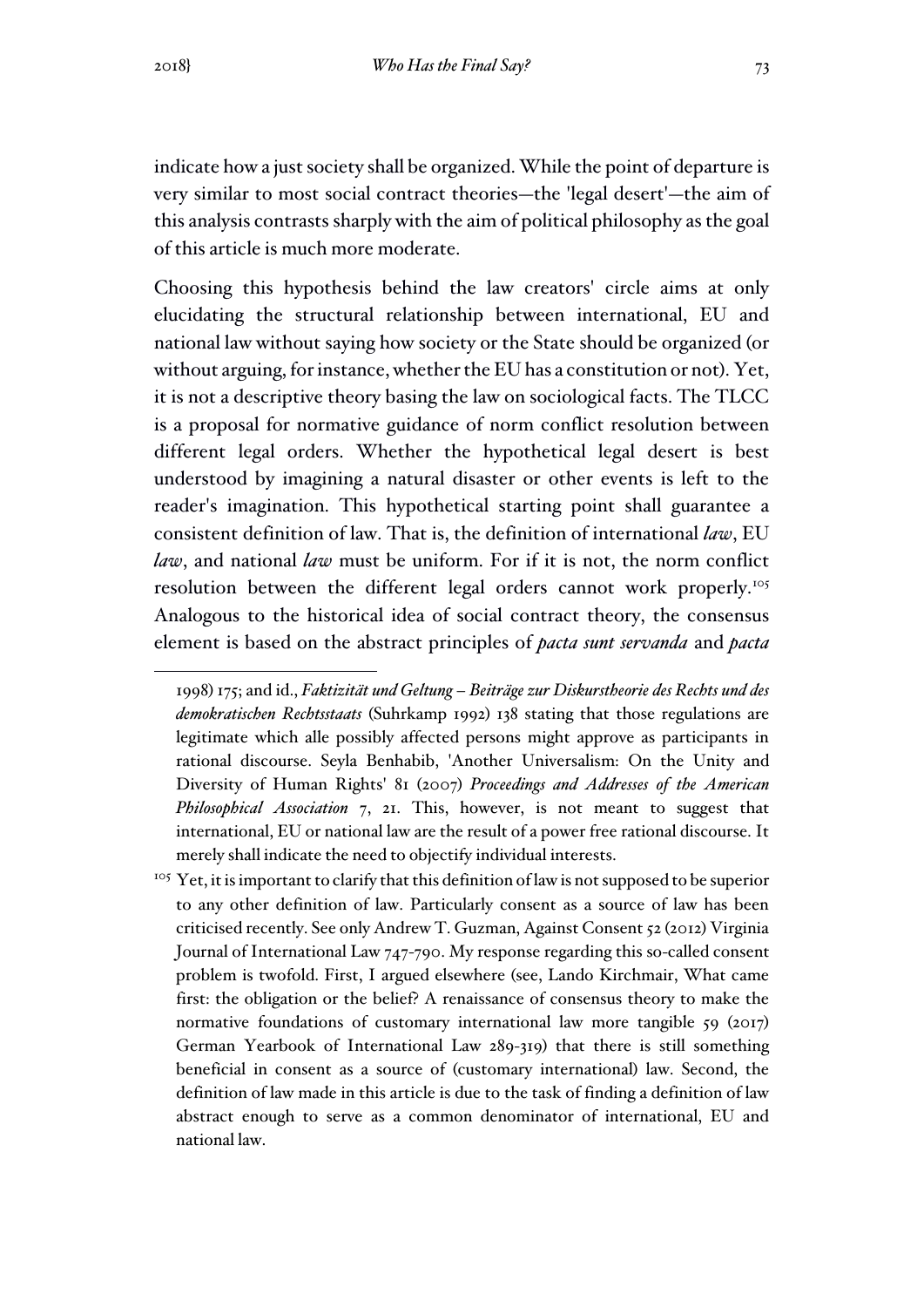tertiis.<sup>106</sup> Those principles apply due to pre-legal, reasonable<sup>107</sup> reasons. These pre-legal principles must not be chosen arbitrarily. Their origin needs to be disclosed, because the assumed fiction should not deviate from conceivable or even already scientifically proven pre-conditions. The pre-legal application of the *pacta sunt servanda* rule is based on the assumption that all individuals participating in a consensus must not deviate from the adopted compromise in order not to violate the achieved compromise.<sup>108</sup> Another motivation not to violate the achieved compromise is that any violation could endanger the successful adoption of a future compromise, which, for individuals, would again be positive.<sup>109</sup> Irrespective of the difference between compromise and consensus (not every consensus must be a

<sup>106</sup> Koller (n 99) 12f.

<sup>107</sup> John Rawls, *Politischer Liberalismus* (1998, German translation by Wilfried Hinsch, Political liberalism, 1993) 120, note 1.

<sup>108</sup> Norbert Hoerster, *Was ist Recht? Grundfragen der Rechtsphilosophie* (C. H. Beck 2006) 133 holding that justification of legal evaluation is reliant to ethical premises which in turn are related to a compromise of individual interests.

<sup>109</sup> Immanuel Kant, *Metaphysische Anfangsgründe der Rechtslehre* (1797) II. main part 2. Chapter § 19 especially 100 f stating that holding a promise is a postulate of pure reason. Compare also John L. Brierly, *The law of nations* (Oxford University Press 1963) 56: 'The ultimate explanation of the binding force of all law is that man, whether he is a single individual or whether he is associated with other men in a state, is constrained, in so far as he is a reasonable being, to believe that order and not chaos is the governing principle of the world in which he has to live.'

C.f. [even though relating to *pacta sunt servanda* and international treaties] Georg Dahm, *Völkerrecht*, Vol. I (De Gruyter 1958) 12, especially n. 17 holding that the minimum set of international legal order must include pacta sunt servanda, which holds true for practical reasons. See also Jost Delbrück, 'Begriff, Geltung u. Erscheinungsformen des Völkerrechts' in Georg Dahm et al. (eds), *Völkerrecht*, Vol. I/1 (2nd ed De Gruyter 1989) 27, 37, by saying who counts consens as a source of law implies pacta sunt servanda C.f. id*.*, 'Verbindlichkeit und Geltungsbereich der Verträge' in Georg Dahm et al. (eds), *Völkerrecht*, Vol. I/3 (2nd ed De Gruyter 2002) 600, 600 f, stating that *pacta sunt servanda* and *pacta tertiis* are self-evident 'ius necessarium'. See also Jules Basdevant, 'Règles generals du droit de la paix' 58 (1936) Recueil des Cours Vol. IV 471, 642. C.f. Hans Wehberg, 'Pacta sunt servanda', 53 (1959) American Journal of International Law 775, 782 and providing an overview Kirsten Schmalenbach, 'Article 26' in Oliver Dörr/Kirsten Schmalenbach (eds), *Vienna convention on the law of treaties – A commentary* (Springer 2012) para. 13-22 with further references.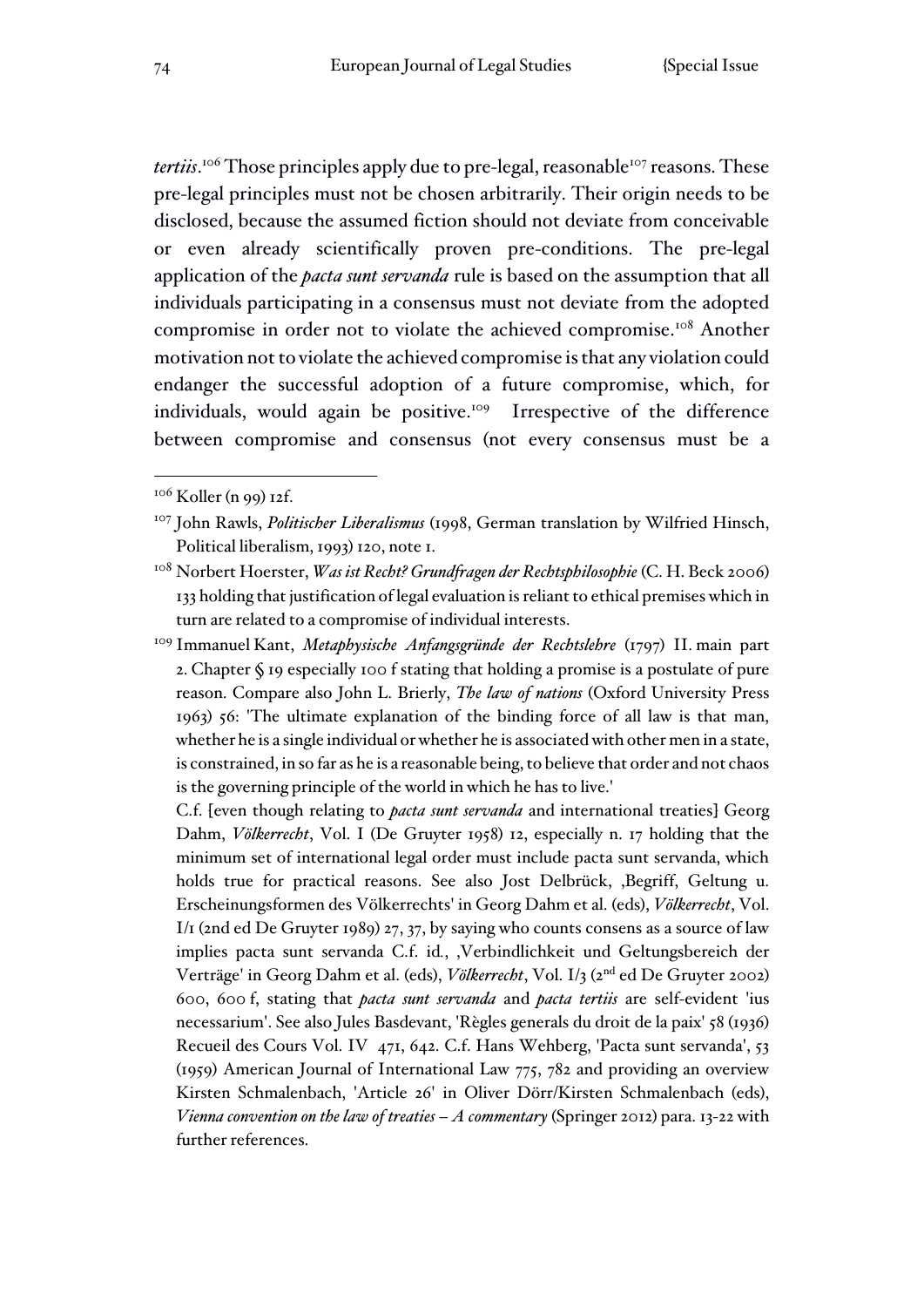$\overline{a}$ 

compromise), these notions are used as synonyms here. This includes the assumption that individuals have a reciprocal interest in forming legal rules to coordinate cohabitation and to act cooperatively.<sup>110</sup> The compromise is thus based on the general assumption of creating positive effects for all participating individuals. This assumption seems to be justified precisely because, without it, a binding consensus would be senseless. Contrary to social contract theories, these assumptions are not made in order to establish principles of justice<sup>111</sup> or to legitimize specific forms of a societal organization.<sup>112</sup> Without proposing a material content of *just* law, structural arguments regarding the connection of individuals through consensus—in other words, law—shall dominate the articulated understanding of law.

A situation where all individual interests are not represented equally can no longer be considered a consensus according to this definition. This would be the case, for instance, in situations in which individuals are discriminated or a minority lacks acceptance. The disadvantaged individual or minority has the *de facto* possibility of revolting against this imposed consensus. This is reflected in the pre-legal principle *pacta tertiis nec nocent nec prosunt,* which is analogous to the *pacta sunt servanda* principle, held to be pre-legally valid. If these principles are also reflected in positive law, they become a declaratory regulation, which renews but does not establish their validity. However, it

<sup>110</sup> For an interesting analysis arguing that rules are a cognitive phenomenon based on an inborn (moral) competence similarly to the language faculty brought up by Chomsky, see Matthias Mahlmann, *Rationalismus in der praktischen Theorie – Normentheorie und praktische Kompetenz* (2<sup>nd</sup> ed Nomos 2009). See also an overview of the current debate in evolutionary psychology given by Michael Tomasello and Amrisha Vaish, 'Origins of Human Cooperation and Morality' (2013) Annual Review of Psychology 231 ff*.* Lando Kirchmair, 'Morality Between Nativism and Behaviorism: (Innate) Intersubjectivity as a Response to John Mikhail's John Mikhail's 'Universal Moral Grammar' 37(4) (2017) Journal of Theoretical and Philosophical Psychology 230-260.

<sup>&</sup>lt;sup>111</sup> John Rawls, *Eine Theorie der Gerechtigkeit* (1975 German translation by H. Vetter, A theory of justice, 1971); id., *Das Recht der Völker* (2002 German translation by W. Hinsch, The law of peoples, 1999).

 $112$  Koller (n 99) 17, who indicates that social contract theories have—on the one hand to determine an acceptable starting point allowing for a fair agreement. On the other hand, these social contract theories aim to show which principles find reasonable acceptance by all participants.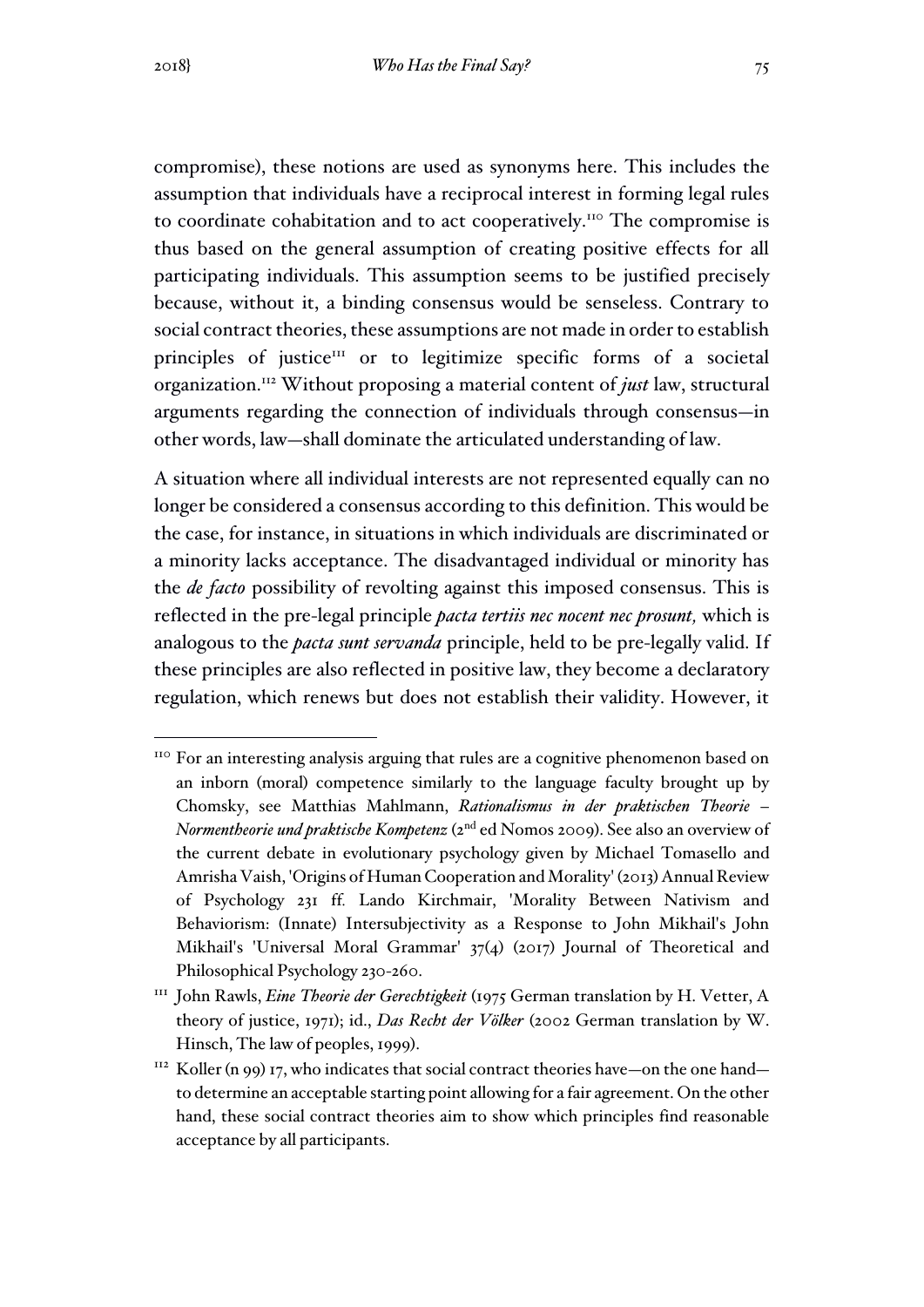reinforces the importance of these principles and therefore strengthens the pre-legal assumptions made. In this regard, the choice for consensus seems to be justified to a certain extent by the fact that consensus has been positivized as an important source of law in international law.<sup>113</sup> Moreover, EU law is actually the prime example of a legal order which is based on a real (founding) consensus: the treaties.

Another parallel to social contract theories is the assumed equality between all individuals. This assumption was based on Thomas Hobbes's argument of empirically equal human beings $^{114}$  and John Locke's presupposed equality among individuals as a natural right.<sup>115</sup> Jean Jacques Rousseau also acknowledged equality of people as a fundamental precondition for his version of the social contract,<sup>116</sup> as did John Rawls in his famous 'veil of ignorance'.<sup>117</sup> Being aware of the importance of equality amongst individuals, this article will assume that equality.

In order to analyze the relationship between international, EU and national law, it is necessary to outline the underlying concept of law. Following the aforementioned conditions, law is simply defined as a binding consensus (*Willensübereinkunft*) of all participating individuals. The consensus element may be fulfilled by different actions, such as explicit, implied or tacit acceptance.<sup>118</sup> However, only consensus between two or more individuals

 $113$  Art. 26 and 35 VCLT.

 $114$  Compare Hobbes (n 100) 102 on the empirical equality of humans in the state of nature. See for criticism Koller (n 99) 18 f.

<sup>&</sup>lt;sup>115</sup> Locke (n 101) 203.

 $116$  Rousseau (n 102) 1. book, 6. chapter, 17 f, who argues even for expropriation in order to achieve equality.

 $117$  Rawls (n 111) 36. However, see also criticism of the idea of equality by Robert Nozick, *Anarchie, Staat, Utopie* (1974 Anarchy, State, and Utopia, German translation by *H. Vetter* 1976) 214 ff*.* James M. Buchanan, *Die Grenzen der Freiheit, Zwischen Anarchie und Leviathan* (1975 The Limits of Liberty, Between Anarchy and Leviathan, 1984) 1 ff, who also designed his social contract theory without individual equality. Koller (n 99) 19, 188. Nevertheless, see Buchanan (n 117) 2 on the necessity for methodological individualists to recognize fellow human beings.

<sup>&</sup>lt;sup>118</sup> Compare for such an understanding of consensus also Rüdiger Wolfrum and Jakob Pichon, 'Consensus' in Rüdiger Wolfrum (ed), *MPEPIL online edition* (2010) para 3.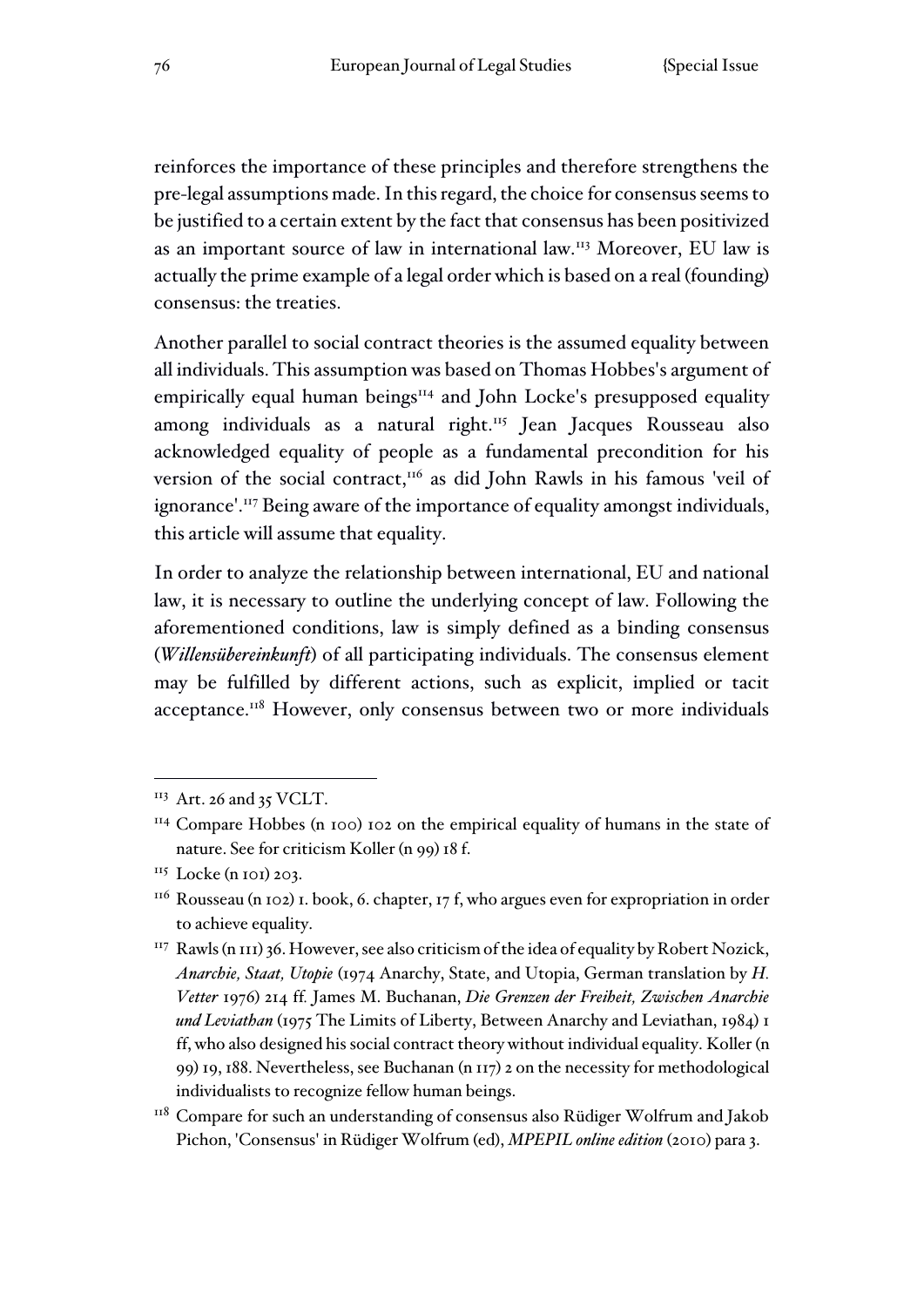may produce an objective, i.e. common legal rule.<sup>119</sup> The consensus produces objectivity because it unifies the individual interests of the participants. The resulting overlapping interest, for example, a common rule to organize cohabitation, becomes objective through the binding consensus. Consensus is furthermore understood in an abstract way, with collective will being the central idea. How this common will is ascertained, however, shall not be analyzed. On the contrary, it will be assumed as a starting point. The conviction of the individuals concerned with whether they can establish a positive compromise is assumed to be a sufficiently stabilizing element for this legal concept and its binding character.<sup>120</sup> The pre-legal, reasonable *pacta sunt servanda* principle reflects this.

#### *2. The Theory (of the Law Creators' Circle)*

#### A. Definition

The law creators' circle is defined as the circle of two or more individuals, which originates in the creation of one single binding consensus. In other words, the law creators' circle originates through the creation of law, which rests upon the consensus of individuals. If the very same individuals create another consensus, this is to be considered as a supplement to the same law creators' circle. As a consequence, individuals may only create a binding consensus for themselves.<sup>121</sup> Accordingly, law creators are only the individuals, who are simultaneously the creators and the addressees of the consensus.

In terms of their relationship to each other, the individuals who do not share a single law creators' circle remain in the legal desert. Figure 1 below, illustrates two law creators' circles which are constituted by wholly different

 $119$  Weinberger (n 103) 73.

<sup>&</sup>lt;sup>120</sup> The binding character is considered to be an implied element of the consensus. Eugenio Bulygin, 'Das Problem der Geltung bei Kelsen' in Stanley L. Paulson and Michael Stolleis (eds), *Hans Kelsen – Staatsrechtslehrer und Rechtstheoretiker des 20. Jahrhunderts* (Mohr Siebeck 2004) 80, 88f with further references at p. 95; Matthias Knauff, *Der Regelungsverbund: Recht und Soft Law im Mehrebenensystem* (Mohr Siebeck 2010) 25, who speaks of a specific characteristic of law that legal validity rests on useful conventions.

<sup>121</sup> See the above-mentioned pre-legal *pacta tertiis* principle, II.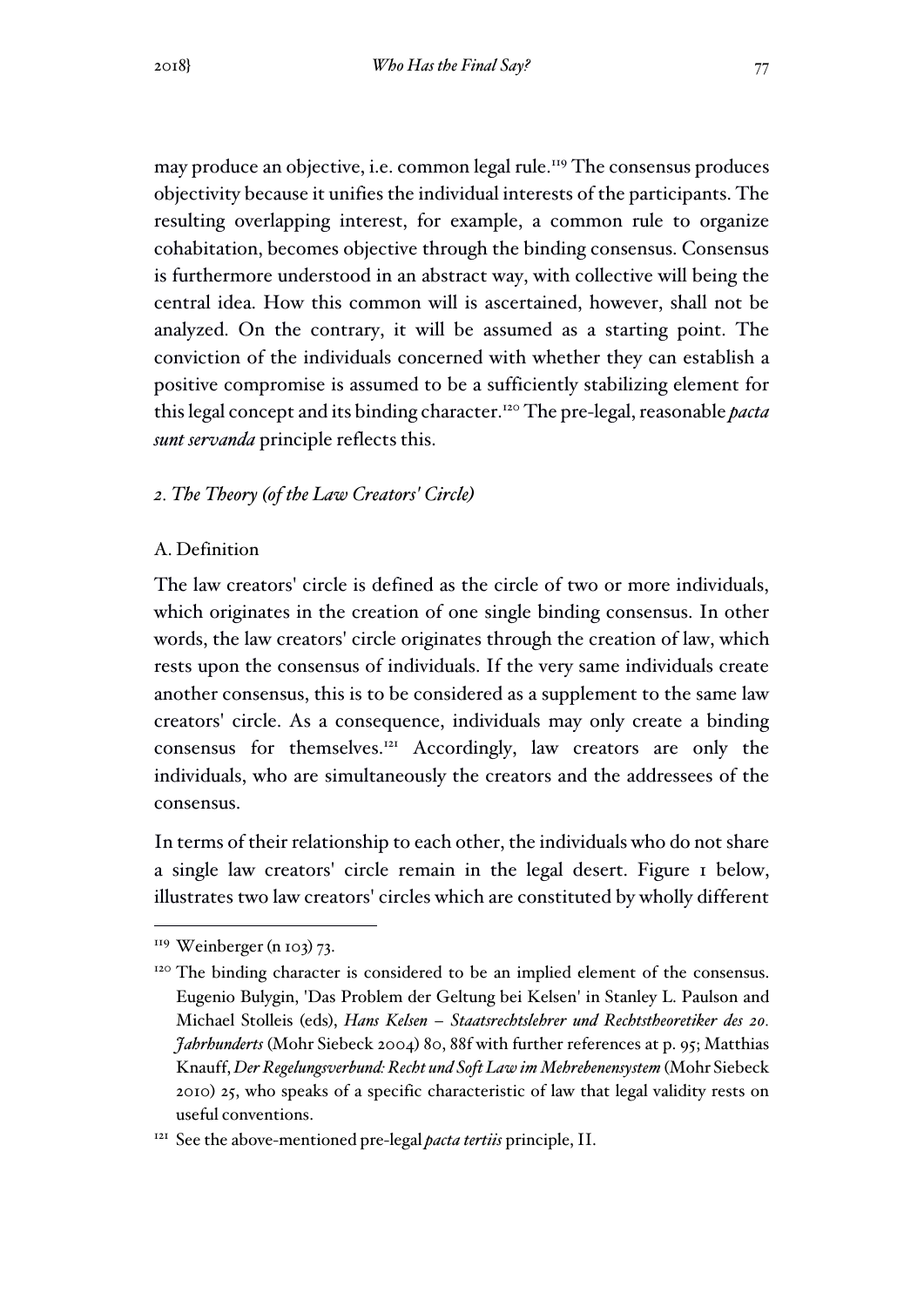individuals — for example, individuals A, B and C on the one hand and D, E and F on the other hand.



However, this does not imply any judgment of the legal desert. The legal desert is a neutral, pre-legal status. Furthermore, there is the need to stress once again: one single consensus on a specific matter suffices to constitute a law creators' circle between the participating individuals.

#### B. Conflicts between Different Law Creators' Circles

Individuals who do not share the same law creators' circle are, in relation to each other, in the legal desert (see Figure 2 below; the different colours illustrate that these two law creators' circles established rules with nonidentical content). However, this is just theoretically relevant because nowadays ius cogens rules — even though in a very fundamental and limited sense — provide practically for universal fundamental rules by the largest possible law creators' circle. Naturally, the status of a legal desert regarding a specific subject matter lasts only until individuals join a law creators' circle and consent upon this specific subject matter.

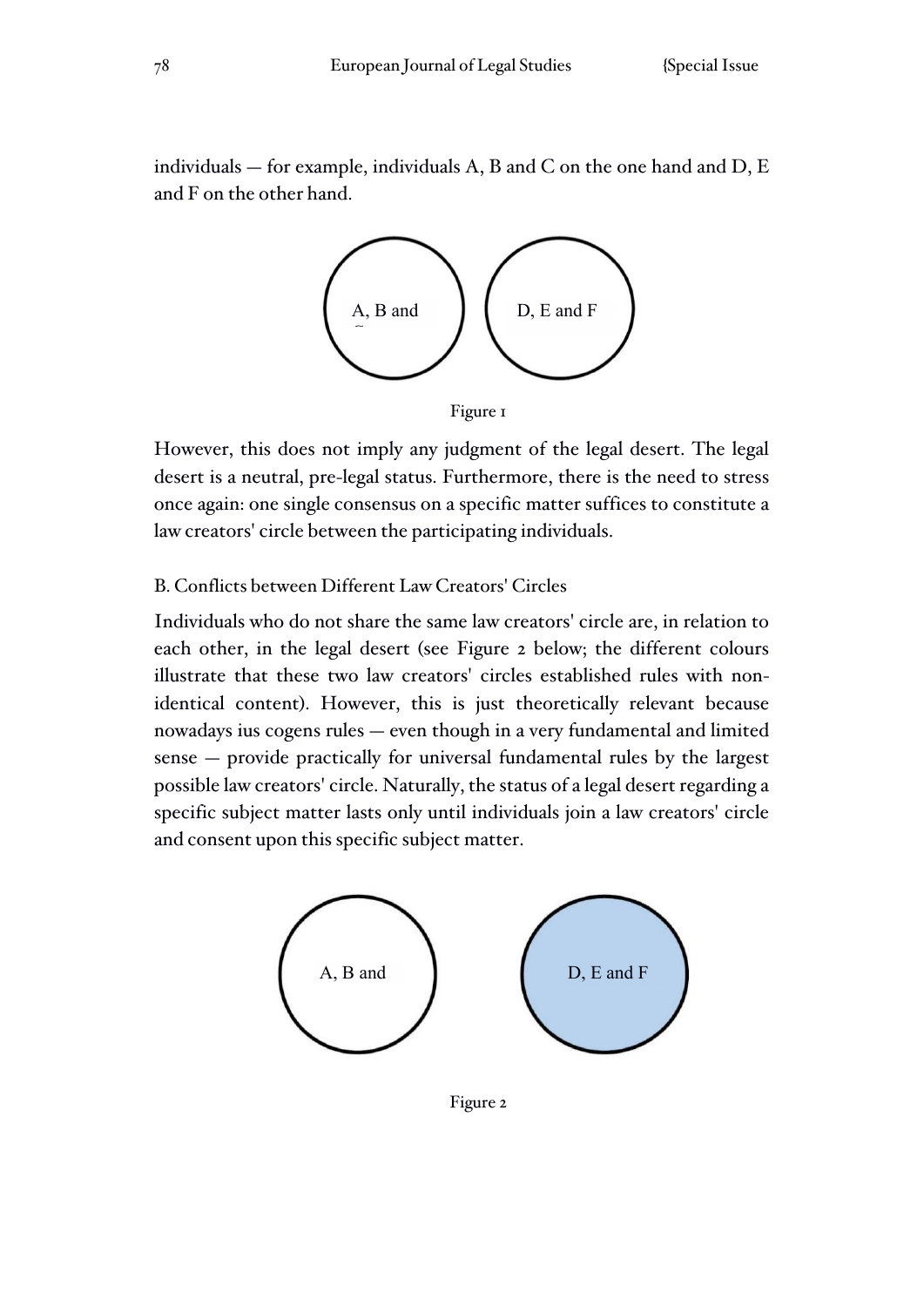Different law creators' circles are less of a concern. Yet if they overlap, problems may arise. Law creators' circles overlap if an individual is, at the same time, a member of two different circles whose total members are not fully identical (see Figure 3 below). This would be the case, for instance, if the white circle includes individuals A, B, and *C* and the blue circle includes individuals *C*, D, and E. Recall that individuals participating in one law creators' circle are by definition creators and addressees of the consensus.





Overlapping circles are unproblematic if they include completely diverging subject matters (see the different colours of the circles in Figure 3 above, which indicate that the white and the blue circles relate to different subject matters). However, if one or more individuals are at the same time members of different but partly overlapping law creators' circles regulating the same subject matter, they are possibly conflicting (see Figure 4 below).



Figure 4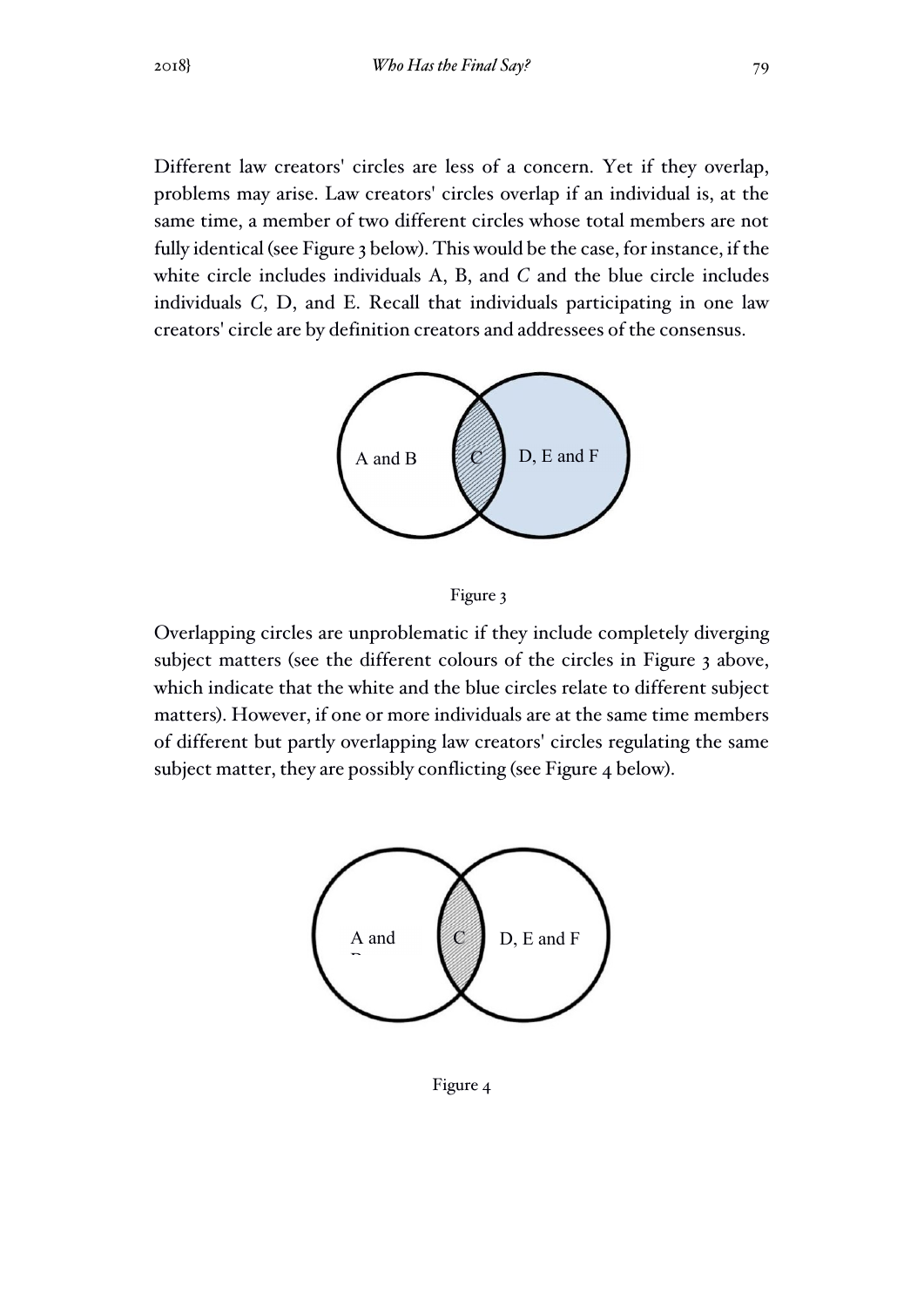A norm conflict arises if the application of any right or duty in one circle is contradictory to any right or duty in the other circle of which the same individual is also a member (see Figure 4 above).<sup>122</sup> Once a consensus has been established by a law creators' circle, it must not be infringed upon by a single individual, either by simply breaching the consensus without the acceptance of the other members of this law creators' circle, or by stating a conflicting consensus with other individuals (*pacta sunt servanda* as well as *pacta tertii*).<sup>123</sup> In other words, if A, B, and C agree that x is a forbidden action, B, C, and D must not allow x either. However, regarding the solution of this conflict of norms, we remain in the legal desert. As far as different law creators' circles are concerned, the well-known norm conflict solution rules like the maxim *lex posterior* and *lex specialis* do not provide a solution. It is important to emphasize that these norm conflict solution rules may only provide for a solution within one and the same law creators' circle. This, however, does not

<sup>122</sup> Hans Kelsen*, Allgemeine Theorie der Normen* (Manz 1979) 99; Similarly Kelsen (n 31) 209. See also Ewald Wiederin, 'Was ist und welche Konsequenzen hat ein Normkonflikt' 22 (1990) Rechtstheorie 311, 318, who specifies this by stating that also conflicts between commanding and permitting norms are norm conflicts at 324. This also applies in cases of de facto inability (316). See also Erich Vranes, 'The Definition of ,Norm Conflict' in International Law and Legal Theory', 17 (2006) European Journal of International Law 395, 418 who also argues in favor of a broad definition of norm conflicts. See also Kirsten Schmalenbach, 'Article 53' in Oliver Dörr/Kirsten Schmalenbach (eds), *Vienna convention on the law of treaties – A commentary* (Springer 2012) para 54. Cf. Karl Engisch, *Die Einheit der Rechtsordnung* (Winter 1935), p. 46; and *id.*, *Einführung in das juristische denken* (7th ed. Kohlhammer 1977) 162. Cf. Thomas Zoglauer, *Normenkonflikte – zur Logik und Rationalität ethischen Argumentierens* (Frommann-Holzboog 1998) 125 ff*.* For a more narrow definition, which is often used on the international level, see Wilfred Jenks, 'The conflict of law-making treaties', 30 (1953) *British Yearbook of International Law* 401, 426: 'A conflict in the strict sense of direct incompatibility arises only where a party to the two treaties cannot simultaneously comply with its obligations under both treaties.' And also Gabrielle Marceau, 'Conflicts of norms and conflicts of jurisdictions: The relationship between the WTO agreement and MEAs and other treaties', 35 (2001) Journal of World Trade 1081, 1084.

<sup>123</sup> Erich Vranes, 'Lex superior, lex specialis, lex posterior – Rechtsnatur der 'Konfliktlösungsregeln', 65 (2005) Heidelberg Journal of International Law 391, 402, n. 48.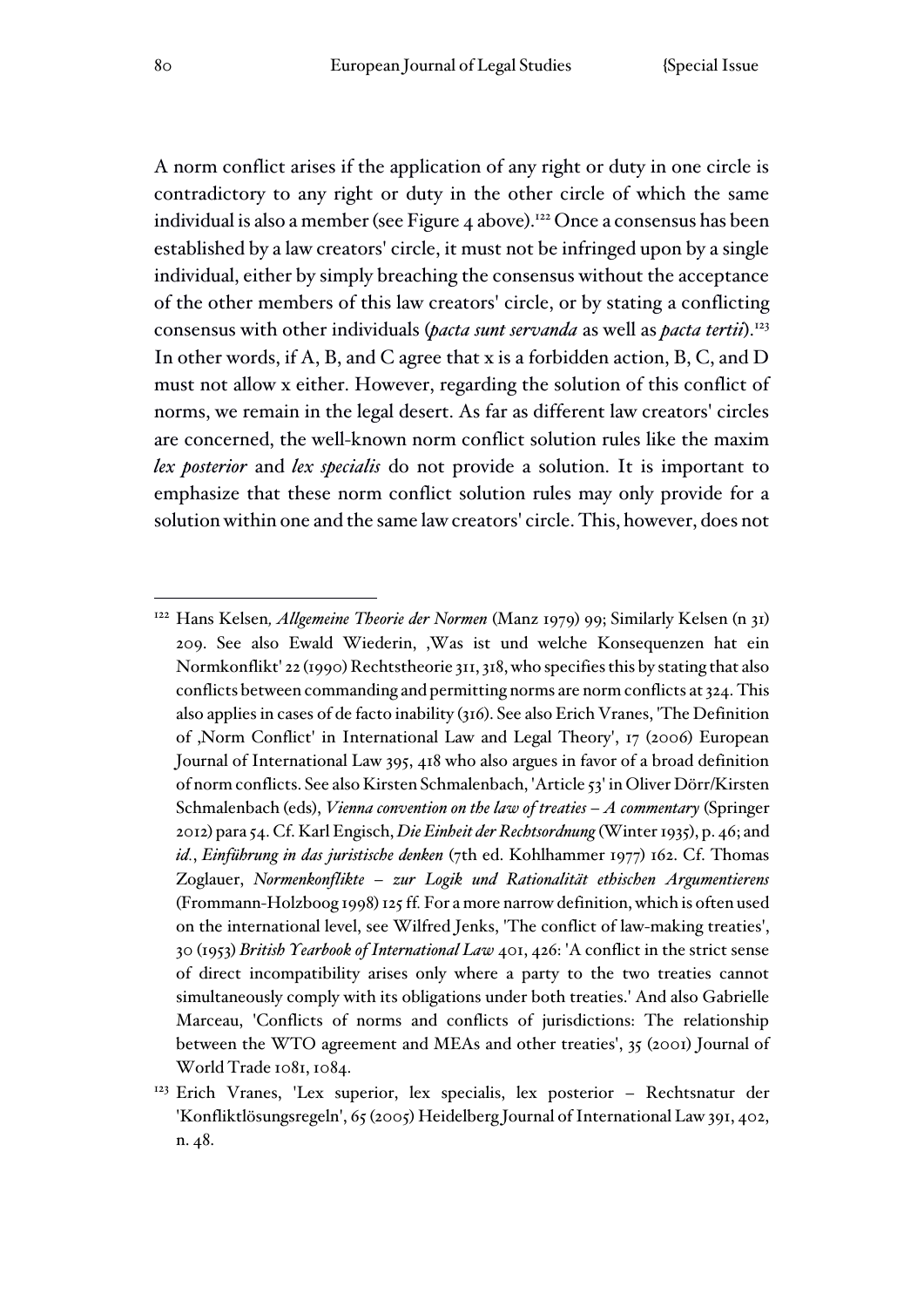prevent a norm conflict solution circle from being created which embraces both conflicting circles (see Figure 5 below).



#### Figure 5

But if there is no embracing conflict solving circle, those individuals remain in the norm conflict solving legal desert. Of course, this does not mean that conflicts might not be solved peacefully and satisfactorily. But there is no legal norm conflict solution rule. The theory of the law creators' circle does not provide any solution for the constellation of partly overlapping and conflicting law creators' circles either.

#### C. The Theory of the Larger Law Creators' Circle

The theory of the larger law creators' circle is based on the aforementioned pre-legal assumptions, which are the principles *pacta sunt servanda* and *pacta tertiis*. According to these pre-legal principles, the TLCC is fundamental for all agreed consensuses. If a legal rule has been created by a consensus, unilateral abrogation is no longer possible. The rule of the larger law creators' circle always prevails over the rule of the smaller circle,  $if$  – and this is important — *all* members of the smaller circle are also members of the larger circle — which means that the smaller circle is absorbed by the larger circle. (See figure 6 below, which illustrates that A, B, and C constitute the smaller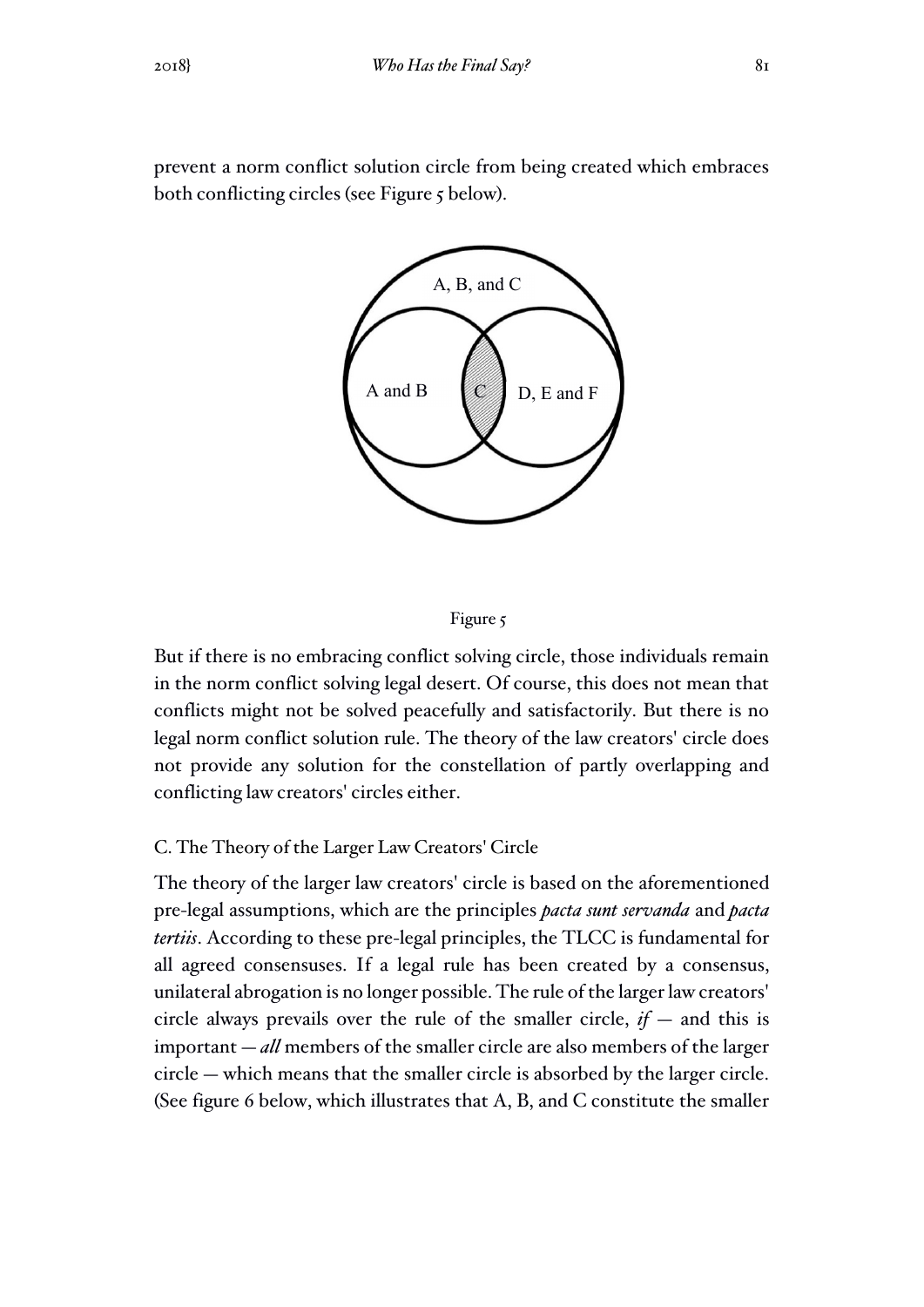circle that is completely absorbed by the larger circle of A, B, C, D, and further individuals and so on and so forth).





To illustrate this, I will discuss an example: if A, B, and C (the larger law creators' circle) ban smoking in their shared flat, then A and B alone (the smaller law creators' circle) may not re-instate smoking or smoke in their flat without C's acceptance. Consequently, the content of the agreed rule is decisive. The consensus of the larger law creators' circle must not be violated or hindered by a conflicting rule set up by the smaller law creators' circle. If the consensus were to be violated by one or more individuals, this would be a clear breach of the consensus of the larger circle and would thereby violate the pre-legal principle *pacta sunt servanda*.

If the smaller circle does not break a rule of the larger circle, then the smaller circle is free to agree on whatever rules its members would like. For instance, it may agree upon further, more specific rules as long as they do not conflict with a rule of the larger circle. To illustrate this, I re-visit the 'smokers' example: in this scenario, A, B, and C ban smoking again, not only in their flat but also in the pub they frequent. At first glance, it seems less likely that A and B should not be allowed to smoke a cigarette in the pub if they wish to do so when going out one evening without C. To understand this, it is important to take a close look at the consensus agreed upon between A, B, and C. It is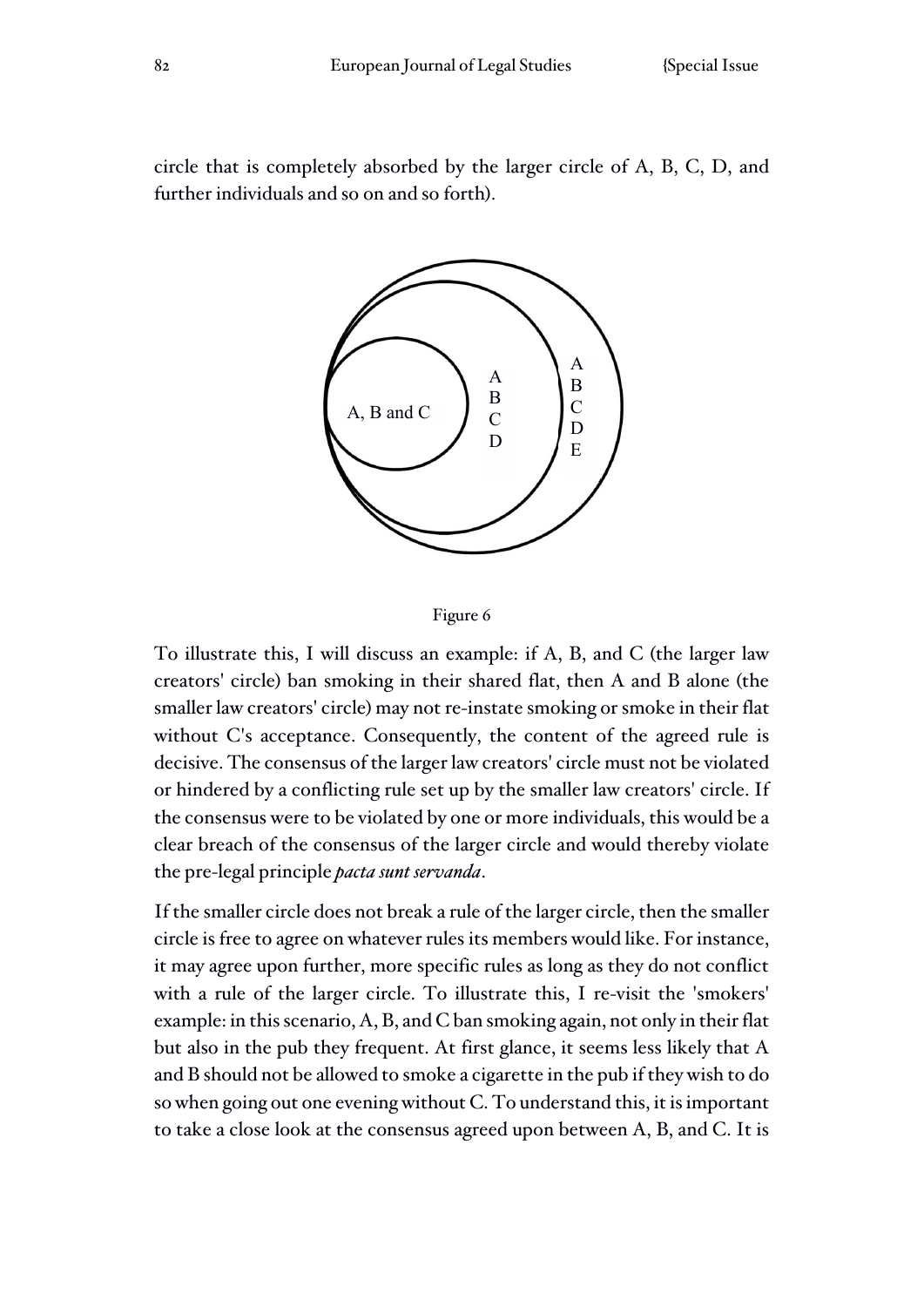essential to know whether they agreed to stop smoking in general or just when in each other's company. If the agreed consensus aims at preventing them from smoking in general — regardless of the place and whose company they are in — it is only possible for all three of them together to change or end their agreed consensus.

The change of location from their flat to a public bar is intended to show that the content of the agreed consensus is crucial. It is much more likely that they would agree to a ban on smoking in their flat, even if for different reasons, than they would do so in general (also in the pub). Therefore, one might think that A and B are free to smoke in the bar if the consensus agreed upon by A, B, and C does not contain any specifications or any explicit command forbidding them to deviate from this. But if it does include a specification or an explicit command and it is clear that the consensus is a general ban on smoking, they may only override or change it by all three acting together. The command not to deviate from the agreed consensus might, furthermore, be implicitly found in the smoking ban in relation to the shared flat. Without any further specification of the consensus, we can only assume that the command not to deviate originated from the consensus itself. In the pub example, an explicit command stating that a deviation from the agreed ban is or is not allowed might be seen as necessary in order to clarify that A or B, alone or together, might deviate from the ban. Without this explicit command, one could assume that A and/or B are allowed to smoke when C is not present. However, if an explicit command not to smoke in the pub, whether alone or with others, has been agreed on by all three, it is clear that, according to the theory of the larger law creators' circle, any agreement by A and/or B (the smaller circle) to allow smoking in the pub would violate the consensus of A, B, and C (the larger circle). Consequently, it is paramount to know whether the smaller circle has simply established a more specific rule which does not conflict with the consensus of the larger circle, or whether the smaller circle rule directly violates the consensus of the larger circle.

While a mere specification of a rule is not problematic, a norm conflict is. A norm conflict caused by the rule of the smaller circle conflicting a rule of the larger circle contravenes the theory of the TLCC and the pre-legal, reasonable principle of *pacta sunt servanda* which it is based on. If the larger law creators' circle gives a material command, the smaller law creators' circle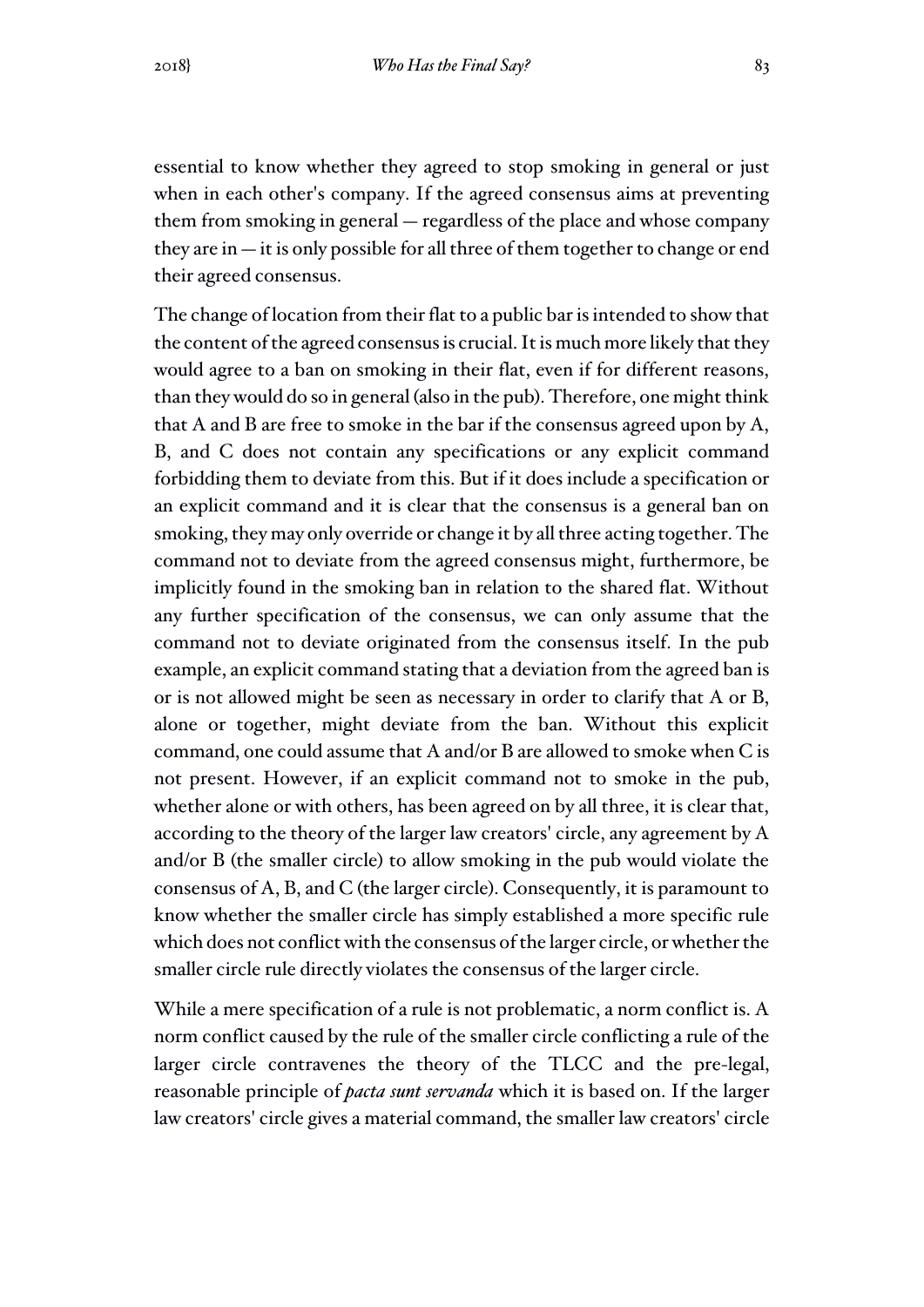must obey this command. If the larger circle agrees on a certain consensus, this same consensus may only be changed or deviated from on the same level as it was agreed on (the larger circle). This also applies to the legal consequences and effects of the consensus on the members of the smaller circle.

According to the TLCC, if the members of the different law creators' circles are not identical or fully included in a larger circle, it is not possible for the smaller law creators' circle to be overruled by the larger circle. This larger circle is not related to the smaller circle because the members of the different circles are not identical (see Figure 7 below). Therefore, it does not matter if those circles include conflicting rules regarding their subject matters because both apply the *pacta tertii* principle. The circles are, in relation to each other, in the legal desert.



Figure 7

If some, but not all, of the members of both circles with conflicting subject matters are identical, the case is different (see Figure 8 below). The constellation of Figure 8 is very close to the constellation of Figure 4. The question is whether the size difference between constellation 4 and constellation 8 is relevant. It is important to note that the constellation in Figure 8 is impossible with regards to the relationship between international and national law because the State (the smaller law creators' circle) participates in the making of law in the international sphere (the larger law creators' circle) as a unity, acting on behalf of its individuals. Yet, theoretically speaking, it is important to note that the case of Figure 8 is not the primary application of the theory of the larger law creators' circle. The difference from the constellation illustrated in Figure 4 is too insignificant.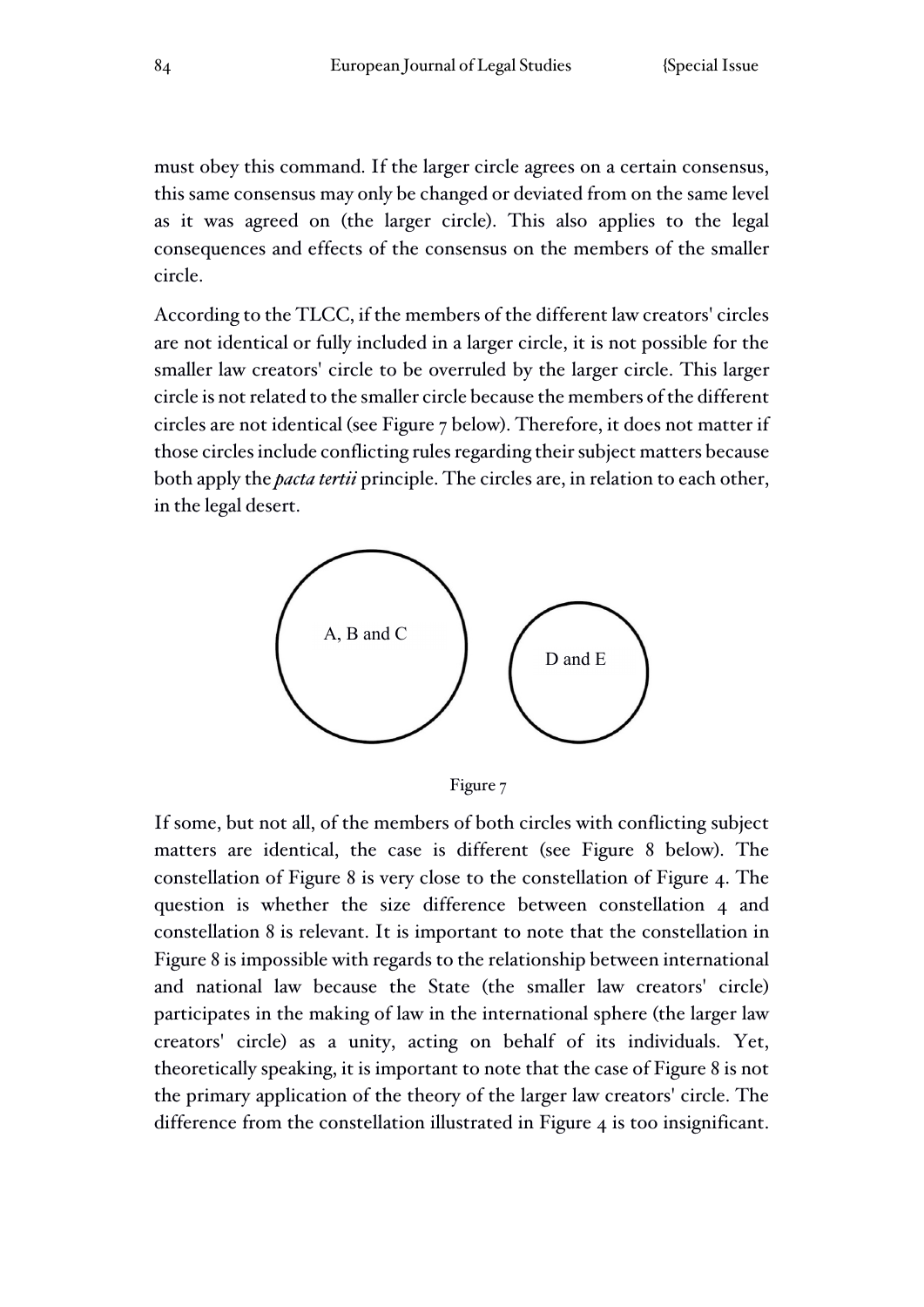Therefore, either a larger circle embracing both circles governs the conflict (see Figure 5 above) or the individuals concerned remain in the legal desert with regards to the solution of the norm conflict.



Figure 8

D. Legal Consequences Resulting from a Violation of the Consensus of the Law Creators' Circle

In terms of the relationship between international, EU, and national law, the TLCC forces us to analyze the contents of the rulings of the larger, international (or EU with regards to national) law creators' circle. Contrary to prevailing theories on this relationship, there is no general, blanket legal consequence leading to an absolute or otherwise standardized legal consequence or effect of international law within the national legal order. Consequently, the TLCC does not stipulate a single absolute legal consequence. Generally speaking, the smaller law creators' circle lacks the ability to create a rule that conflicts with any rule of the larger circle (*rechtliches Können*). The larger circle is free to change this general situation.

With regards to the relationship between EU and Member State law, the supremacy of EU law stipulates that Member States can make law conflicting with EU law (*rechtliches Können*). However, they are not allowed to make such law and in case they do anyhow, conflicting Member State law is not applicable (*rechtliches Dürfen*).<sup>124</sup> In order to identify the effect of EU law

<sup>124</sup> Case C-6/64 Costa v ENEL ECLI:EU:C:1964:66.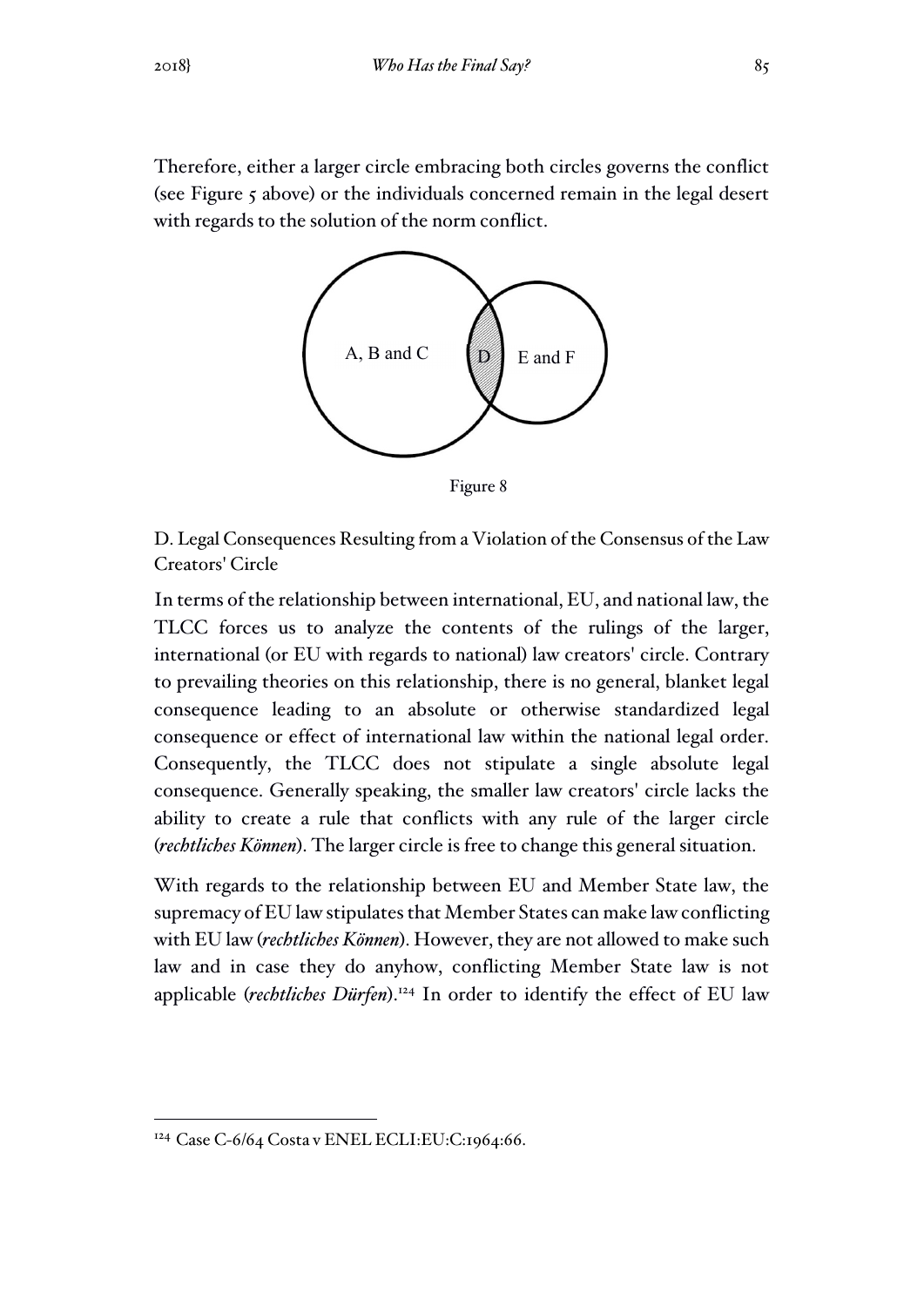within the Member State legal orders, the doctrine of direct effect is very well known.<sup>125</sup>

Before coming to the peculiarities of the supranational EU legal order, a brief discussion of the relationship between international and EU or national law shall further illustrate what I have in mind. Using the relationship between international and EU or national law as an example, EU law or national law (the smaller law creators' circle) lacks the ability to create rules conflicting with *ius cogens* norms. EU or national rules conflicting with *ius cogens* are null and void *ex tunc*. The existence of *ius cogens*, however, suggests that the smaller law creators' circle (EU law or national law, both with regards to international law) has the ability to create EU or national rules that conflict with general international law without *ius cogens* character (*rechtliches Können*), but lacks the authorization to do so (*rechtliches Dürfen*). This implies that the focus should be on the emergence of international law. More recent EU or national law lacks the authorization to subsequently change — or even deviate from international law by incorporating it into the EU or national legal order via reception theories. Therefore, it becomes crucial to analyze the content of the international rulings of the larger law creators' circle. The consensus of the larger, international circle is decisive when the legal consequences or effects of international law are analyzed in relation to national law.

Having said this, it is important to note that most of the international rules do not stipulate a far-reaching effect on national law: (i.) Solely applicable (*schlicht anwendbare*) international rules must, therefore, be differentiated from (ii.) directly applicable (*direkt anwendbare*), and (iii.) individualizing (*individualisierende*) rules.

## *(i) Solely Applicable Rules*

 $\overline{a}$ 

Solely applicable rules, also called inter-State laws, leave it up to the discretion of the national legal order to decide how to implement these rules domestically. Typical wording for such provisions is quite abstract, formulating only general obligations, which are then subject to further specification by national laws. Even today, most of the international rules are

<sup>125</sup> Andreas Th. Müller, *Effet direct. Die unmittelbare Wirkung des Unionsrechts* (Mohr Siebeck forthcoming).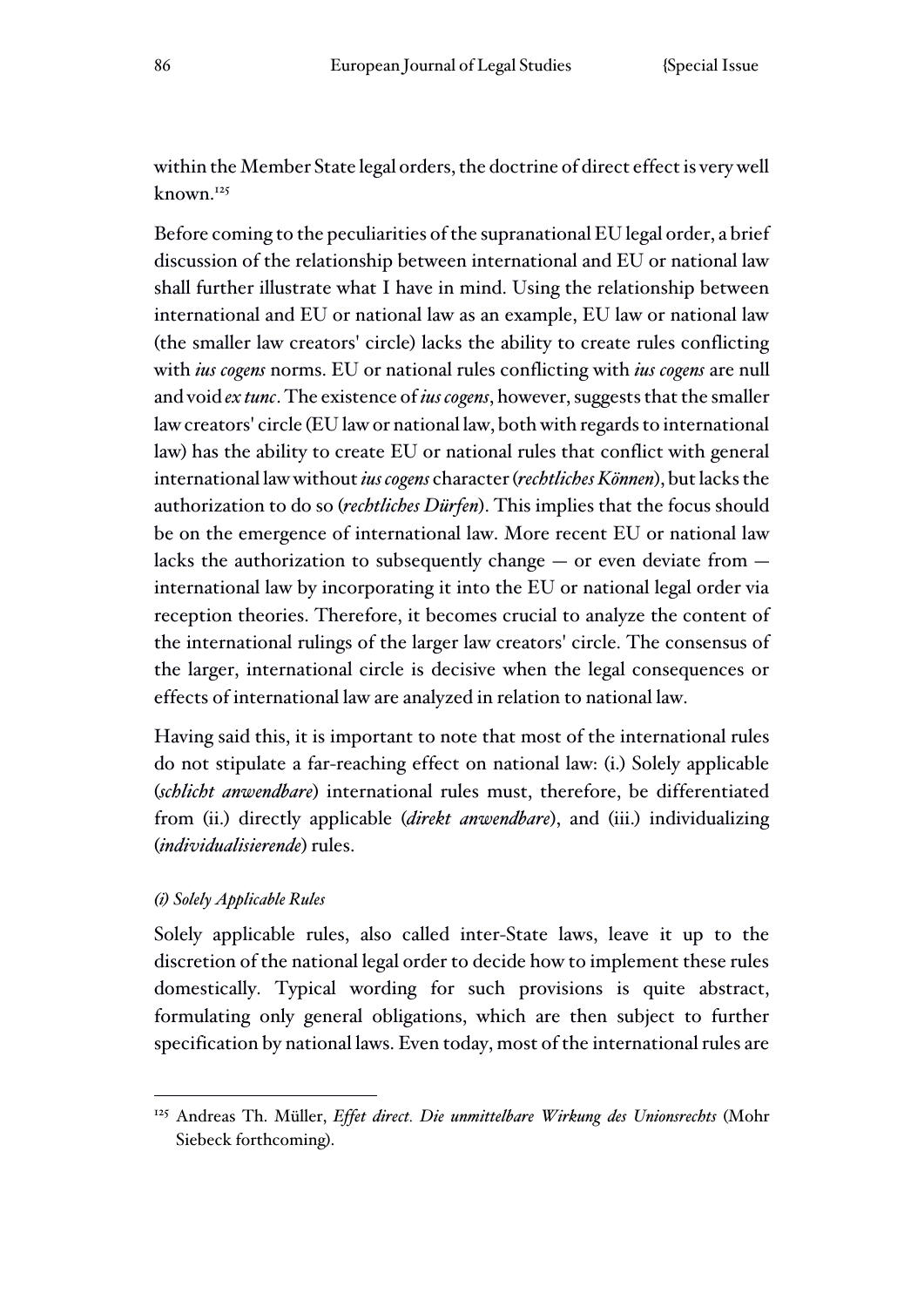$\overline{a}$ 

still solely applicable, which means that they do not have a direct effect within the national legal order. Therefore, further specification of the international rule, for instance by national acts, is necessary. The EU or national act concretises and thereby 'implements' the general, i.e. solely applicable, international rule. The TLCC does not challenge this. The TLCC is not an ideological project aiming at advancing international law to have more effect within national law. With regards to the relationship between EU and Member State law this category, very roughly speaking, fits directives in EU law (Article 288 TFEU).<sup>126</sup>

#### *(ii) Directly Applicable Rules*

In contrast, directly applicable rules — in other words, self-executing rules give no discretion to the national legal order in deciding how to implement these rules domestically. Directly applicable norms take effect within the EU or national legal order without any EU or national act except for ratification, and consequently simply do not leave discretion to the national legal order.<sup>127</sup> In this case no further national act is needed and EU or national law-applying organs — such as the courts — have to apply it directly  $.128$  If an international

 $126$  However, as is well known: badly implemented or too late implemented directives can, nevertheless, have direct effect. C-6/90 and C-9/90 *Francovich v Italy* EU:C:1991:428. Yet, a detailed analysis of the legal acts of EU law on Member States' legal orders when thinking with the TLCC must be postponed due to a lack of space.

<sup>127</sup> Alfred Verdross and Bruno Simma, *Universelles Völkerrecht – Theorie und Praxis* (3rd ed Duncker & Humblot 1984) 550; Stefan Griller, *Die Übertragung von Hoheitsrechten auf zwischenstaatliche Einrichtungen* (Springer 1989) 355, who defines direct applicability [even related to the EU] as national validity of individual international law norms with direct legal effect without any interference of an additional national act. Compare furthermore August Reinisch, 'Zur unmittelbaren Anwendbarkeit von EWR-Recht' (1993) *Zeitschrift für Europarecht, Internationales Privatrecht und Rechtsvergleichung* 11, 15, with further references in n. 40; and Yuji Iwasawa, 'The doctrine of self-executing treaties in the United States: A critical analysis' 26 (1986) Virginia Journal of International Law 627, 632, n. 27; compare also Thomas Buergenthal, 'Self-executing and non-self-executing treaties in national and international law' 235 (1992) Recueil des Cours Vol. IV 303, 317.

<sup>128</sup> Karen Kaiser, 'Treaties, direct applicability' in Rüdiger Wolfrum (ed), *MPEPIL online edition* (2011) para. 1; Karel Vasak, 'Was bedeutet die Aussage, ein Staatsvertrag sei 'self-executing'? – Zum Erkenntnis des Verfassungsgerichtshofs vom 27.6. 1960, B 469/59' 24 (1961) *Juristische Blätter* 352, 352.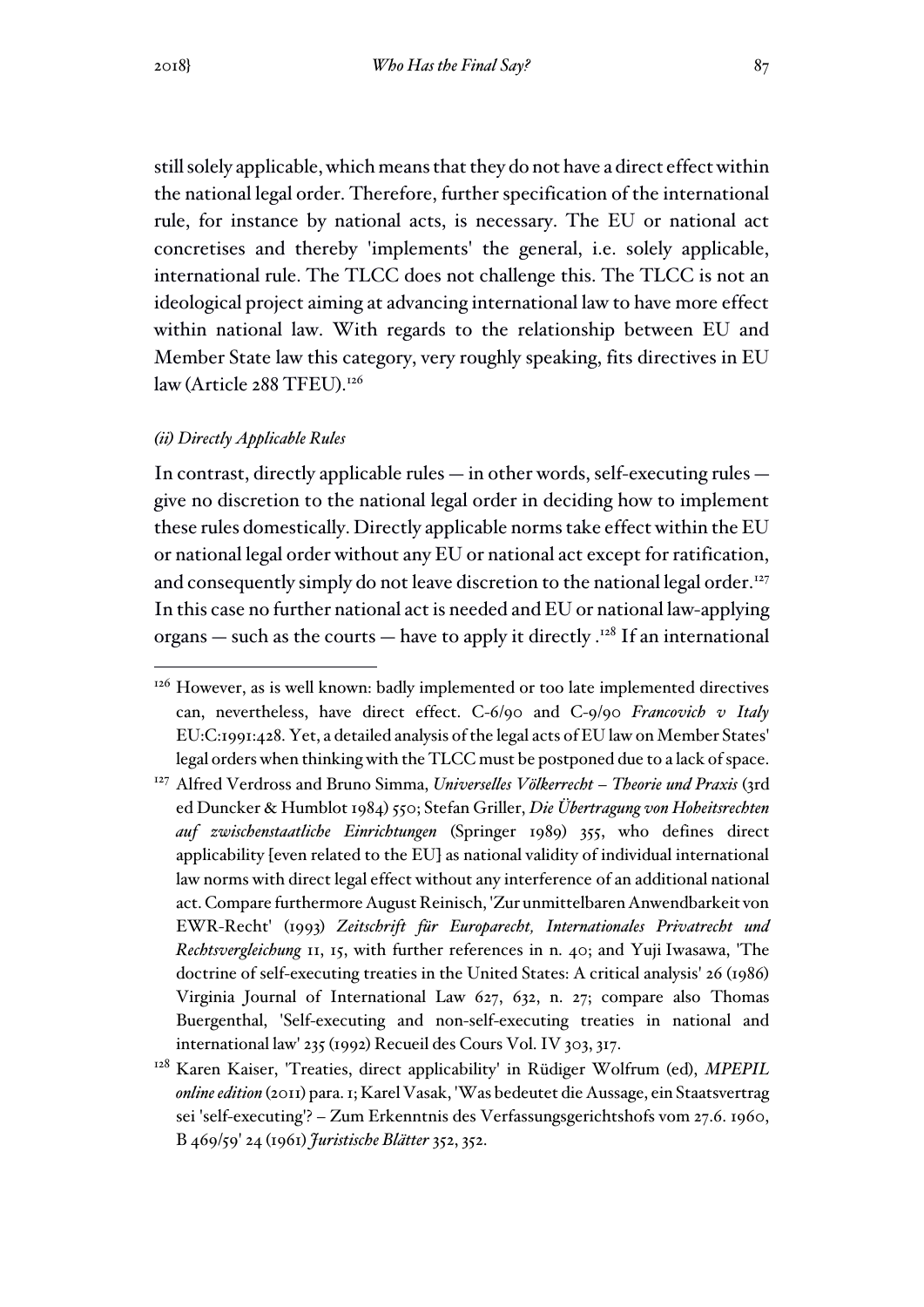treaty or a provision of it is directly applicable, the smaller (EU or national) circle has already accepted this effect by agreeing to the consensus at the international level. A subsequent unilateral EU or national derogation of the deliberately consented direct applicability of the international treaty is opposed according to the TLCC. Again, very cautiously, this category relates best to EU regulations (Article 288 TFEU).

#### *(iii) Individualizing Rules*

A third category of international rules, which can be distinguished from solely and directly applicable rules, is individualizing rules. Individualizing rules are those international rules that directly address individuals, without the need for an EU or national organ to enforce or apply them. They bind or grant rights to individuals directly without the EU or a State intervening (again, except for the making of this international norm).<sup>129</sup> Individualizing international rules are rules which are not directed towards the EU or the State, but directly towards the individual without using the EU or the State as a mediator. Several international criminal law norms or—with regards to national law only—also Article 34 of the European Convention on Human Rights as well as similar provisions constitute examples for individualizing rules. In this case again, there is no need for any incorporation, adoption or transformation of the international rule into the EU or national legal order. The Charter of Fundamental Rights of the EU as well as the possibility of individuals to launch actions for annulment (Article 263 (4) TFEU) come to mind when speaking about individualizing rules of EU law.

## E. The Connection between Law Creators' Circles<sup>130</sup>

Based on the analysis in the previous sections, the larger the law creators' circle, the thinner the regulation density becomes. The consensus also tends to be more abstract and fundamental the larger a circle becomes. However, this is not a theoretical restriction on the regulatory possibility of the larger

<sup>&</sup>lt;sup>129</sup> Compare the enumeration made by Jost Delbrück, , Das Individuum im Völkerrecht' in Georg Dahm et al. (eds), *Völkerrecht* Vol. I/2 (2nd ed De Gruyter 2002) 259, 263f with further references. Griller (n 4) 96, 98 ff; Anne Peters, *Jenseits der Menschenrechte: Die Rechtsstellung des Individuums im Völkerrecht* (Mohr Siebeck 2014).

<sup>&</sup>lt;sup>130</sup> Of Those Circles of Which the Larger Circle Includes All Members of the Smaller Circle, See Figure 6.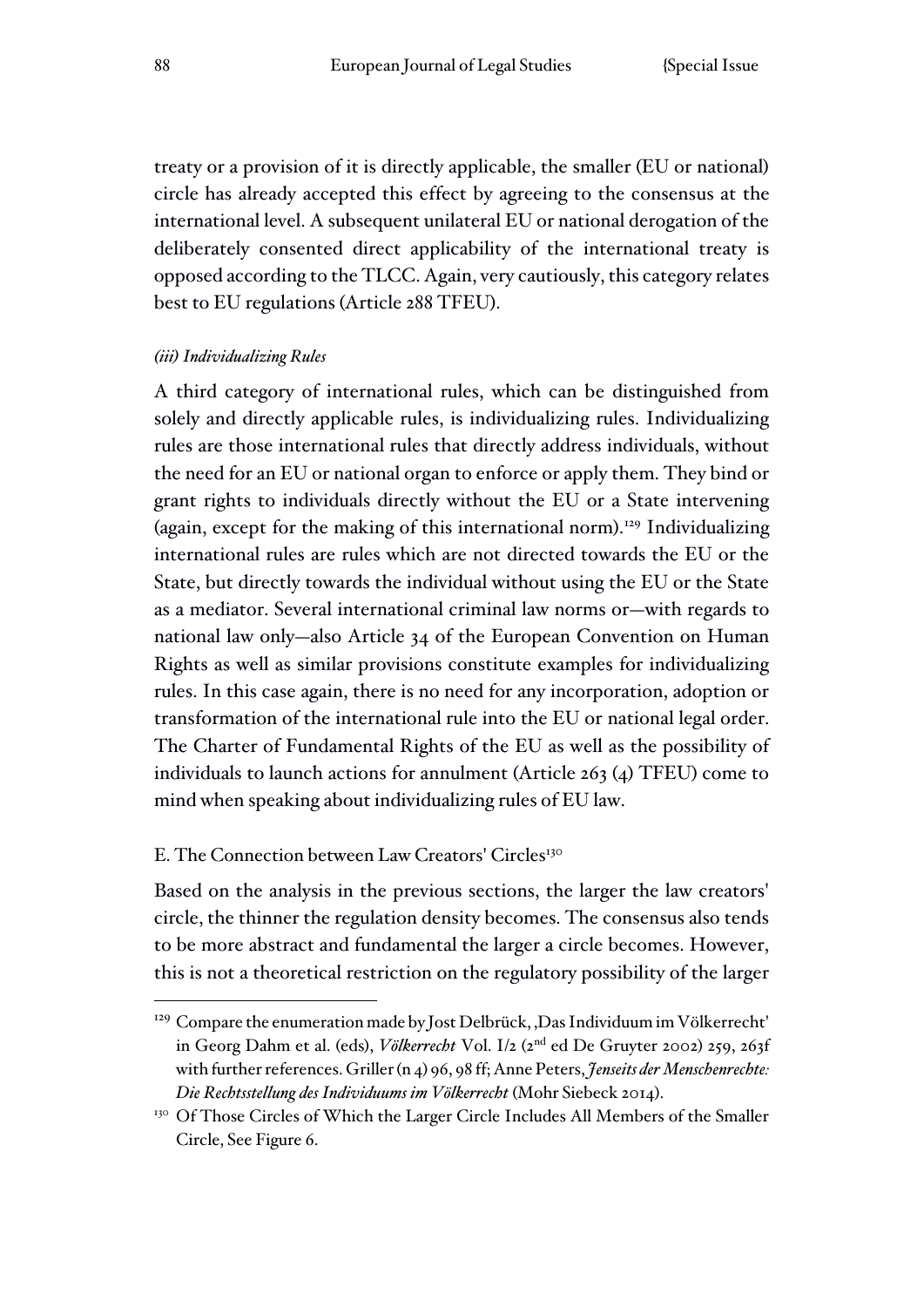or even largest possible law creators' circle. Rather, this is a practical phenomenon. The more individuals that are involved, the more difficult it becomes to reach a consensus. But, theoretically, if all legal rules stemmed from the same largest conceivable law creators' circle embracing all individuals, no smaller law creators' circles would exist. Practically, this is not (yet) the case. Therefore, many subject matters are not embraced by an international, or even a very large EU, law creators' circle. Hence, only the most fundamental rules are embraced by the largest possible law creators' circle. All but these rules are left to smaller law creators' circles at the next smaller level. This continues until the smallest possible level of two individuals. The TLCC's only condition is that the rules of the smaller law creators' circle must not conflict with a rule of the larger law creators' circle.

In reading this, one might be tempted to compare the thoughts articulated here with the *Kelsenian* 'chain of validity'<sup>131</sup> (in German, *Delegationszusammenhang*, on which the hierarchy of norms, *Stufenbau nach der rechtlichen Bedingtheit*, is based).<sup>132</sup> The main characteristic of this chain of validity is that a norm can derive its validity only from another norm.<sup>133</sup> As a consequence of this conviction, monism with primacy of international law stipulates that all national law derives validity from the higher international law.<sup>134</sup> Similarly the 'competence-theory' of Verdross holds that Statesovereignty is a competence derived from international law and thereby the existence of an international constitution is assumed.<sup>135</sup> Besides other crucial

<sup>&</sup>lt;sup>131</sup> Raz (n 35) 105; Starke (n 23) 75.

<sup>132</sup> Kelsen (n 31) 196 ff, 221-222.

<sup>&</sup>lt;sup>133</sup> Ibid; For a critical account of the *Stufenbaulehre* see, for example, Jakab (n 40).

<sup>134</sup> Kelsen (n 122) 221; Verdross (n 8) 35. Compare for criticism thereof (using the legal order of the EU as an example) Lando Kirchmair, 'Die autonome Rechtsordnung der EU und die Grenzen von Monismus und Dualismus' in Matthias C. Kettemann (ed), *Grenzen im Völkerrecht – Grenzen des Völkerrechts* (Jan Sramek 2013) 275.

<sup>135</sup> Alfred Verdross, *Die Einheit des rechtlichen Weltbildes auf Grundlage der Völkerrechtsverfassung* (Mohr Siebeck 1923) 31-35. This assumption of the 'Kompetenz-Kompetenz,' located at the international sphere becomes even more clear by the statement of Alfred Verdross, 'Le fondement du droit international' 16 (1927) *Recueil des Cours* Vol. I 247, 319. Compare generally concerning the 'competence-theory' of Verdross Anke Brodherr, *Alfred Verdross' Theorie des gemäßigten Monismus* (Herbert Utz 2004) 75 ff*.*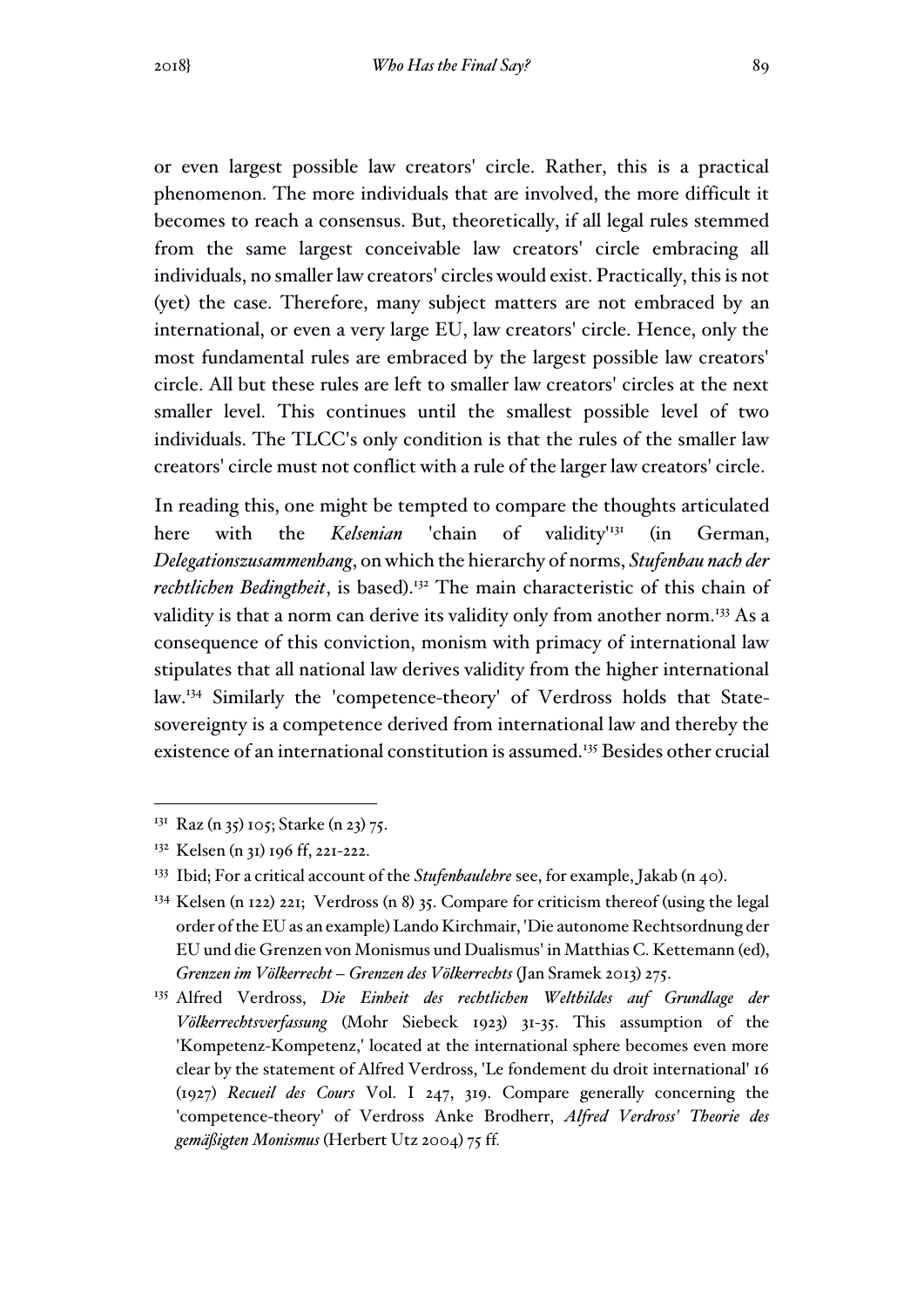differences between the 'chain of validity' and the TLCC, it is especially important to emphasize that the connection between the larger and the smaller law creators' circle according to the TLCC requires only that the smaller circle must not infringe any rule of the larger circle. If a specific subject matter is not regulated by a consensus at the level of the larger law creators' circle, the smaller circle is free to agree upon any consensus as its members wish. Consequently, the smaller law creators' circle is not derived from the larger circle and the validity of the rule of the smaller circle does not stem — at least not theoretically — from the larger circle.

In a graphical nutshell:

|                               | <b>TLCC</b>                                                                                                                                                                                                                                                                                                  |
|-------------------------------|--------------------------------------------------------------------------------------------------------------------------------------------------------------------------------------------------------------------------------------------------------------------------------------------------------------|
| Presuppositions               | - Pre-legal pacta sunt servanda.<br>- Common understanding of the law (however, only in<br>case we want norm conflict solution).                                                                                                                                                                             |
| <b>Theoretical</b><br>Outcome | - Common denominator for norm conflict solution.<br>- Authorization for norm creation of the smaller circle<br>in the larger circle.                                                                                                                                                                         |
| Legal<br>Consequences         | - Larger circle's consensus trumps (identical) smaller<br>circle's consensus.<br>- Smaller circle must not unilaterally derogate from the<br>consensus of the larger circle.<br>- Content is decisive (in terms of analysing whether<br>the smaller circle is bound by a consensus of the larger<br>circle). |
| Failure                       | ?                                                                                                                                                                                                                                                                                                            |

Table 3: The Theory of the Law Creators' Circle:

# *3. Practical Application of the TLCC*

Now that the theory has been spelled out, the final Section aims at testing its applicability with the example of the European Union and its relationship to its Member States (III.3.a.) as well as towards other (international) legal orders (III.3.b.).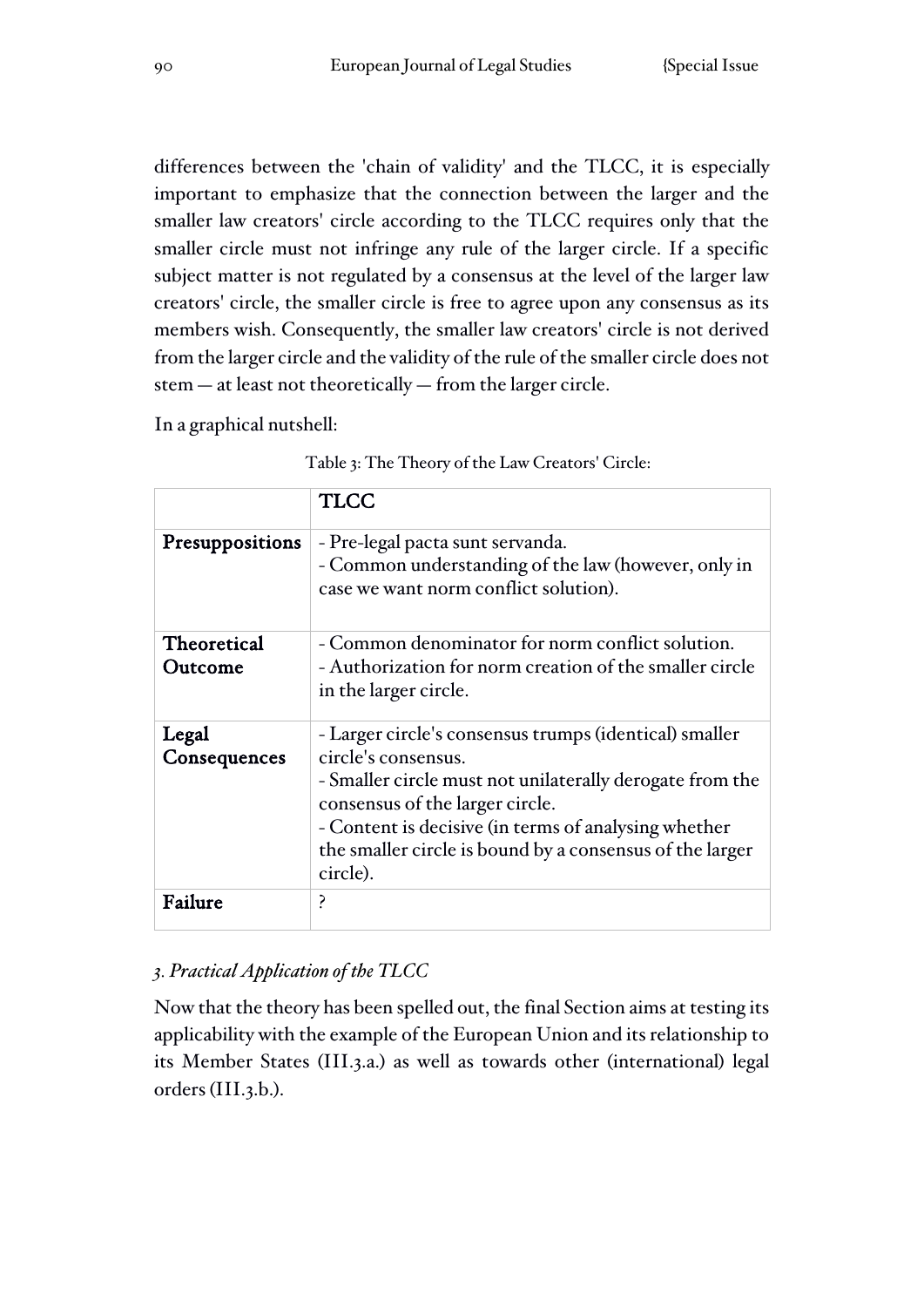$\overline{a}$ 

Here, I apply the TLCC to the relationship between EU law and Member State law as well as EU law and international law. I am convinced that a theory-based argument analyzing the relationship between international, EU and Member State law will fruitfully contribute to key issues in EU law such as the doctrine of direct applicability or the primacy question between EU law and the fundamental constitutional law of its Member States as well as to the relationship between EU and international law. It could provide convincing theoretical argumentation, solving potential tensions between the constitutional courts of some Member States and the CJEU as well as other international courts and tribunals. For example, arguments embedded in a sound theoretical explanation may help to clarify such questions as the tension between European integration and the (German) 'constitutional identity' which, according to the German Constitutional Court, is resistant to integration.<sup>136</sup> Moreover, the famous 'Kadi saga'<sup>137</sup> could be seen in a slightly different light as well.

## A. EU Law and Member State Law

According to the TLCC, the EU is the larger law creators' circle with regards to its Member States. All EU Member States in turn are independent smaller law creators' circles which are also part of the EU circle. This is illustrated by Figure 6 above. The consensus established at the level of the larger EU law creators' circle must not be violated unilaterally by a smaller Member State law creators' circle. However, it only concerns the content that has been consented to. For any further consensus, the smaller law creators' circles remain free to consent on what they wish. This stands in contrast to a monist understanding of the relationship between EU and Member State law. The TLCC does not hold that Member State law is delegated from EU law. Nor does the TLCC assume that in order to conceive EU law and Member State law both as law, it is logically necessary to conceive them as a unitary legal

<sup>&</sup>lt;sup>136</sup> Mattias Kumm, 'Rebel Without a Good Cause: Karlsruhe's Misguided Attempt to Draw the CJEU into a Game of 'Chicken' and What the CJEU Might do About It' (2014) 15(2) German Law Journal 203-215.

<sup>137</sup> C-402 & C-415/05P *Kadi v Commission*EU:C:2008:461; C-584, C-593, & C-595/10P *Commission v Kadi* EU:C:2013:518. C.f. Matej Avbelj, Filippo Fontanelli and Giuseppe Martinico (eds), *Kadi on Trial: A Multifaceted Analysis of the Kadi Trial* (Routledge 2014).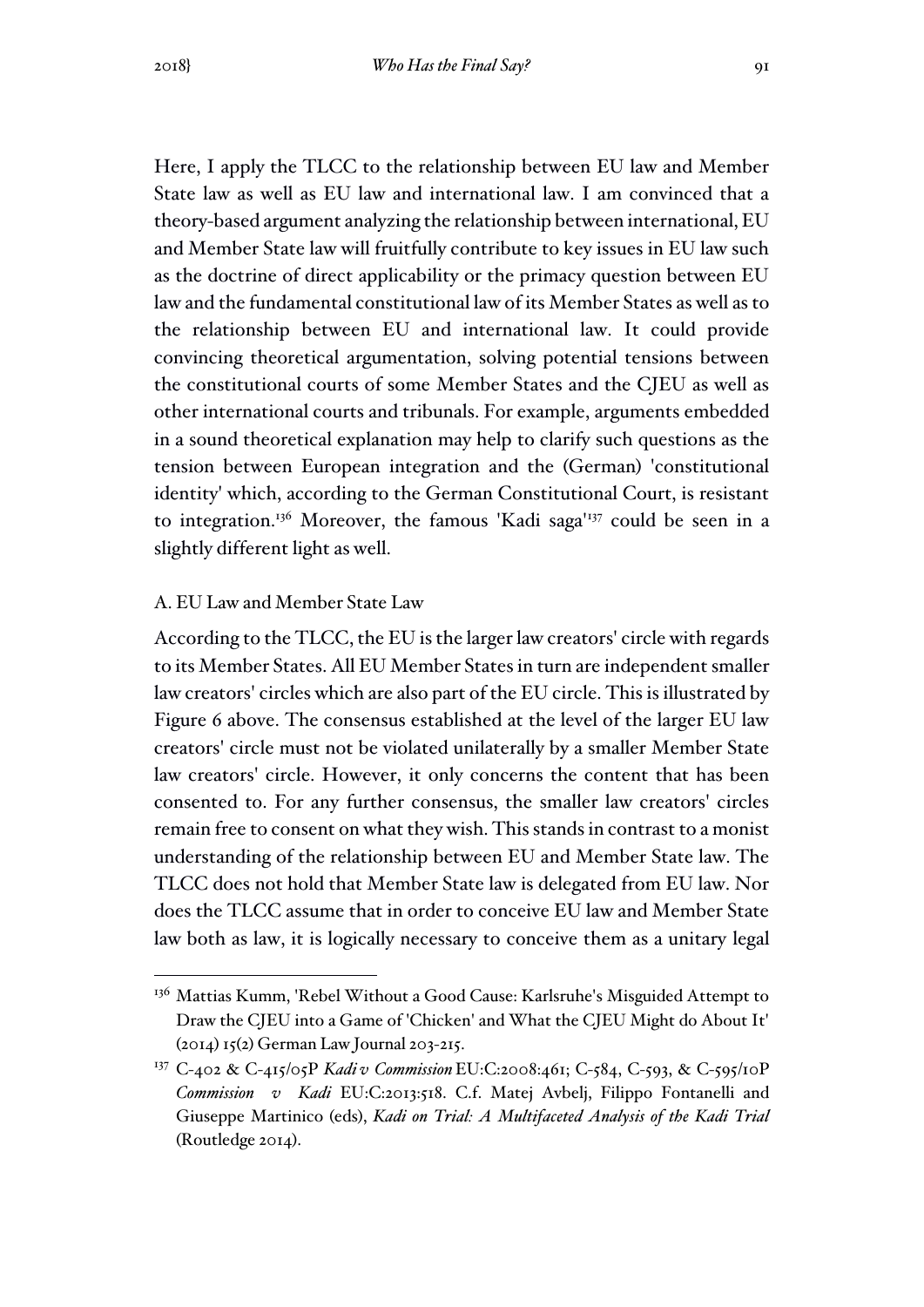order.<sup>138</sup> The TLCC only states that once a consensus has been reached at the level of a larger law creators' circle (which in our case here is EU law), then it must not be derogated unilaterally by a smaller law creators' circle. If the aim is to solve norm conflicts as defined above, then and only then is a common denominator, i.e. a common definition of law, necessary. In contrast to dualism or pluralism the TLCC provides an argument for where to look for such common ground. It is the consensus at the level of the larger circle.

Reaching a consensus at the level of the larger circle might be eased by formal procedures such as majority ruling or the authorization of certain specific organs to create law and so on and so forth. This has often happened in the EU by now as it has developed into a supranational organization with constitution-like character traits.<sup>139</sup> Law making in the EU shows roughly all the basic rule-of-law criteria. However, it is important to emphasize that the TLCC is not about triggering yet an(other) argument as to whether the EU is truly a constitutional community or what is missing in order for it to become one. The TLCC is simply a structural argument which indicates where to look to answer questions such as who has the final say about certain subject matters. Hence, it is of utmost importance to understand clearly what the EU treaties and further legal life within the EU actually involve.

The EU competence regime is decisive in this regard. It is vital to pinpoint exactly which competences have been shifted to the European level. To answer this question, it is important to define where the competence regime is regulated and who decides in case of a dispute about specific competences. The competences in Articles 2-6 TFEU are the starting point and in the case of conflict, the CJEU has the final say on matters of competences (Article 19 TEU). Member States are referred to an action for annulment before the CJEU in case they think the EU lacks competence because they themselves are not authorized to void EU acts.<sup>140</sup> Roughly speaking, if the EU has competence for a specific subject matter, the EU law creators' circle may

 $138$  Gragl (n 32) 674, 685; Gragl (30).

<sup>139</sup> Case 294/83 *Parti ecologiste* '*Les Verts*' *v European Parliament* EU:C:1986:166, para 23 'the basic constitutional charter, the Treaty'. See also recently Case C-284/16 *Slovak Republic v Achmea BV* ECLI:EU:C:2018:158, para 33: 'the constitutional structure of the EU'.

<sup>140</sup> Case C-314/85 *Foto-Frost v Hauptzollamt Lübeck-Ost* ECLI:EU:C: 1987:452.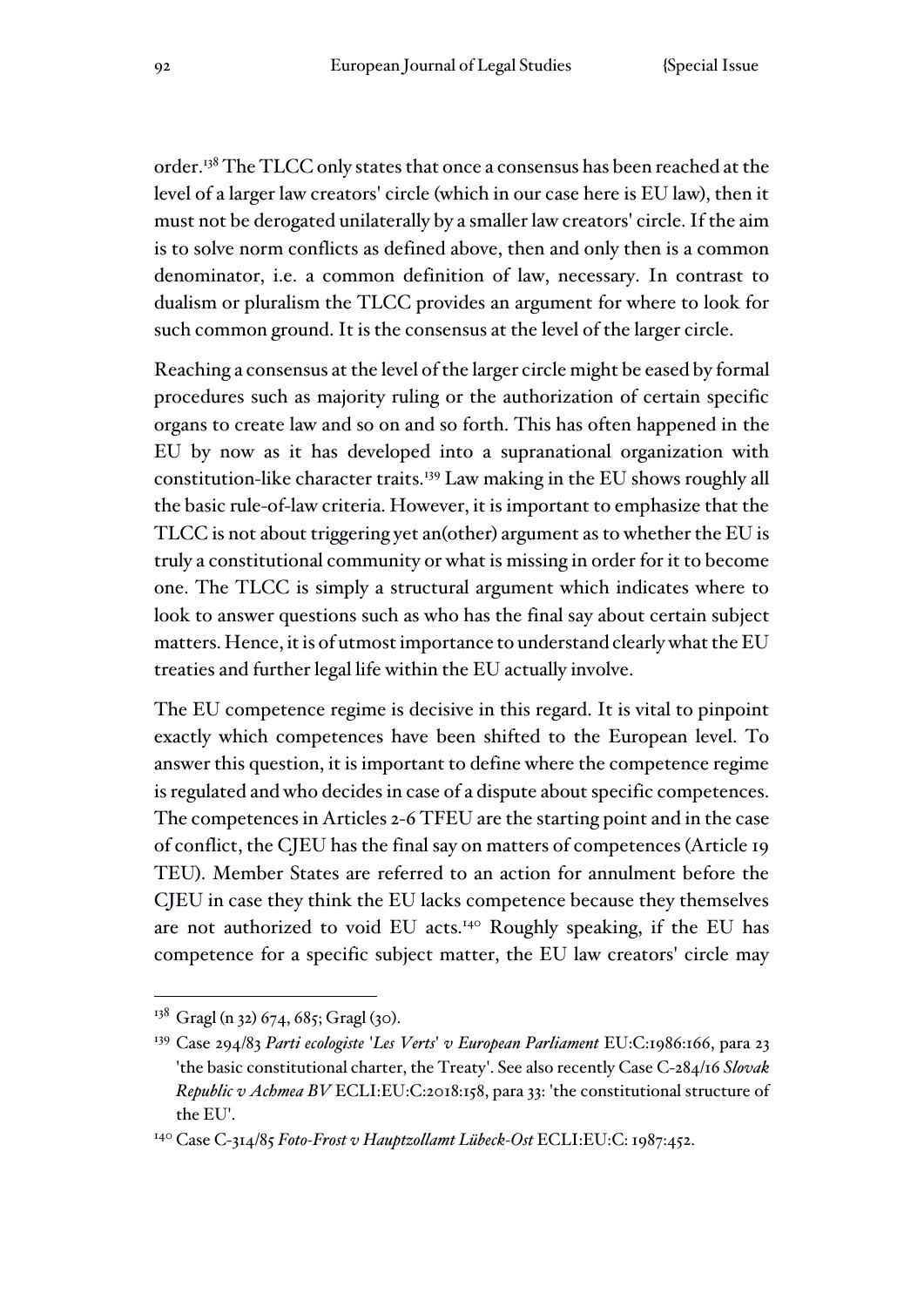$\overline{a}$ 

adopt legal acts. EU legal acts within the framework of EU competences are legally binding and in the case of conflict with MS law they enjoy supremacy.<sup>141</sup> This is largely uncontested.

The question is whether this supremacy has limits, i.e. whether there is a core of a national 'constitutional identity' which is resistant to this supremacy. Similarly, as the TLCC does not say anything about the question as to which political system or which specific norm might be just, neither does it say whether there should or should not be something like a core resistant to integration. The TLCC is neutral towards the content. It does, however, say that once a consensus has been taken at the level of a larger law creators' circle, this consensus must not be violated unilaterally by a smaller circle. Therefore, it is crucial to analyze the norms of the smaller circle which authorize consensus formation in the larger circle. These were national norms on the *authorization* to conclude and ratify international treaties at the very beginning of the EU.<sup>142</sup> By now, the EU autonomously regulates how its own legal edifice changes (Article 48 TEU on ordinary and simplified revision procedures). Major changes like the introduction of completely new treaties, for instance, are subject to ratification by all Member States.<sup>143</sup> In effect, this means that they have to be ratified unanimously by the larger EU law creators' circle (in the sense of the abolishment of the old consensus at this level). A unilateral derogation by only a few Member States would clearly violate the consensus of the larger law creators' circle (which, of course, is not to say that this is not possible). An 'integration resistant core', on the one hand, must not violate any consensus which has been obtained at the level of the larger EU law creators' circle. On the other hand, the larger law creators' circle must not autonomously add competences without authorization by all of the smaller

<sup>&</sup>lt;sup>141</sup> See Case C-6/64 *Costa v ENEL* ECLI:EU:C:1964:66; as well as Case C-10/97 *IN.CO.GE.'90 and others* EU:C:1998:498; Case C-409/06 *Winner Wetten GmbH* EU:C:2010:503, para 55.

<sup>&</sup>lt;sup>142</sup> For the designation authorization (instead of incorporation, implementation or the like) compare Kirchmair (n 10).

<sup>143</sup> Dieter Grimm, 'The role of national constitutions in a united Europe' in Dieter Grimm, *Constitutionalism. Past, present, and future* (Oxford University Press 2015) 274, who holds 'that within the purview of European law the latter [national law] can no longer act in a self-determined manner'. Nevertheless, 'the EU has not yet acquired the right to determine its own legal basis'.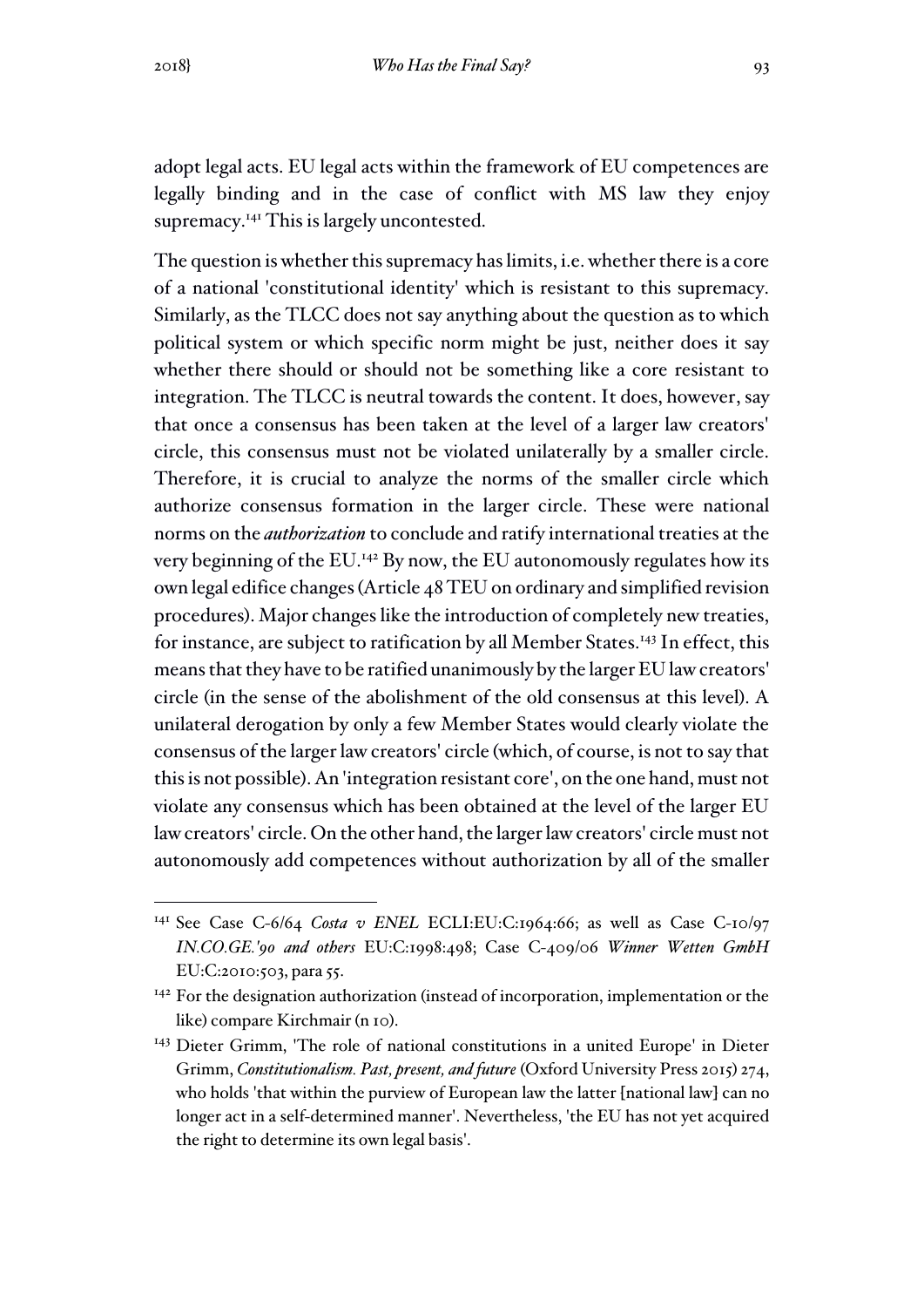law creators' circles. This also holds true for the interpretation of the scope of application of EU law, which essentially must be reflected in the consensus of the larger law creators' circle. This refers to the question on the scope of applicability of the Charter of Fundamental Rights,<sup>144</sup> the rule of law crisis in the EU and judicial independence, $145$  as much as to the scope of autonomy of the EU legal order.<sup>146</sup>

The TLCC also puts emphasis on the question as to how to interpret the content of a consensus. The Vienna Convention on the Law of Treaties (VCLT) offers rules for the interpretation for international treaties. Again, by now, the CJEU, based on Article 19 TEU, has developed its own array of interpretation techniques (as there is no provision clearly stipulating which

- <sup>145</sup> Case C-64/16 *Associação Sindical dos Juízes Portugueses v Tribunal de Contas* ECLI:EU:C:2018:117 holding basically that the CJEU is competent—relying on the principle of effective judicial protection enshrined in second subparagraph of Article 19 (1) TEU—to evaluate the guarantee of independence of national courts and tribunals if this 'may concern the application or interpretation of EU law' (para 39). This is too prime example of the fine line of how to understand the competence regime of the EU as the appointment and removal of judges actually is an exclusive MS competence.
- <sup>146</sup> See only recently Case C-284/16 *Slovak Republic v Achmea BV* ECLI:EU:C:2018:158 and the confirmation that investment arbitration in an intra EU context is part of EU law (and, thus, within the competence of the EU and the jurisdiction of the CJEU). Therefore, investment tribunals in such a context lack jurisdiction as Art. 267 and 344 TFEU preclude provisions establishing arbitral tribunals (para 62) as they could 'interpret or indeed apply EU law' (para 42) and thereby endanger unity, primacy and effectiveness of EU law. While also this decision has caused an upheaval in academia and the 'arbitration world', the TLCC suggests actually simply to look at the competence of the larger law creators' circle, the EU legal order and whether there we find sufficient support for the approach taken—in the case at hand—by the CJEU. If one does so, it seems indeed, that EU law covers the approach taken.

<sup>144</sup> Case C-617/10 *Åkerberg Fransson* ECLI:EU:C:2013:105; Case C-206/13 *Siragusa* ECLI:EU:C:2014:126 regarding the scope of applicability of the Charter of Fundamental Rights and the general recurring debate about judicial activism. See, for instance, Allan Rosas, When is the Charter of Fundamental Rights applicable at national level? (2012) 19(4) Jurisprudence 1269-1288, 1270 holding that the 'introduction of a fundamental rights regime into EU law is essentially a story of judge-made law'.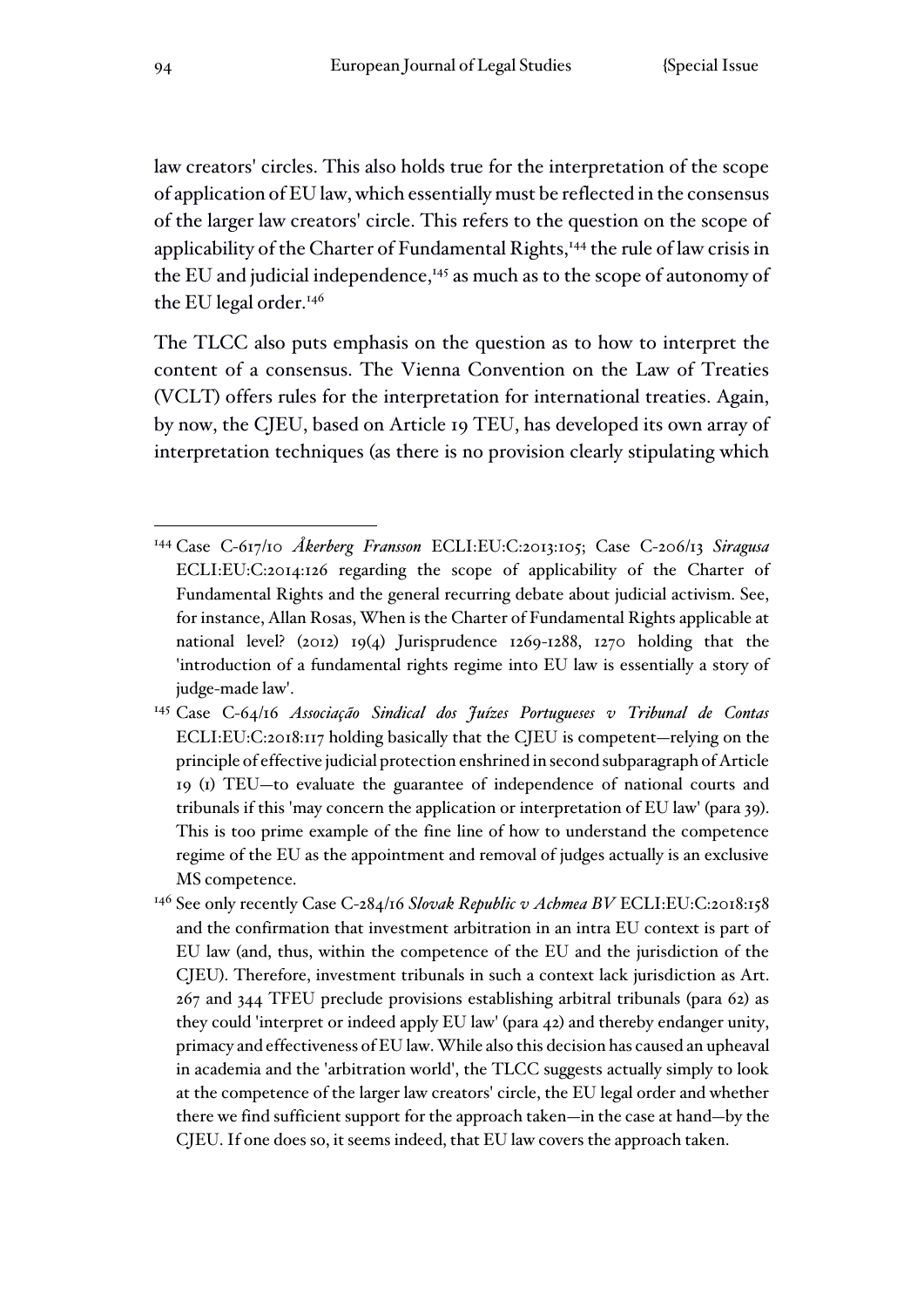interpretation technique shall be used or be supreme in case of conflict<sup>147</sup>).<sup>148</sup> The interpretation techniques employed by the CJEU largely correspond to 'classical techniques' well known in national law or those mentioned in the VCLT.<sup>149</sup> I will not go into details here. For now, this indication shall suffice.

#### B. International Law and EU Law

The TLCC is based upon natural persons who reach a consensus. If A, B, and C agree upon a consensus, this must not be violated subsequently by B and C without A. What has just been said about the relationship between EU and Member State law also applies to the relationship between international and EU law. Once the law creators' circle of the EU has agreed upon a consensus with a larger, international law creators' circle, it must not violate it unilaterally. It is thus decisive to, first, clearly identify how the EU law creators' circle can establish a consensus at the larger international level (Article 216-219 TEU). Second, it is important to determine the content of the consensus. This interpretation process is primarily the task of the level at which the consensus has been agreed. This is the international level. For instance, in *Achmea BV*, the CJEU confirmed that in principle EU law allows for an international agreement establishing a court which interprets the provisions of such an agreement with a binding nature for the CJEU.<sup>150</sup> This is accurate also when thinking with TLCC. Yet, the CJEU added the conditionality that this holds true 'provided that the autonomy of the EU and its legal order is respected'.<sup>151</sup> I would add — again thinking with the  $TLCC$ that this condition must be respected from those organs authorized by the EU legal order when concluding international agreements (and international law more generally). This conditionality, however, might not serve as an excuse for breaches of the concluded international agreements for instance

<sup>&</sup>lt;sup>147</sup> Giulio Itzcovich, 'The Interpretation of Community Law by the European Court of Justice'  $I\text{O}(5)$  (2009) German Law Journal 539.

 $148$  Koen Lenaerts and José A. Gutiérrez-Fons, To say what the law of the EU is: Methods of interpretation and the European Court of Justice, EUI Working Paper AEL 2013/9, available at http://cadmus.eui.eu/bitstream/handle/1814/28339/ AEL\_2013\_09\_DL.pdf?sequence=1&isAllowed=y.

<sup>&</sup>lt;sup>149</sup> Ibid.

<sup>150</sup> Case C-284/16 *Slovak Republic v Achmea BV* ECLI:EU:C:2018:158 para 57.

<sup>151</sup> Ibid.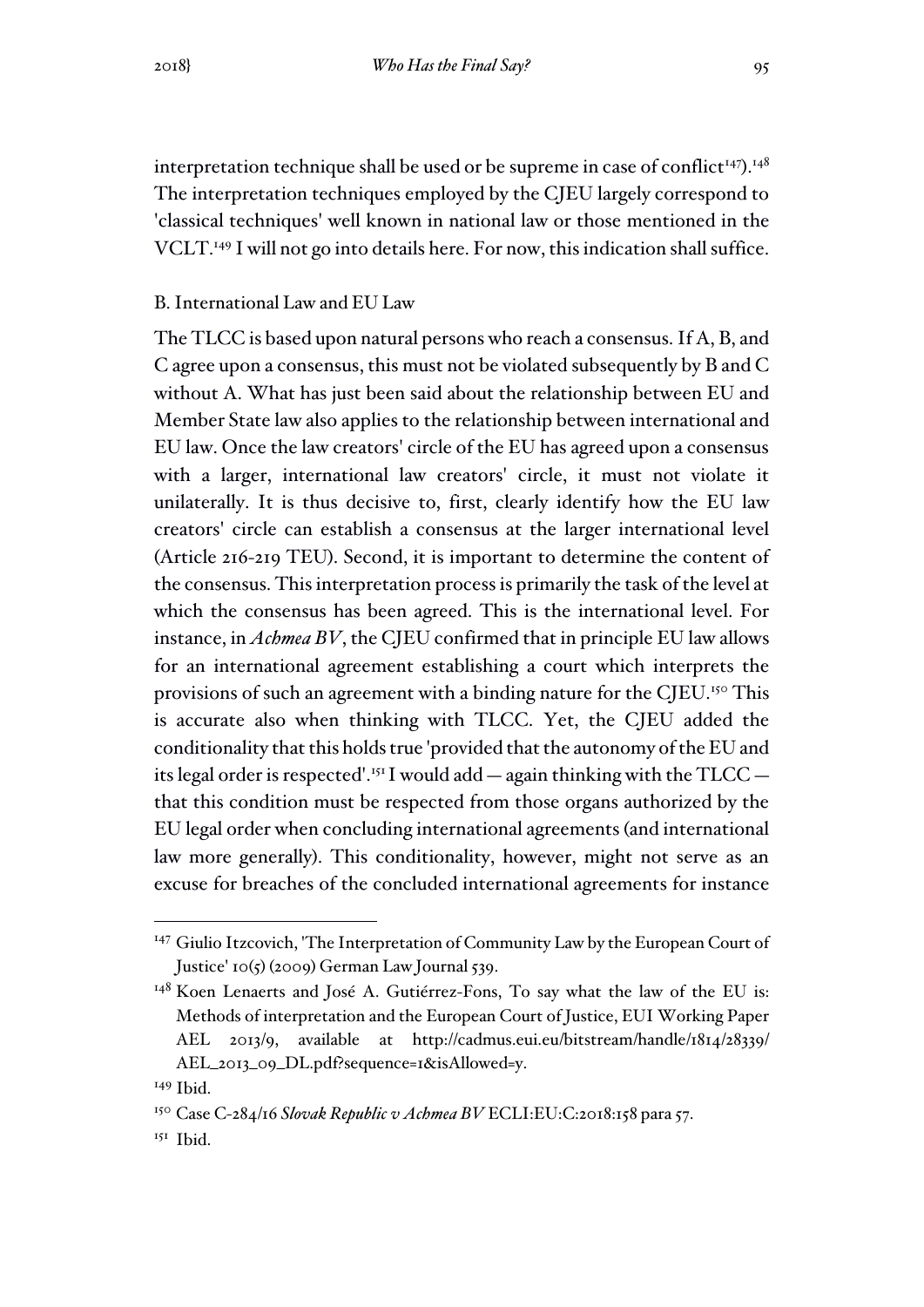in form of unilateral subsequent derogations, because international law as such also does not allow for invoking provisions of internal law as justification for a failure to perform a treaty (Art. 27 VCLT). Third, depending on the consensus, the effect of this consensus on the level of the smaller law creators' circle depends on whether the norm of the international law creators' circle is solely applicable, directly applicable or individualizing.<sup>152</sup>

The international law creators' circle knows four different types of legal sources. These are, according to Article 38 of the Statute of the International Court of Justice (ICJ), (a) international conventions, (b) international custom, and (c) general principles of law. In addition, by now also (d) legal acts of international organizations can be a source of international law.<sup>153</sup> Depending on each source, different rules about their making, interpretation, and their legal effect are applicable. In order to determine their effect within the level of the smaller, in our case, the EU law creators' circle, it is necessary to look closely at the process of making and interpreting them. Unfortunately, there is not enough space to do so here. What I would like to emphasize is that the TLCC is not about the content but about the structural relationship between law creators' circles. If there is a consensus at the larger law creators' circle, the smaller circle must not unilaterally violate this consensus.

For instance, in the famous Kadi saga, the CJEU annulled an EU regulation because this regulation implemented United Nations Security Council resolutions sanctioning suspected terrorists without respecting *EU* fundamental rights.<sup>154</sup> The individual Yassin Abdullah Kadi was associated with Usama bin Laden or the Al-Qaeda network and therefore was enlisted by the UN Sanctions Committee, which was installed in the aftermath of

 $152$  III.2.d.i)-iii).

<sup>&</sup>lt;sup>153</sup> Jörg Polakiewicz, 'International law and domestic (municipal) law, law and decisions of international organizations and courts' in Rüdiger Wolfrum (ed), MPEPIL online edition (2012), para 1.

<sup>154</sup> Joined Cases C-402/05 P and C-415/05 P *Kadi v Council and Commission* EU:C:2008:461 (Kadi I); and C-595/10 P *Commission and others v Kadi* EU:C:2013:518 (Kadi II). For an overview, Clemens Feinäugle, 'Kadi Case' (2014) Max Planck Encyclopedia of Public International Law; Peter Hilpold, 'EU Law and UN Law in Conflict: The Kadi Case' (2009) 13 Max Planck Yearbook of United Nations Law, 141-182.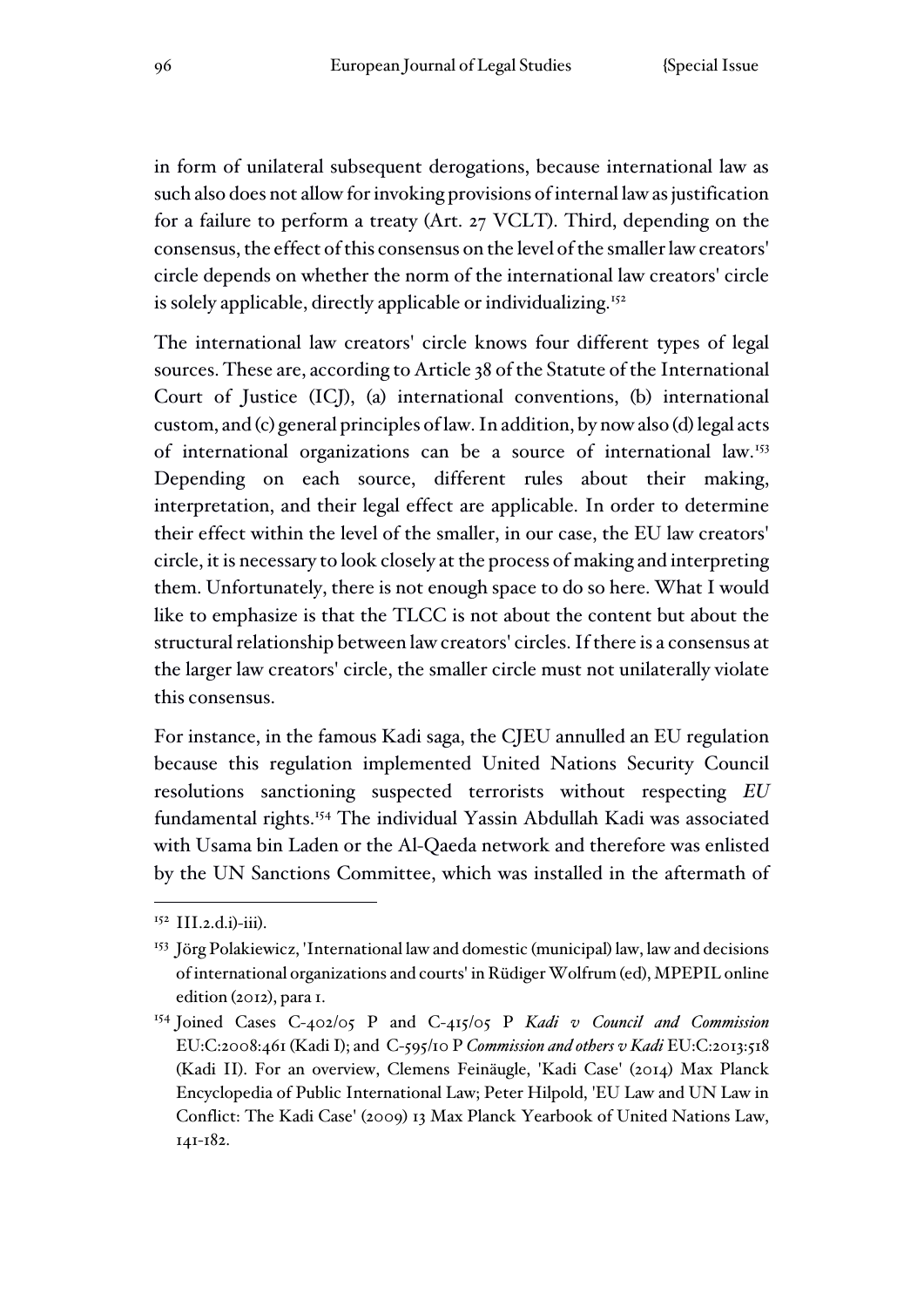terrorist attacks on the embassy of the USA in Kenia and Tanzania in 1998. A consequence of this listing was the freezing of Mr. Kadi's and other individuals' or entities' European assets, which was implemented by an EU Regulation in 2002.<sup>155</sup> Kadi challenged this listing in front of EU courts due to alleged violations to use his property freely, the breach of the right to effective judicial review as well as the right to a fair trial according to Art. 6 ECHR. The Court of Frist Instance, however, decided in 2005 that the Court has no authority to call in question the lawfulness of UN Security Council Resolutions.<sup>156</sup> While this judgment was associated with a monist understanding of the relationship between EU and international law, the CJEU did not follow this direction. On 3 September 2008 the Court annulled the regulation concerning Mr. Kadi finding that the CJEU has jurisdiction to review the lawfulness of the contested regulation as it has to ensure full review of the lawfulness of all EU acts 'in the light of the fundamental rights forming an integral part of the general principles of Community law'.<sup>157</sup> By so doing the CJEU found a breach of 'the rights of defence, especially the right to be heard, and of the principle of effective judicial protection.'<sup>158</sup> Moreover, the Court found also that Mr. Kadi's fundamental right to respect for property had been violated.<sup>159</sup> Following this decision the UN Sanctions Committee provided Mr. Kadi with reasons for his listing and gave him the possibility to comment. Thereafter the Sanctions Committee decided to list Mr. Kadi again, which has again, implemented by Committee Regulation.160Mr. Kadi also brought a case against this regulation before the General Court.<sup>161</sup> Now the General Court followed the reasoning of the CJEU, conducted a full review of the challenged regulation and annulled it on 30 September 2010. The reasons given were that the information and evidence regarding the

<sup>155</sup> Council Regulation 881/2002 of 27 May 2002.

<sup>156</sup> Case T-315/01, *Kadi v Council and Commission*, 21 September 2005, ECLI:EU:T:2005:332, 225.

<sup>157</sup> Joined Cases C-402/05 P and C-415/05 P *Kadi v Council and Commission* EU:C:2008:461 (Kadi I) 326.

<sup>&</sup>lt;sup>158</sup> Ibid 353

<sup>&</sup>lt;sup>159</sup> Ibid 371.

<sup>&</sup>lt;sup>160</sup> Commission Regulation (EC) 1190/2008 28 November 2008 amending Council Regulation (EC) No 881/2002.

<sup>161</sup> Case T-85/09 *Kadi v Commission* ECLI:EU:T:2010:418.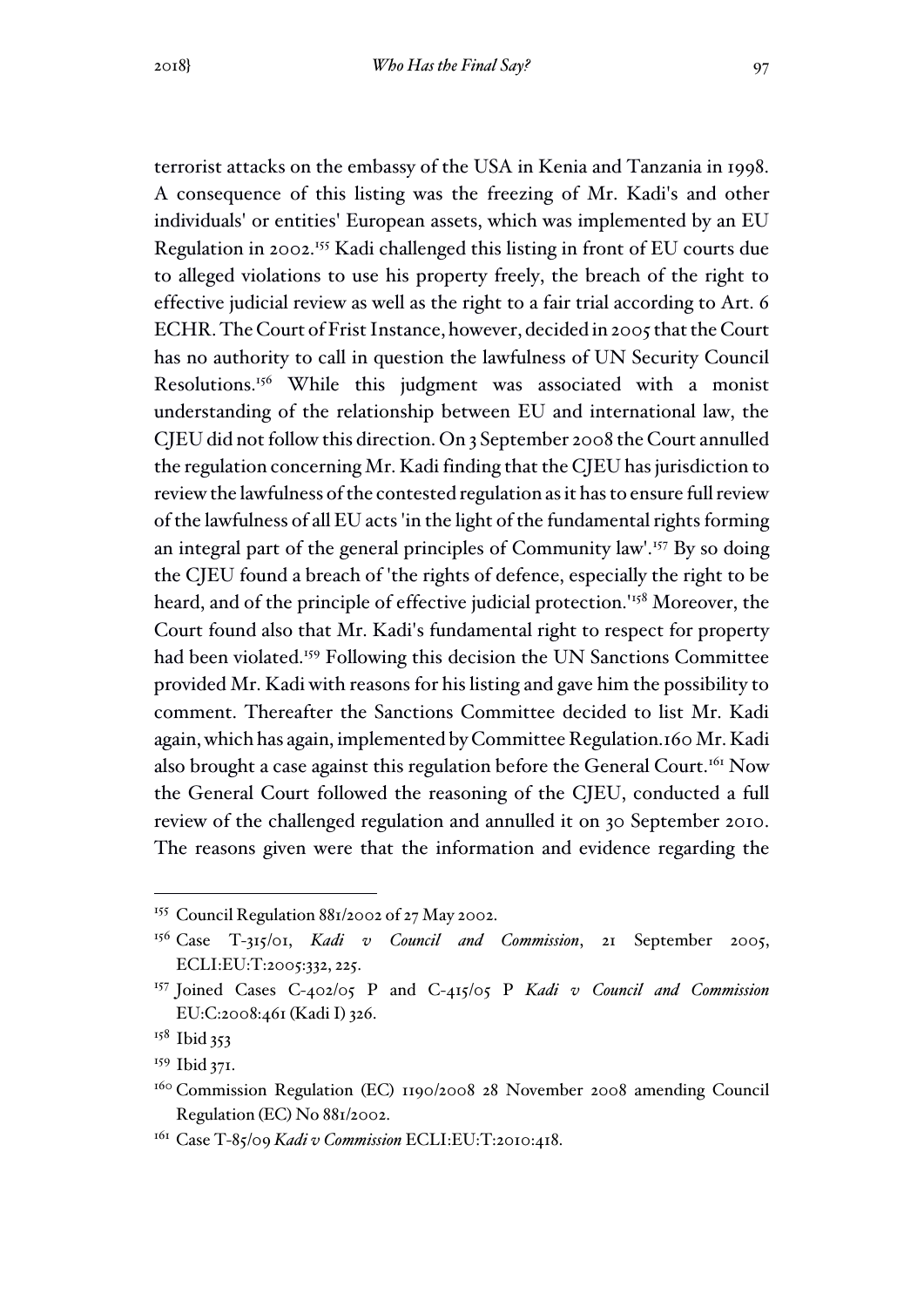reasons for Kadi's listing had not been disclosed to him and so his right to defence and effective judicial review and to property were still violated. Even though the Sanctions Committee delisted Mr. Kadi on 5 October 2010, the European Committee, the Council of the European Union and the UK appealed. Finally, the CJEU hold on 18 July 2013 that the improvement of the UN Sanctions Committee procedure was not enough to change his holding in Kadi I.<sup>162</sup>

Very briefly, according to the TLCC, the smaller law creators' circle should have invoked either an ultra vires competence of the larger law creators' circle, stating that the UN Security Council (to put it delicately) overstated its competence. Alternatively, it should have considered the resolution faulty because *UN* human rights had been violated (which would have necessarily implied—admittedly difficult—arguments for the application of human rights, in this case, effective judicial protection, at UN level).<sup>163</sup> This is really just a superficial indication of what the TLCC implies in contrast to the grand old theories. However, I hope that the direction in which an application of the TLCC goes has been made visible and understandable.

## IV. RESUMÉ

 $\overline{a}$ 

In this paper, I have argued that the TLCC provides a theoretical foundation for finding a decisive source in a norm conflict situation. It is, however, important to emphasize that the TLCC does not offer an absolute and invariable solution which fits any norm conflict arising between overlapping

<sup>162</sup> C-595/10 P *Commission and others v Kadi* EU:C:2013:518, 66.

 $163$  C.f. for such an argument (albeit without TLCC as a basis) Martin Scheinin, 'Is the ECJ Ruling in Kadi Incompatible with International Law?', (2009) 28 (1) Yearbook of European Law 637-653. Gráinne De Búrca, 'The ECJ and the International Legal Order: A Re-Evaluation' in Gráinne de Búrca / Joseph H.H. Weiler (eds), *The Worlds of European Constitutionalism* (2012) 140. Andrea Bianchi, 'Assessing the Effectiveness of the UN Security Council's Anti-terrorism Measures: The Quest for Legitimacy and Cohesion' 17 (207) European Journal of International Law 881–919. Juliane Kokott and Christoph Sobotta, 'The Kadi Case – Constitutional Core Values and International Law – Finding the Balance?' (2012) 23(4) European Journal of International Law, 1015-1024 arguing that the Court indicated a possible opening towards the precedence of Security Counci measures if human rights enjoy sufficient safeguards.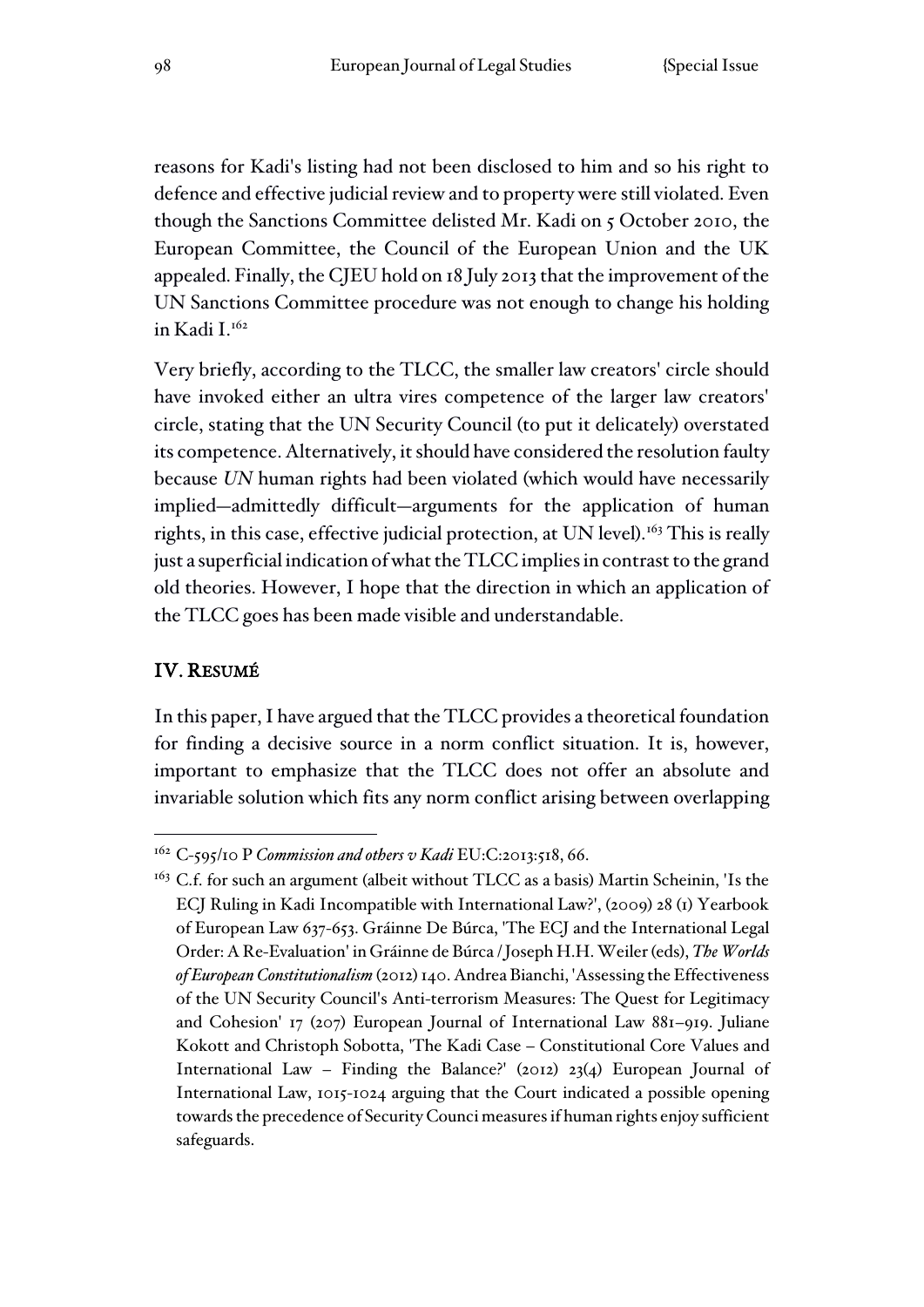international, EU, and national legal orders. This is a sharp contrast to grand old theories such as dualism and monism, which are considered unable to face major recent developments of international, EU, and national legal orders. While also the predominant stream of global legal pluralism is restricted when answering the question behind this article as it does not offer a satisfactory prescriptive account, global constitutionalism suffers from major shortcomings too. Global Constitutionalism presumes too many substantial values for the envisaged common normative denominator in order to be a helpful concept for the relationship between international, EU and national law. While global constitutionalism cannot carry the 'burden of universality', with constitutional pluralism we likely end in a 'constitutional stalemate'. The TLCC aims to re-conceptualize the current debates that are based on monism, dualism, pluralism, and constitutionalism. Thereby I also aim at avoiding the pitfalls of global legal pluralism and global constitutionalism concerning their appropriateness for norm conflict solution between international, EU, and national legal orders. The goal is to answer the question as to whether it is within the competence of national law to determine the effect and validity of international or EU law within the domestic (constitutional) legal order and the international within the EU legal order or not.

In a nutshell, a law creators' circle is defined as a circle of two or more individuals, which originates in the creation of one single binding consensus. The TLCC is based on pre-legal assumptions, which are the principles *pacta sunt servanda* and *pacta tertiis*. According to these pre-legal principles, TLCC is fundamental for all agreed consensuses. If a legal rule has been created by a consensus, unilateral abrogation is no longer possible. The rule of the larger law creators' circle always prevails over the rule of the smaller circle (A and B), *if*—and this is important—*all* members of the smaller circle are also members of the larger circle. In other words, the smaller circle is absorbed by the larger circle.

What I have outlined so far might be disappointing, given the grand question I dared to ask in the title of this article. However, I am convinced that this complex and enormously important question as to how we can know who has the final say – international, EU or national law? – cannot be answered in an easy and universally uniform way. The vast array of massively diverging